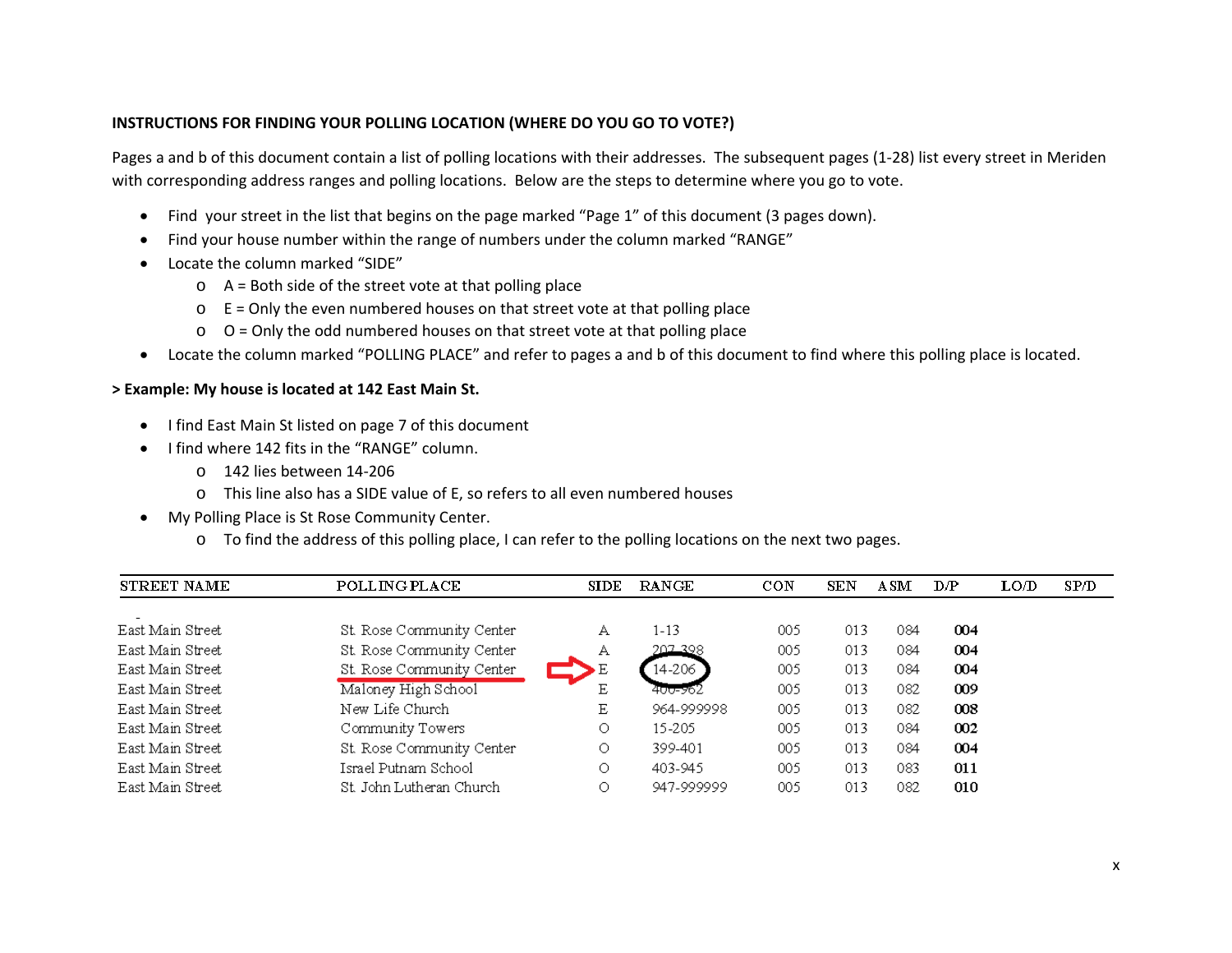## **POLLING PLACES LIST - TOWN OF MERIDEN**

| S.No.          | <b>POLLING PLACE NAME</b>       | <b>ADDRESS</b>          | <b>DISTRICT</b> | <b>STATE</b> | <b>LOCAL SPECIAL</b> |
|----------------|---------------------------------|-------------------------|-----------------|--------------|----------------------|
| $\mathbf{1}$   | <b>Immanuel Lutheran Church</b> | 164 Hanover Street      | 001             | 001          |                      |
| $\overline{2}$ | <b>Community Towers</b>         | 55 Willow St.           | $001 - 02$      |              | $001 - 02$           |
| $\mathfrak{Z}$ | John Barry School               | 124 Columbia St.        | $001 - 03$      |              | $001 - 03$           |
| $\overline{4}$ | St. Rose Community Center       | 34 Center St.           | $001 - 04$      |              | $001 - 04$           |
| 5              | <b>Community Towers</b>         | 55 Willow St.           | 002             | 002          |                      |
| 6              | Sherman Avenue Firehouse        | 260 Sherman Avenue      | 002-05          |              | $002 - 05$           |
| $\tau$         | Washington Middle School        | 1225 No. Broad St.      | 002-06          |              | 002-06               |
| 8              | Chamberlain Highway Firehouse   | 168 Chamberlain Highway | 002-07          |              | 002-07               |
| 9              | New Life Church                 | 262 Bee St.             | 002-08          |              | 002-08               |
| 10             | John Barry School               | 124 Columbia St.        | 003             | 003          |                      |
| 11             | Maloney High School             | 121 Gravel St.          | 003-09          |              | 003-09               |
| 12             | St. John Lutheran Church        | 520 Paddock Ave.        | $003 - 10$      |              | $003 - 10$           |
| 13             | Israel Putnam School            | 133 Parker Ave          | $003 - 11$      |              | $003 - 11$           |
| 14             | St. Rose Community Center       | 34 Center St.           | 004             | 004          |                      |
| 15             | <b>Immanuel Lutheran Church</b> | 164 Hanover Street      | 004-01          |              | $004 - 01$           |
| 16             | Hanover School                  | 208 Main St.            | $004 - 12$      |              | $004 - 12$           |
| 17             | Lincoln Middle School           | 164 Centennial Ave.     | $004 - 13$      |              | $004 - 13$           |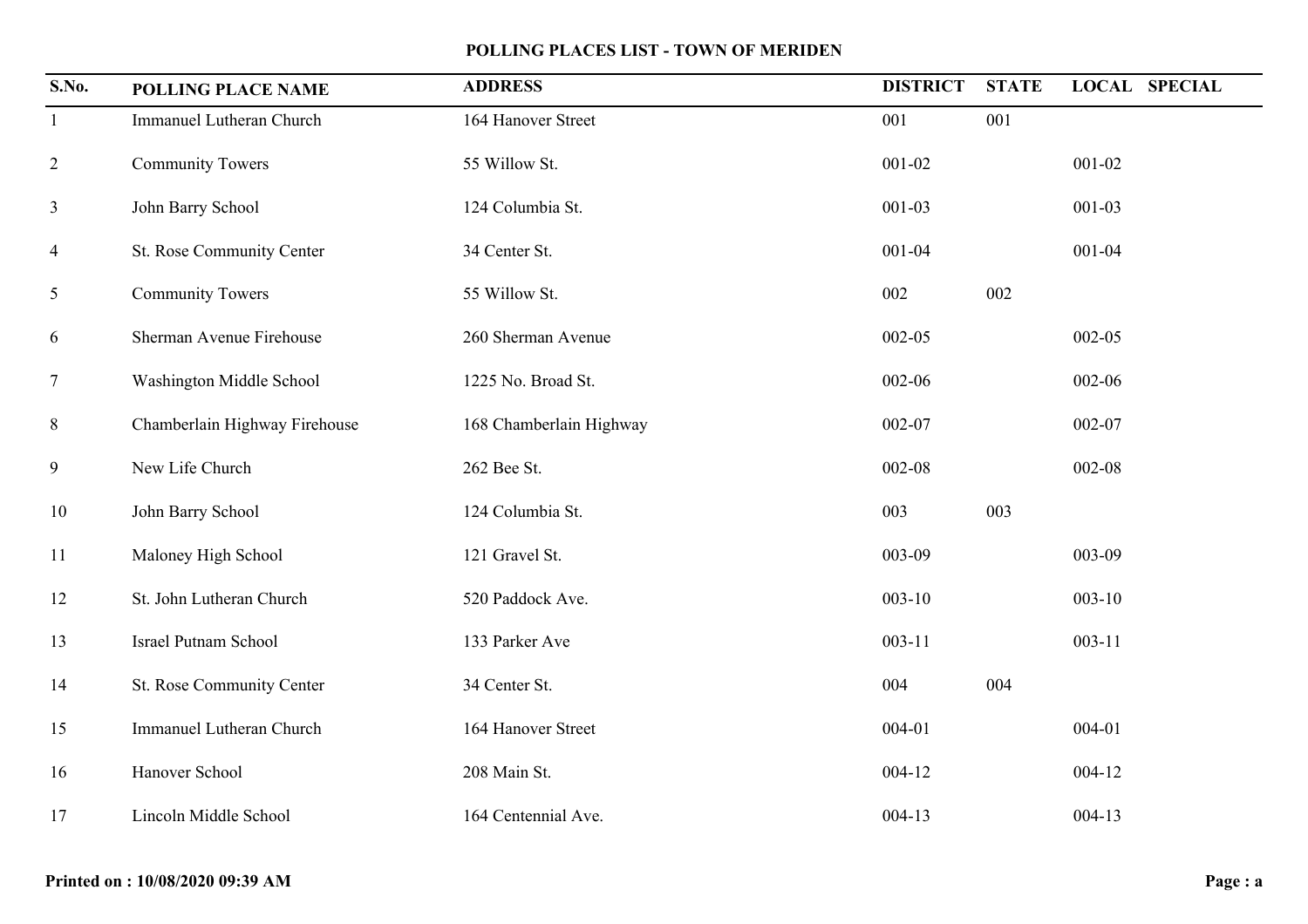## **POLLING PLACES LIST - TOWN OF MERIDEN**

| S.No. | POLLING PLACE NAME            | <b>ADDRESS</b>          | <b>DISTRICT</b> | <b>STATE</b><br><b>LOCAL SPECIAL</b> |
|-------|-------------------------------|-------------------------|-----------------|--------------------------------------|
| 18    | Sherman Avenue Firehouse      | 260 Sherman Avenue      | 005             | 005                                  |
| 19    | Washington Middle School      | 1225 No. Broad St.      | 006             | 006                                  |
| 20    | Chamberlain Highway Firehouse | 168 Chamberlain Highway | 007             | 007                                  |
| 21    | New Life Church               | 262 Bee St.             | 008             | 008                                  |
| 22    | Maloney High School           | 121 Gravel St.          | 009             | 009                                  |
| 23    | St. John Lutheran Church      | 520 Paddock Ave.        | 010             | 010                                  |
| 24    | <b>Israel Putnam School</b>   | 133 Parker Ave          | 011             | 011                                  |
| 25    | Hanover School                | 208 Main St.            | 012             | 012                                  |
| 26    | Lincoln Middle School         | 164 Centennial Ave.     | 013             | 013                                  |

 **Total Polling Places: 26**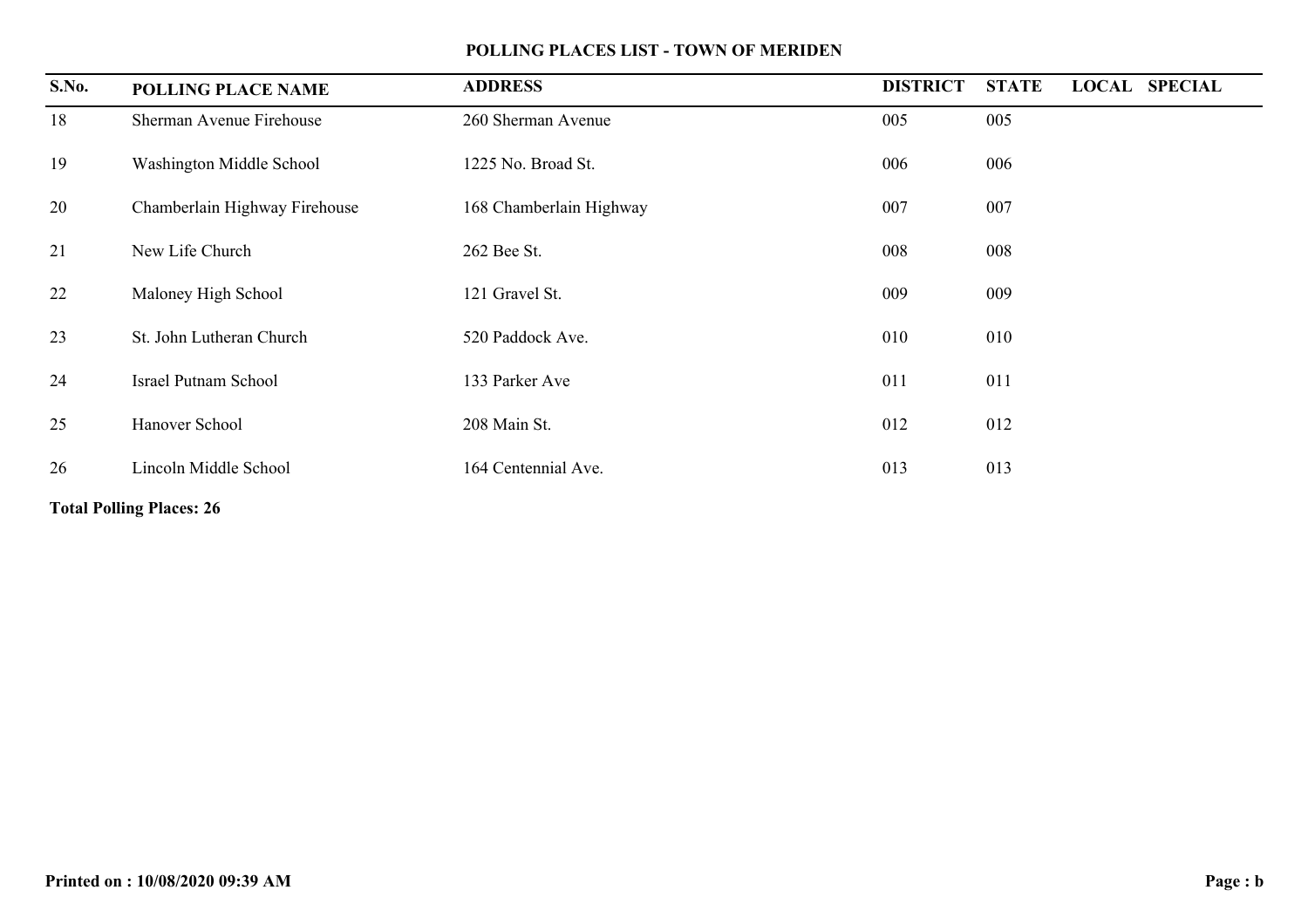| <b>STREET NAME</b>       | <b>POLLING PLACE</b>          | <b>SIDE</b>    | <b>RANGE</b> | <b>CON</b> | <b>SEN</b> | <b>ASM</b> | D/P | LO/D | SP/D |
|--------------------------|-------------------------------|----------------|--------------|------------|------------|------------|-----|------|------|
| Abbey Lane               | New Life Church               | A              | 1-999999     | 005        | 013        | 082        | 008 |      |      |
| <b>Adams Street</b>      | Hanover School                | $\mathbf{A}$   | 1-999999     | 005        | 013        | 083        | 012 |      |      |
| <b>Akron Street</b>      | <b>Community Towers</b>       | A              | 1-999999     | 005        | 013        | 084        | 002 |      |      |
| <b>Alanby Drive</b>      | Lincoln Middle School         | A              | 1-999999     | 005        | 013        | 083        | 013 |      |      |
| <b>Alcove Street</b>     | Immanuel Lutheran Church      | A              | 1-999999     | 005        | 013        | 084        | 001 |      |      |
| <b>Alexander Drive</b>   | New Life Church               | A              | 1-999999     | 005        | 013        | 082        | 008 |      |      |
| Allen Avenue             | Lincoln Middle School         | A              | 1-999999     | 005        | 013        | 083        | 013 |      |      |
| Allen Avenue Ext         | Lincoln Middle School         | A              | 1-999999     | 005        | 013        | 083        | 013 |      |      |
| Allen Court              | Lincoln Middle School         | A              | 1-999999     | 005        | 013        | 083        | 013 |      |      |
| Ames Avenue              | John Barry School             | A              | 1-999999     | 005        | 013        | 084        | 003 |      |      |
| <b>Amity Street</b>      | Washington Middle School      | A              | 1-999999     | 005        | 013        | 082        | 006 |      |      |
| Andrea Heights           | Lincoln Middle School         | A              | 1-999999     | 005        | 013        | 083        | 013 |      |      |
| <b>Andrews Street</b>    | John Barry School             | A              | 1-999999     | 005        | 013        | 084        | 003 |      |      |
| Ann Place                | Hanover School                | A              | 1-999999     | 005        | 013        | 083        | 012 |      |      |
| Ann Street               | <b>Israel Putnam School</b>   | A              | 63-99999     | 005        | 013        | 083        | 011 |      |      |
| Ann Street               | <b>Israel Putnam School</b>   | E              | $2 - 62$     | 005        | 013        | 083        | 011 |      |      |
| Ann Street               | Hanover School                | $\overline{O}$ | $1-61$       | 005        | 013        | 083        | 012 |      |      |
| Ann View Terrace         | <b>Israel Putnam School</b>   | A              | 1-999999     | 005        | 013        | 083        | 011 |      |      |
| Anthony Terrace          | Hanover School                | A              | 1-999999     | 005        | 013        | 083        | 012 |      |      |
| Antonio Avenue           | Chamberlain Highway Firehouse | $\mathbf{A}$   | 1-999999     | 005        | 013        | 082        | 007 |      |      |
| Applewood Drive          | Hanover School                | A              | 1-999999     | 005        | 013        | 083        | 012 |      |      |
| Arch Parkway             | St. Rose Community Center     | $\mathbf{A}$   | 1-999999     | 005        | 013        | 084        | 004 |      |      |
| <b>Arch Street</b>       | St. Rose Community Center     | $\mathbf{A}$   | 1-999999     | 005        | 013        | 084        | 004 |      |      |
| <b>Arlington Street</b>  | New Life Church               | A              | 1-999999     | 005        | 013        | 082        | 008 |      |      |
| Arlington Street North   | New Life Church               | A              | 1-999999     | 005        | 013        | 082        | 008 |      |      |
| <b>Artizan Street</b>    | Washington Middle School      | $\mathbf{A}$   | 1-999999     | 005        | 013        | 082        | 006 |      |      |
| <b>Atkins Street</b>     | Sherman Avenue Firehouse      | $\mathbf{A}$   | 1-999999     | 005        | 013        | 084        | 005 |      |      |
| <b>Atkins Street Ext</b> | New Life Church               | A              | 1-999999     | 005        | 013        | 082        | 008 |      |      |
| Avery Avenue             | <b>Israel Putnam School</b>   | $\mathbf{A}$   | 1-999999     | 005        | 013        | 083        | 011 |      |      |
| <b>Bacon Street</b>      | John Barry School             | $\mathbf{A}$   | 1-999999     | 005        | 013        | 084        | 003 |      |      |
| <b>Bailey Avenue</b>     | Chamberlain Highway Firehouse | $\mathbf{A}$   | 1-999999     | 005        | 013        | 082        | 007 |      |      |
| <b>Bailey Avenue Ext</b> | Chamberlain Highway Firehouse | A              | 1-999999     | 005        | 013        | 082        | 007 |      |      |
| <b>Baker Avenue</b>      | Hanover School                | A              | 1-999999     | 005        | 013        | 083        | 012 |      |      |
| <b>Baldwin Avenue</b>    | New Life Church               | A              | $1 - 74$     | 005        | 013        | 082        | 008 |      |      |
| <b>Baldwin Avenue</b>    | New Life Church               | $\mathbf{A}$   | 380-999999   | 005        | 013        | 082        | 008 |      |      |
| <b>Baldwin Avenue</b>    | New Life Church               | E              | 76-378       | 005        | 013        | 082        | 008 |      |      |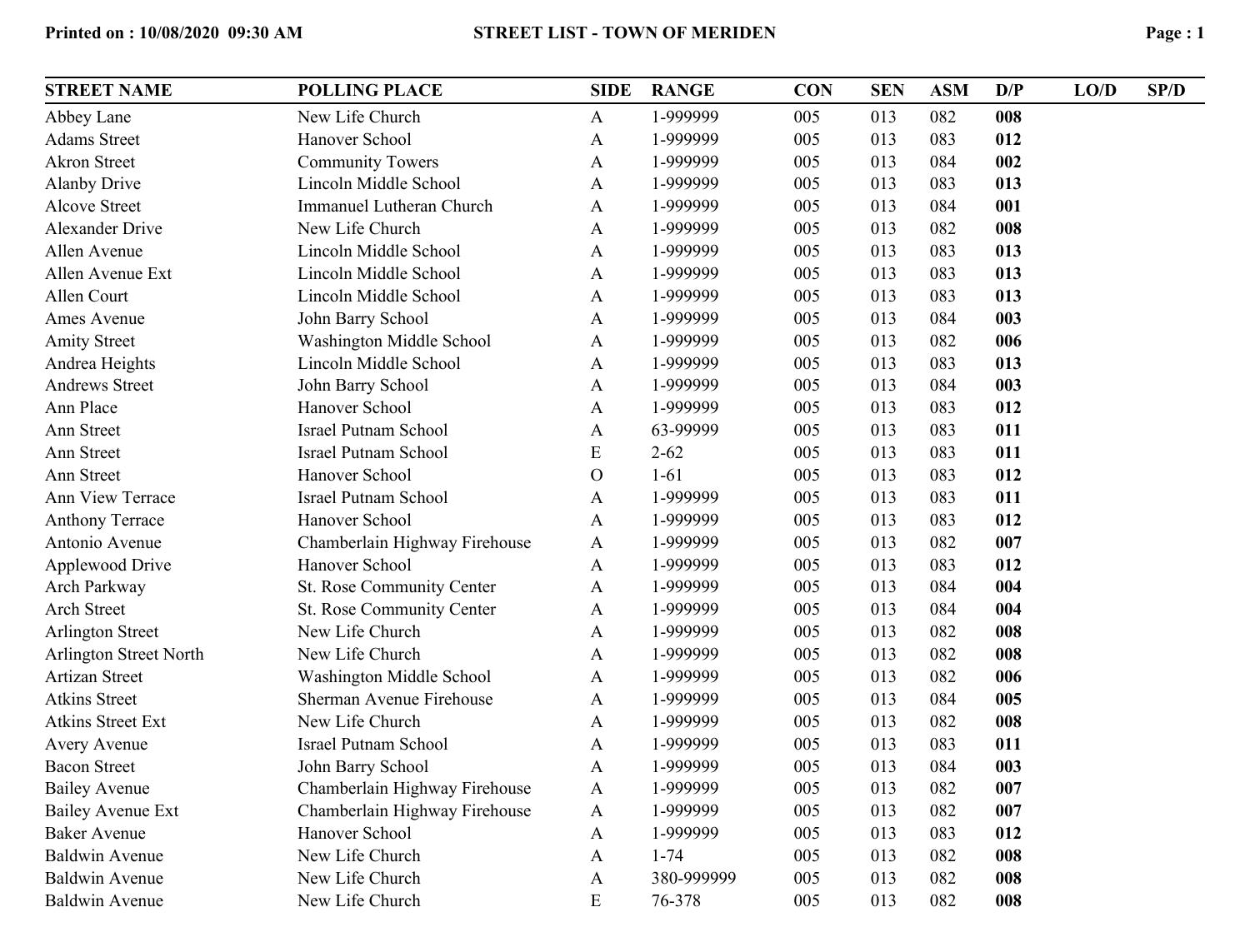| <b>STREET NAME</b>           | <b>POLLING PLACE</b>            | <b>SIDE</b>    | <b>RANGE</b> | <b>CON</b> | <b>SEN</b> | <b>ASM</b> | D/P | LO/D | SP/D |
|------------------------------|---------------------------------|----------------|--------------|------------|------------|------------|-----|------|------|
| <b>Baldwin Avenue</b>        | Maloney High School             | $\overline{O}$ | 75-379       | 005        | 013        | 082        | 009 |      |      |
| <b>Baldwin Street</b>        | <b>Immanuel Lutheran Church</b> | $\mathbf{A}$   | 1-999999     | 005        | 013        | 084        | 001 |      |      |
| <b>Barberry Lane</b>         | Lincoln Middle School           | A              | 1-999999     | 005        | 013        | 083        | 013 |      |      |
| <b>Barr Road</b>             | St. John Lutheran Church        | $\mathbf{A}$   | 1-999999     | 005        | 013        | 082        | 010 |      |      |
| <b>Barry Avenue</b>          | <b>Israel Putnam School</b>     | A              | 1-999999     | 005        | 013        | 083        | 011 |      |      |
| <b>Bartis Drive</b>          | Immanuel Lutheran Church        | $\mathbf{A}$   | 1-999999     | 005        | 013        | 084        | 001 |      |      |
| <b>Bartlett Street</b>       | John Barry School               | A              | 1-999999     | 005        | 013        | 084        | 003 |      |      |
| <b>Barwill Drive</b>         | Maloney High School             | A              | 1-999999     | 005        | 013        | 082        | 009 |      |      |
| <b>Beaver Lake Road</b>      | Chamberlain Highway Firehouse   | A              | 1-999999     | 005        | 013        | 082        | 007 |      |      |
| <b>Bee Street</b>            | New Life Church                 | A              | 685-999999   | 005        | 013        | 082        | 008 |      |      |
| <b>Bee Street</b>            | Maloney High School             | ${\bf E}$      | 2-684        | 005        | 013        | 082        | 009 |      |      |
| <b>Bee Street</b>            | New Life Church                 | $\mathcal{O}$  | 1-683        | 005        | 013        | 082        | 008 |      |      |
| <b>Beechwood Drive</b>       | Washington Middle School        | A              | 1-999999     | 005        | 013        | 082        | 006 |      |      |
| <b>Bellevue Street</b>       | <b>Immanuel Lutheran Church</b> | A              | 1-999999     | 005        | 013        | 084        | 001 |      |      |
| <b>Belmont Avenue</b>        | Lincoln Middle School           | A              | $1 - 36$     | 005        | 013        | 083        | 013 |      |      |
| <b>Belvedere Drive</b>       | Maloney High School             | A              | 1-999999     | 005        | 013        | 082        | 009 |      |      |
| <b>Benham Drive</b>          | Hanover School                  | A              | 1-999999     | 005        | 013        | 083        | 012 |      |      |
| Benjamin Street              | St. Rose Community Center       | A              | 1-999999     | 005        | 013        | 084        | 004 |      |      |
| <b>Beth Ann Circle</b>       | St. John Lutheran Church        | A              | 1-999999     | 005        | 013        | 082        | 010 |      |      |
| <b>Betts Place</b>           | Washington Middle School        | A              | 1-999999     | 005        | 013        | 082        | 006 |      |      |
| <b>Beverly Drive</b>         | Lincoln Middle School           | A              | 1-999999     | 005        | 013        | 083        | 013 |      |      |
| <b>Billard Street</b>        | Chamberlain Highway Firehouse   | A              | 1-999999     | 005        | 013        | 082        | 007 |      |      |
| <b>Birch Road</b>            | <b>Community Towers</b>         | A              | 1-999999     | 005        | 013        | 084        | 002 |      |      |
| <b>Birchwood Drive</b>       | Hanover School                  | A              | 1-999999     | 005        | 013        | 083        | 012 |      |      |
| <b>Birdsey Avenue</b>        | St. John Lutheran Church        | A              | 1-999999     | 005        | 013        | 082        | 010 |      |      |
| <b>Blackstone Street</b>     | Washington Middle School        | A              | 1-999999     | 005        | 013        | 082        | 006 |      |      |
| <b>Blackstone Village</b>    | Washington Middle School        | A              | 1-999999     | 005        | 013        | 082        | 006 |      |      |
| <b>Blueberry Lane</b>        | Lincoln Middle School           | A              | 1-999999     | 005        | 013        | 083        | 013 |      |      |
| <b>Boris Court</b>           | St. John Lutheran Church        | A              | 1-999999     | 005        | 013        | 082        | 010 |      |      |
| <b>Botsford Street</b>       | John Barry School               | A              | 1-999999     | 005        | 013        | 084        | 003 |      |      |
| <b>Boylston Street</b>       | New Life Church                 | A              | 1-999999     | 005        | 013        | 082        | 008 |      |      |
| <b>Boylston Street North</b> | New Life Church                 | A              | 1-999999     | 005        | 013        | 082        | 008 |      |      |
| <b>Bradford Hill</b>         | Lincoln Middle School           | $\mathbf{A}$   | 1-999999     | 005        | 013        | 083        | 013 |      |      |
| <b>Bradley Avenue</b>        | John Barry School               | $\mathbf{A}$   | 1-380        | 005        | 013        | 084        | 003 |      |      |
| <b>Bradley Avenue</b>        | <b>Immanuel Lutheran Church</b> | $\mathbf{A}$   | 381-999999   | 005        | 013        | 084        | 001 |      |      |
| <b>Breckenridge Avenue</b>   | Washington Middle School        | $\mathbf{A}$   | 1-999999     | 005        | 013        | 082        | 006 |      |      |
|                              |                                 |                |              |            |            |            |     |      |      |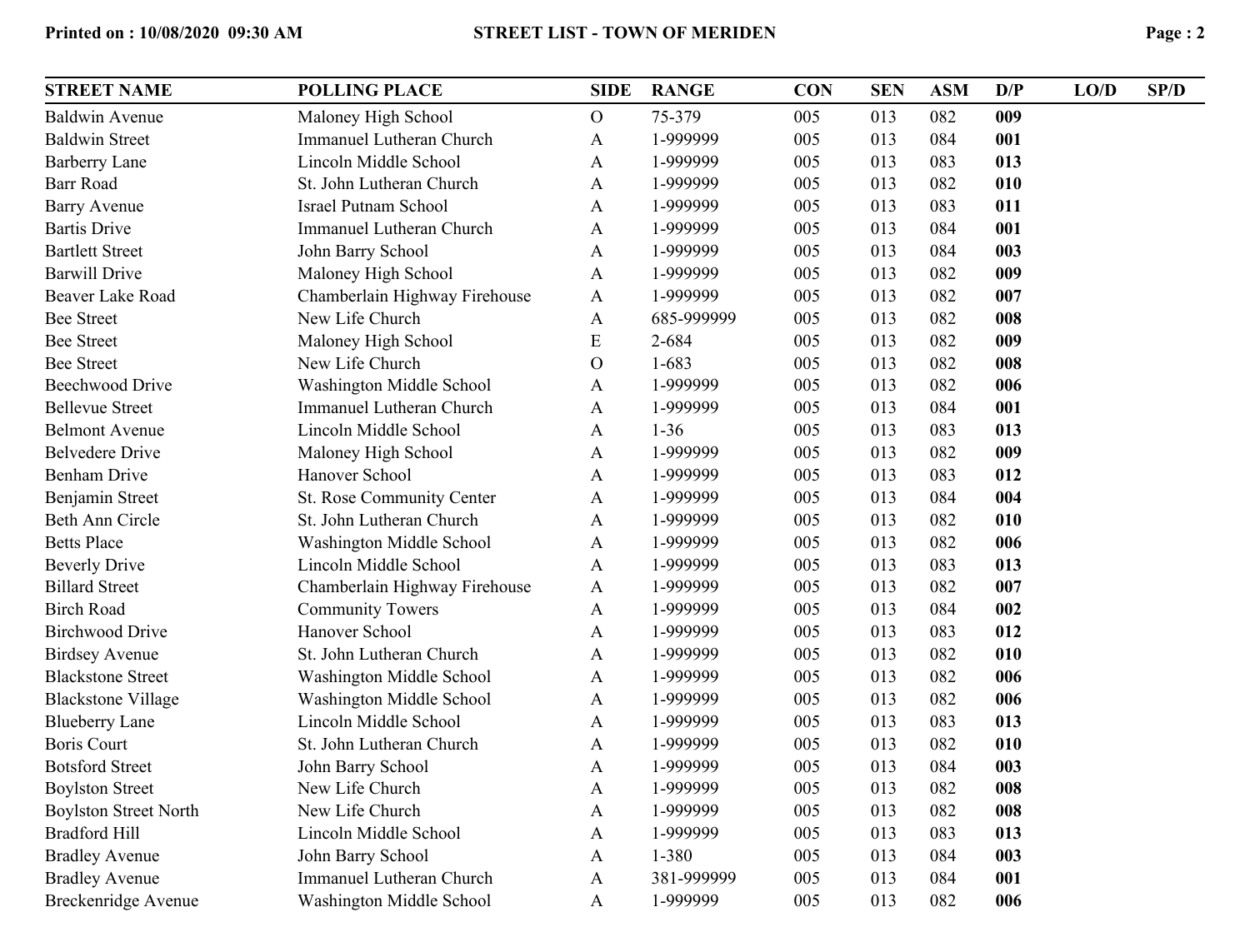| <b>STREET NAME</b>        | <b>POLLING PLACE</b>            | <b>SIDE</b>   | <b>RANGE</b> | <b>CON</b> | <b>SEN</b> | <b>ASM</b> | D/P | LO/D | SP/D |
|---------------------------|---------------------------------|---------------|--------------|------------|------------|------------|-----|------|------|
| <b>Bret Drive</b>         | Maloney High School             | $\mathbf{A}$  | 1-999999     | 005        | 013        | 082        | 009 |      |      |
| <b>Brian Court</b>        | St. John Lutheran Church        | A             | 1-999999     | 005        | 013        | 082        | 010 |      |      |
| <b>Briar Lane</b>         | Maloney High School             | A             | 1-999999     | 005        | 013        | 082        | 009 |      |      |
| <b>Briarwood Drive</b>    | Maloney High School             | A             | 1-999999     | 005        | 013        | 082        | 009 |      |      |
| <b>Brighton Court</b>     | Israel Putnam School            | A             | 1-999999     | 005        | 013        | 083        | 011 |      |      |
| Britannia Street          | Washington Middle School        | E             | 2-999998     | 005        | 013        | 082        | 006 |      |      |
| <b>Britannia Street</b>   | Sherman Avenue Firehouse        | $\mathbf{O}$  | 1-999999     | 005        | 013        | 084        | 005 |      |      |
| <b>Broad Street</b>       | Hanover School                  | A             | $1 - 167$    | 005        | 013        | 083        | 012 |      |      |
| <b>Broad Street</b>       | <b>Israel Putnam School</b>     | A             | 172-416      | 005        | 013        | 083        | 011 |      |      |
| <b>Broad Street</b>       | St. Rose Community Center       | A             | 418-826      | 005        | 013        | 084        | 004 |      |      |
| <b>Broad Street</b>       | Sherman Avenue Firehouse        | A             | 893-1004     | 005        | 013        | 084        | 005 |      |      |
| <b>Broad Street</b>       | Washington Middle School        | A             | 1095-1104    | 005        | 013        | 082        | 006 |      |      |
| <b>Broad Street</b>       | <b>Israel Putnam School</b>     | ${\bf E}$     | 168-170      | 005        | 013        | 083        | 011 |      |      |
| <b>Broad Street</b>       | St. Rose Community Center       | ${\bf E}$     | 828-892      | 005        | 013        | 084        | 004 |      |      |
| <b>Broad Street</b>       | Sherman Avenue Firehouse        | ${\bf E}$     | 1006-1094    | 005        | 013        | 084        | 005 |      |      |
| <b>Broad Street</b>       | Hanover School                  | $\mathbf{O}$  | 169-171      | 005        | 013        | 083        | 012 |      |      |
| <b>Broad Street</b>       | Sherman Avenue Firehouse        | $\mathcal{O}$ | 827-891      | 005        | 013        | 084        | 005 |      |      |
| <b>Broad Street</b>       | Washington Middle School        | $\mathbf O$   | 1005-1093    | 005        | 013        | 082        | 006 |      |      |
| <b>Broadvale Court</b>    | Sherman Avenue Firehouse        | A             | 1-999999     | 005        | 013        | 084        | 005 |      |      |
| <b>Broadvale Road</b>     | Sherman Avenue Firehouse        | A             | 1-999999     | 005        | 013        | 084        | 005 |      |      |
| <b>Broadview Terrace</b>  | St. Rose Community Center       | A             | 1-999999     | 005        | 013        | 084        | 004 |      |      |
| <b>Bronson Avenue</b>     | <b>Immanuel Lutheran Church</b> | A             | 1-999999     | 005        | 013        | 084        | 001 |      |      |
| <b>Brookdale Road</b>     | <b>Israel Putnam School</b>     | A             | 1-999999     | 005        | 013        | 083        | 011 |      |      |
| <b>Brooklawn Drive</b>    | St. John Lutheran Church        | A             | 1-999999     | 005        | 013        | 082        | 010 |      |      |
| <b>Brownstone Ridge</b>   | Lincoln Middle School           | A             | 1-999999     | 005        | 013        | 083        | 013 |      |      |
| <b>Bruce Lane</b>         | Hanover School                  | A             | 1-999999     | 005        | 013        | 083        | 012 |      |      |
| <b>Buckingham Street</b>  | John Barry School               | A             | 1-999999     | 005        | 013        | 084        | 003 |      |      |
| <b>Budding Ridge</b>      | New Life Church                 | A             | 1-999999     | 005        | 013        | 082        | 008 |      |      |
| <b>Bunker Avenue</b>      | Sherman Avenue Firehouse        | A             | 1-999999     | 005        | 013        | 084        | 005 |      |      |
| <b>Bunker Hill Street</b> | Sherman Avenue Firehouse        | A             | 1-999999     | 005        | 013        | 084        | 005 |      |      |
| <b>Butler Street</b>      | John Barry School               | A             | $1 - 55$     | 005        | 013        | 084        | 003 |      |      |
| <b>Butler Street</b>      | Immanuel Lutheran Church        | A             | 56-999999    | 005        | 013        | 084        | 001 |      |      |
| <b>Butternut Drive</b>    | New Life Church                 | A             | 1-999999     | 005        | 013        | 082        | 008 |      |      |
| <b>Butternut Lane</b>     | New Life Church                 | A             | 1-999999     | 005        | 013        | 082        | 008 |      |      |
| <b>Button Street</b>      | Washington Middle School        | $\mathbf{A}$  | 1-999999     | 005        | 013        | 082        | 006 |      |      |
| <b>Byron Road</b>         | Hanover School                  | A             | 1-999999     | 005        | 013        | 083        | 012 |      |      |
|                           |                                 |               |              |            |            |            |     |      |      |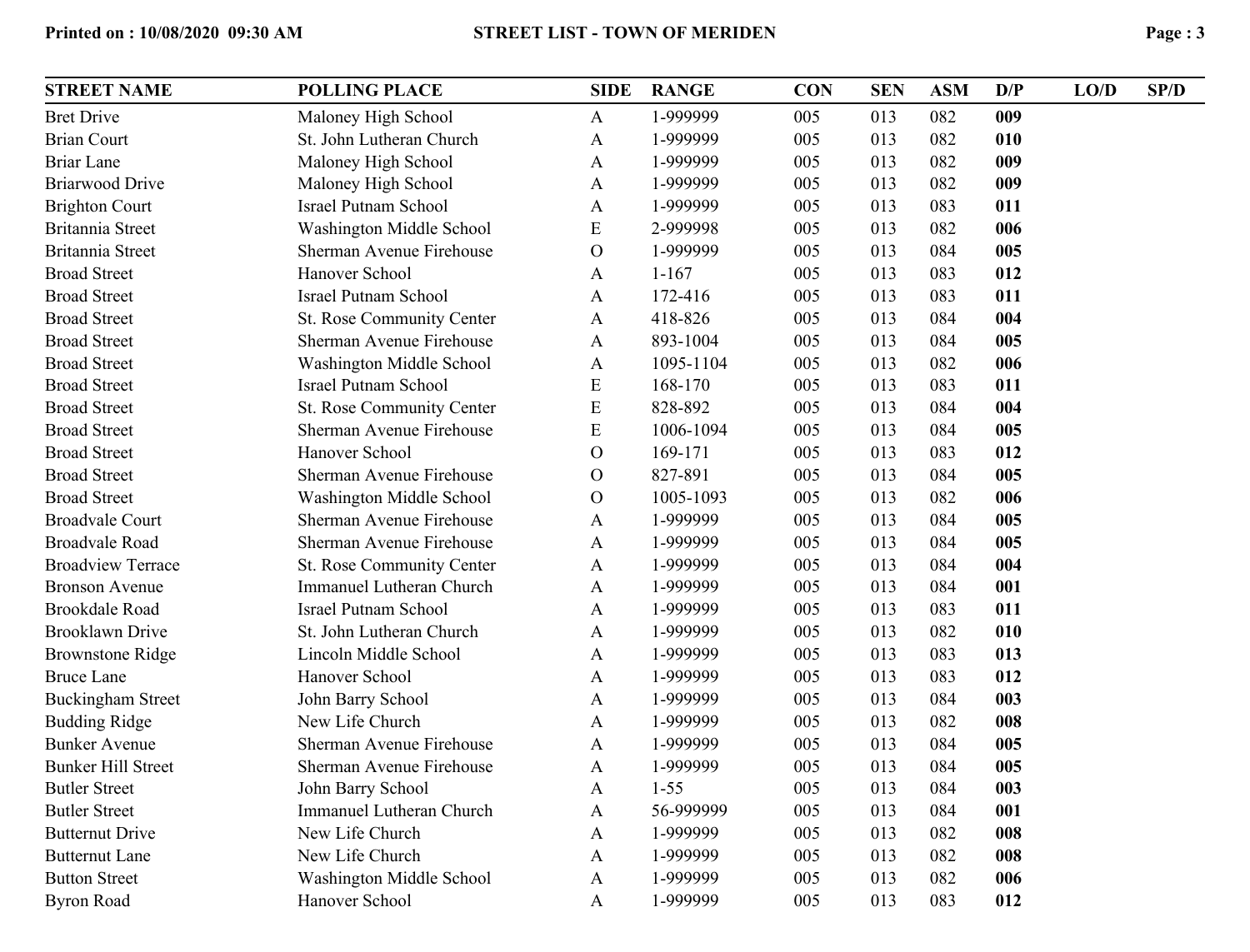| <b>STREET NAME</b>          | <b>POLLING PLACE</b>            | <b>SIDE</b>  | <b>RANGE</b> | <b>CON</b> | <b>SEN</b> | <b>ASM</b> | D/P | LO/D | SP/D |
|-----------------------------|---------------------------------|--------------|--------------|------------|------------|------------|-----|------|------|
| Cahill Avenue               | Lincoln Middle School           | $\mathbf{A}$ | 1-999999     | 005        | 013        | 083        | 013 |      |      |
| Cambridge Street            | Washington Middle School        | A            | 1-999999     | 005        | 013        | 082        | 006 |      |      |
| Camp Street                 | St. Rose Community Center       | A            | 1-999999     | 005        | 013        | 084        | 004 |      |      |
| Camp Street (South Meriden) | Hanover School                  | A            | $1 - 86$     | 005        | 013        | 083        | 012 |      |      |
| Camp Street (South Meriden) | <b>Immanuel Lutheran Church</b> | A            | 87-999999    | 005        | 013        | 084        | 001 |      |      |
| Canyon Drive                | Washington Middle School        | A            | 1-999999     | 005        | 013        | 082        | 006 |      |      |
| Capitol Avenue              | John Barry School               | A            | 1-999999     | 005        | 013        | 084        | 003 |      |      |
| <b>Cardinal Drive</b>       | St. John Lutheran Church        | $\mathbf{A}$ | 1-999999     | 005        | 013        | 082        | 010 |      |      |
| Carey Avenue                | Chamberlain Highway Firehouse   | A            | 1-999999     | 005        | 013        | 082        | 007 |      |      |
| Cariati Boulevard           | Lincoln Middle School           | A            | 1-999999     | 005        | 013        | 083        | 013 |      |      |
| Carl Street                 | John Barry School               | A            | 1-999999     | 005        | 013        | 084        | 003 |      |      |
| Carpenter Avenue            | <b>Israel Putnam School</b>     | A            | 1-999999     | 005        | 013        | 083        | 011 |      |      |
| <b>Carpenter Heights</b>    | <b>Israel Putnam School</b>     | A            | 1-999999     | 005        | 013        | 083        | 011 |      |      |
| Carriage Drive              | St. John Lutheran Church        | A            | 1-999999     | 005        | 013        | 082        | 010 |      |      |
| Carriage Drive East         | St. John Lutheran Church        | A            | 1-999999     | 005        | 013        | 082        | 010 |      |      |
| Cart Path Drive             | St. John Lutheran Church        | A            | 1-999999     | 005        | 013        | 082        | 010 |      |      |
| Carter Avenue               | Immanuel Lutheran Church        | A            | 1-999999     | 005        | 013        | 084        | 001 |      |      |
| Carter Avenue Ext           | Immanuel Lutheran Church        | A            | 1-999999     | 005        | 013        | 084        | 001 |      |      |
| <b>Cass Street</b>          | <b>Israel Putnam School</b>     | A            | 1-999999     | 005        | 013        | 083        | 011 |      |      |
| <b>Castle Drive</b>         | Lincoln Middle School           | A            | 1-999999     | 005        | 013        | 083        | 013 |      |      |
| <b>Catherine Drive</b>      | Washington Middle School        | A            | 1-999999     | 005        | 013        | 082        | 006 |      |      |
| <b>Catlin Street</b>        | St. Rose Community Center       | A            | 1-999999     | 005        | 013        | 084        | 004 |      |      |
| Cedar Hills Road            | Maloney High School             | A            | 1-999999     | 005        | 013        | 082        | 009 |      |      |
| Cedar Street                | St. Rose Community Center       | A            | 1-999999     | 005        | 013        | 084        | 004 |      |      |
| Cedarwood Drive             | Hanover School                  | A            | 1-999999     | 005        | 013        | 083        | 012 |      |      |
| Centennial Avenue           | John Barry School               | E            | 2-999998     | 005        | 013        | 084        | 003 |      |      |
| Centennial Avenue           | Lincoln Middle School           | $\mathbf{O}$ | 1-999999     | 005        | 013        | 083        | 013 |      |      |
| <b>Center Street</b>        | St. Rose Community Center       | A            | $1 - 347$    | 005        | 013        | 084        | 004 |      |      |
| <b>Center Street</b>        | Sherman Avenue Firehouse        | A            | 348-541      | 005        | 013        | 084        | 005 |      |      |
| <b>Center Street</b>        | Washington Middle School        | A            | 542-999999   | 005        | 013        | 082        | 006 |      |      |
| Chamberlain Highway         | John Barry School               | A            | $1 - 163$    | 005        | 013        | 084        | 003 |      |      |
| Chamberlain Highway         | Chamberlain Highway Firehouse   | A            | 352-999999   | 005        | 013        | 082        | 007 |      |      |
| Chamberlain Highway         | Chamberlain Highway Firehouse   | E            | 164-350      | 005        | 013        | 082        | 007 |      |      |
| Chamberlain Highway         | John Barry School               | $\mathbf{O}$ | 165-351      | 005        | 013        | 084        | 003 |      |      |
| <b>Charles Street</b>       | <b>Israel Putnam School</b>     | A            | 185-999999   | 005        | 013        | 083        | 011 |      |      |
| <b>Charles Street</b>       | St. Rose Community Center       | E            | $2 - 184$    | 005        | 013        | 084        | 004 |      |      |
|                             |                                 |              |              |            |            |            |     |      |      |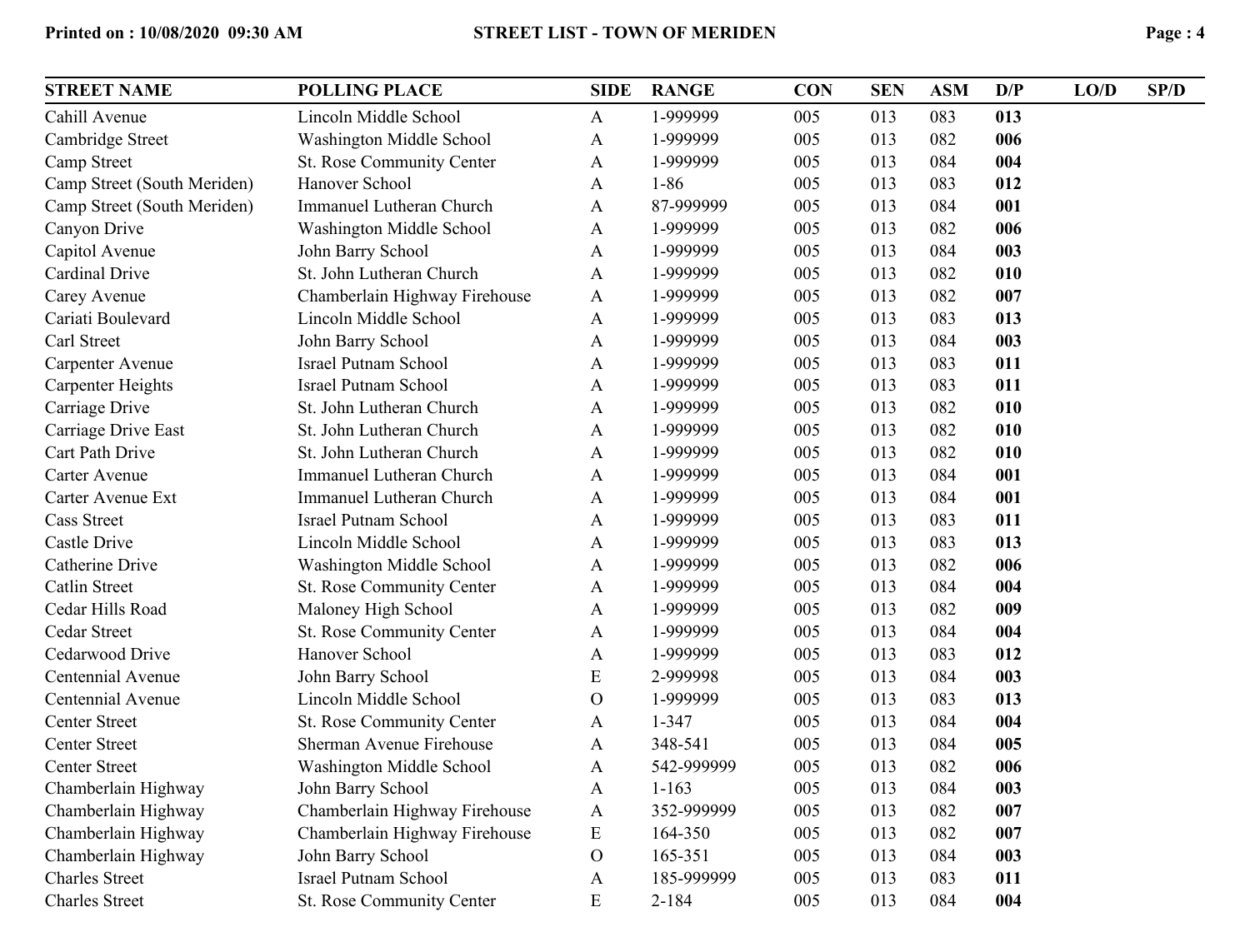| <b>STREET NAME</b>             | <b>POLLING PLACE</b>            | <b>SIDE</b>    | <b>RANGE</b> | <b>CON</b> | <b>SEN</b> | <b>ASM</b> | D/P | LO/D | SP/D |
|--------------------------------|---------------------------------|----------------|--------------|------------|------------|------------|-----|------|------|
| <b>Charles Street</b>          | <b>Israel Putnam School</b>     | $\overline{O}$ | $1 - 183$    | 005        | 013        | 083        | 011 |      |      |
| Charles Street (South Meriden) | Hanover School                  | A              | 1-999999     | 005        | 013        | 083        | 012 |      |      |
| <b>Chase Street</b>            | <b>Immanuel Lutheran Church</b> | A              | 1-999999     | 005        | 013        | 084        | 001 |      |      |
| Chatham Drive                  | Hanover School                  | A              | 1-999999     | 005        | 013        | 083        | 012 |      |      |
| Cherry Hill Lane               | Maloney High School             | $\mathbf{A}$   | 1-999999     | 005        | 013        | 082        | 009 |      |      |
| <b>Cherry Street</b>           | <b>Immanuel Lutheran Church</b> | A              | 1-999999     | 005        | 013        | 084        | 001 |      |      |
| Cheshire Road                  | Hanover School                  | A              | 1-999999     | 005        | 013        | 083        | 012 |      |      |
| Chicago Street                 | Washington Middle School        | A              | 1-999999     | 005        | 013        | 082        | 006 |      |      |
| Christopher Lane               | Hanover School                  | A              | 1-999999     | 005        | 013        | 083        | 012 |      |      |
| <b>Church Street</b>           | John Barry School               | A              | 1-999999     | 005        | 013        | 084        | 003 |      |      |
| Churchill Chase                | <b>Israel Putnam School</b>     | A              | 1-999999     | 005        | 013        | 083        | 011 |      |      |
| <b>Clark Street</b>            | Washington Middle School        | A              | 1-999999     | 005        | 013        | 082        | 006 |      |      |
| Clearfield Drive               | New Life Church                 | A              | 1-999999     | 005        | 013        | 082        | 008 |      |      |
| Clearview Avenue               | Hanover School                  | A              | 1-999999     | 005        | 013        | 083        | 012 |      |      |
| <b>Cliff Street</b>            | John Barry School               | A              | 1-999999     | 005        | 013        | 084        | 003 |      |      |
| <b>Clinton Street</b>          | Maloney High School             | A              | 1-999999     | 005        | 013        | 082        | 009 |      |      |
| <b>Clover Street</b>           | St. John Lutheran Church        | A              | 1-999999     | 005        | 013        | 082        | 010 |      |      |
| Cobblestone Lane               | <b>Israel Putnam School</b>     | A              | 1-999999     | 005        | 013        | 083        | 011 |      |      |
| Coe Avenue                     | Lincoln Middle School           | A              | 250-999999   | 005        | 013        | 083        | 013 |      |      |
| Coe Avenue                     | <b>Immanuel Lutheran Church</b> | E              | 2-248        | 005        | 013        | 084        | 001 |      |      |
| Coe Avenue                     | John Barry School               | $\overline{O}$ | $1 - 249$    | 005        | 013        | 084        | 003 |      |      |
| Coe Street                     | Chamberlain Highway Firehouse   | $\mathbf{A}$   | 1-999999     | 005        | 013        | 082        | 007 |      |      |
| Cold Spring Avenue             | Chamberlain Highway Firehouse   | $\mathbf{A}$   | 1-999999     | 005        | 013        | 082        | 007 |      |      |
| Collindale Drive               | St. John Lutheran Church        | A              | 1-999999     | 005        | 013        | 082        | 010 |      |      |
| Collins Avenue                 | St. Rose Community Center       | A              | 1-999999     | 005        | 013        | 084        | 004 |      |      |
| Collins Parkway                | <b>Israel Putnam School</b>     | A              | 1-999999     | 005        | 013        | 083        | 011 |      |      |
| Colonial Heights               | Hanover School                  | A              | 1-999999     | 005        | 013        | 083        | 012 |      |      |
| Colony Heights                 | Washington Middle School        | A              | 1-999999     | 005        | 013        | 082        | 006 |      |      |
| Colony Place                   | Chamberlain Highway Firehouse   | A              | 1-999999     | 005        | 013        | 082        | 007 |      |      |
| Colony Street                  | Chamberlain Highway Firehouse   | A              | 471-999999   | 005        | 013        | 082        | 007 |      |      |
| <b>Colony Street</b>           | John Barry School               | E              | 2-238        | 005        | 013        | 084        | 003 |      |      |
| <b>Colony Street</b>           | Chamberlain Highway Firehouse   | E              | 240-470      | 005        | 013        | 082        | 007 |      |      |
| <b>Colony Street</b>           | St. Rose Community Center       | $\mathcal{O}$  | $1 - 239$    | 005        | 013        | 084        | 004 |      |      |
| <b>Colony Street</b>           | Sherman Avenue Firehouse        | $\overline{O}$ | 241-469      | 005        | 013        | 084        | 005 |      |      |
| Colorado Court                 | St. John Lutheran Church        | A              | 1-999999     | 005        | 013        | 082        | 010 |      |      |
| Columbia Place                 | John Barry School               | $\mathbf{A}$   | 1-999999     | 005        | 013        | 084        | 003 |      |      |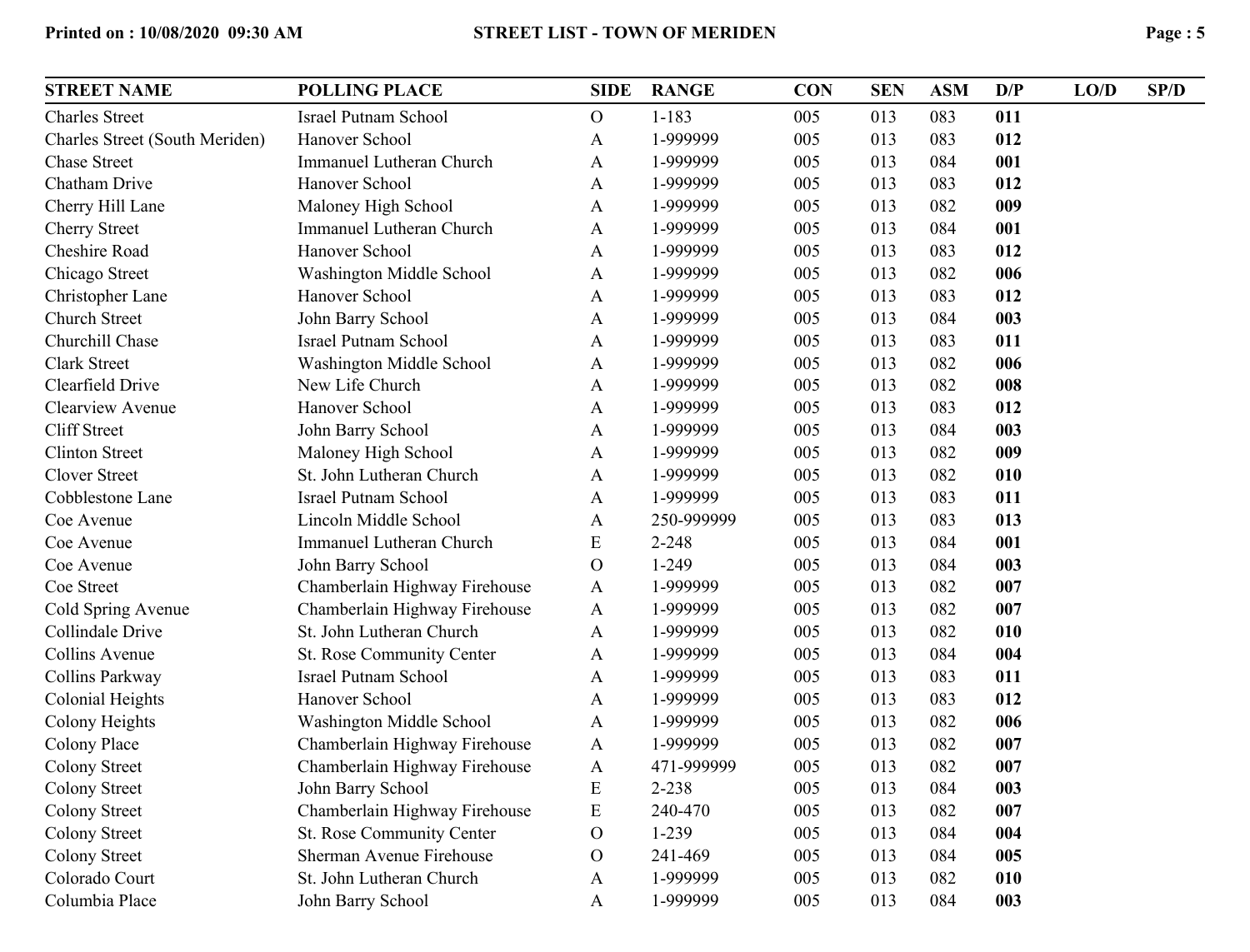| ιOι |  |  |
|-----|--|--|
|-----|--|--|

| <b>STREET NAME</b>     | <b>POLLING PLACE</b>            | <b>SIDE</b>   | <b>RANGE</b> | <b>CON</b> | <b>SEN</b> | <b>ASM</b> | D/P | LO/D | SP/D |
|------------------------|---------------------------------|---------------|--------------|------------|------------|------------|-----|------|------|
| Columbia Street        | John Barry School               | $\mathbf{A}$  | 1-999999     | 005        | 013        | 084        | 003 |      |      |
| Columbus Avenue        | <b>Immanuel Lutheran Church</b> | $\mathbf{A}$  | 203-999999   | 005        | 013        | 084        | 001 |      |      |
| Columbus Avenue        | Immanuel Lutheran Church        | E             | $2 - 202$    | 005        | 013        | 084        | 001 |      |      |
| Columbus Avenue        | John Barry School               | $\mathbf O$   | $1 - 201$    | 005        | 013        | 084        | 003 |      |      |
| Cone Avenue            | St. John Lutheran Church        | A             | 1-999999     | 005        | 013        | 082        | 010 |      |      |
| <b>Congress Street</b> | Hanover School                  | $\mathbf{A}$  | 1-999999     | 005        | 013        | 083        | 012 |      |      |
| Converse Avenue        | Sherman Avenue Firehouse        | $\mathbf{A}$  | 1-999999     | 005        | 013        | 084        | 005 |      |      |
| Converse Circle        | Sherman Avenue Firehouse        | $\mathbf{A}$  | 1-999999     | 005        | 013        | 084        | 005 |      |      |
| Conwel Road            | Hanover School                  | $\mathbf{A}$  | 1-999999     | 005        | 013        | 083        | 012 |      |      |
| Cook Avenue            | John Barry School               | $\mathbf{A}$  | $1 - 83$     | 005        | 013        | 084        | 003 |      |      |
| Cook Avenue            | Immanuel Lutheran Church        | $\mathbf{A}$  | 84-174       | 005        | 013        | 084        | 001 |      |      |
| Cook Avenue            | <b>Community Towers</b>         | A             | 365-999999   | 005        | 013        | 084        | 002 |      |      |
| Cook Avenue            | <b>Community Towers</b>         | E             | 176-364      | 005        | 013        | 084        | 002 |      |      |
| Cook Avenue            | <b>Immanuel Lutheran Church</b> | $\mathcal{O}$ | 175-363      | 005        | 013        | 084        | 001 |      |      |
| Cooper Street          | <b>Community Towers</b>         | $\mathbf{A}$  | $1-40$       | 005        | 013        | 084        | 002 |      |      |
| Cooper Street          | <b>Community Towers</b>         | E             | 42-999998    | 005        | 013        | 084        | 002 |      |      |
| Cooper Street          | Immanuel Lutheran Church        | $\mathcal{O}$ | 41-999999    | 005        | 013        | 084        | 001 |      |      |
| Cornerstone Road       | Lincoln Middle School           | $\mathbf{A}$  | 1-999999     | 005        | 013        | 083        | 013 |      |      |
| <b>Cornwell Street</b> | Chamberlain Highway Firehouse   | $\mathbf{A}$  | 1-999999     | 005        | 013        | 082        | 007 |      |      |
| Corrigan Avenue        | Chamberlain Highway Firehouse   | A             | 1-999999     | 005        | 013        | 082        | 007 |      |      |
| <b>Cottage Street</b>  | Maloney High School             | A             | $1 - 82$     | 005        | 013        | 082        | 009 |      |      |
| <b>Cottage Street</b>  | St. Rose Community Center       | $\mathbf{A}$  | 83-999999    | 005        | 013        | 084        | 004 |      |      |
| Country Club Drive     | Washington Middle School        | A             | 1-999999     | 005        | 013        | 082        | 006 |      |      |
| Country Lane           | Lincoln Middle School           | A             | 1-999999     | 005        | 013        | 083        | 013 |      |      |
| Courtney Court         | New Life Church                 | $\mathbf{A}$  | 1-999999     | 005        | 013        | 082        | 008 |      |      |
| <b>Crescent Street</b> | <b>Community Towers</b>         | $\mathbf{A}$  | 1-999999     | 005        | 013        | 084        | 002 |      |      |
| <b>Crestwood Drive</b> | Hanover School                  | $\mathbf{A}$  | 1-999999     | 005        | 013        | 083        | 012 |      |      |
| <b>Cricket Drive</b>   | Maloney High School             | $\mathbf{A}$  | 1-999999     | 005        | 013        | 082        | 009 |      |      |
| Crown Street           | <b>Community Towers</b>         | A             | 1-388        | 005        | 013        | 084        | 002 |      |      |
| Crown Street           | Hanover School                  | E             | 390-999998   | 005        | 013        | 083        | 012 |      |      |
| Crown Street           | <b>Community Towers</b>         | $\mathbf{O}$  | 389-999999   | 005        | 013        | 084        | 002 |      |      |
| Crown Street Ext       | Hanover School                  | A             | 1-999999     | 005        | 013        | 083        | 012 |      |      |
| <b>Curtis Street</b>   | <b>Israel Putnam School</b>     | A             | $1-193$      | 005        | 013        | 083        | 011 |      |      |
| <b>Curtis Street</b>   | <b>Israel Putnam School</b>     | E             | 194-999998   | 005        | 013        | 083        | 011 |      |      |
| <b>Curtis Street</b>   | Hanover School                  | $\mathbf{O}$  | 195-999999   | 005        | 013        | 083        | 012 |      |      |
| <b>Cutlery Avenue</b>  | <b>Immanuel Lutheran Church</b> | A             | 1-999999     | 005        | 013        | 084        | 001 |      |      |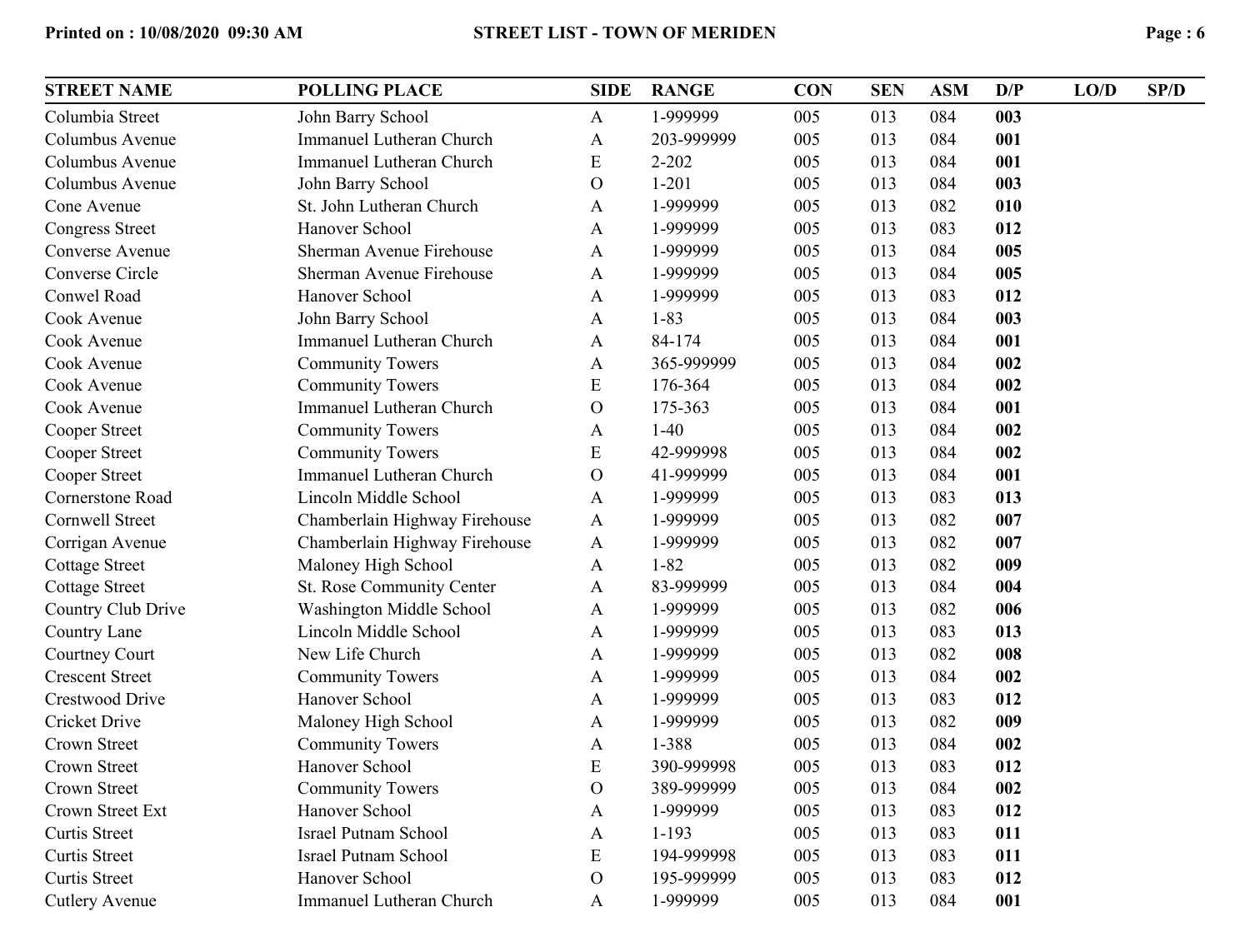| <b>STREET NAME</b>      | <b>POLLING PLACE</b>            | <b>SIDE</b>    | <b>RANGE</b> | <b>CON</b> | <b>SEN</b> | <b>ASM</b> | D/P | LO/D | SP/D |
|-------------------------|---------------------------------|----------------|--------------|------------|------------|------------|-----|------|------|
| <b>Cynrose Place</b>    | Lincoln Middle School           | $\mathbf{A}$   | 1-999999     | 005        | 013        | 083        | 013 |      |      |
| Daffodil Lane           | New Life Church                 | $\mathbf{A}$   | 1-999999     | 005        | 013        | 082        | 008 |      |      |
| Daggett Drive           | New Life Church                 | A              | 1-999999     | 005        | 013        | 082        | 008 |      |      |
| Dana Lane               | Hanover School                  | A              | 1-999999     | 005        | 013        | 083        | 012 |      |      |
| Daniel Way              | St. John Lutheran Church        | A              | 1-999999     | 005        | 013        | 082        | 010 |      |      |
| David Drive             | Maloney High School             | $\mathbf{A}$   | 1-999999     | 005        | 013        | 082        | 009 |      |      |
| Davis Street            | <b>Israel Putnam School</b>     | A              | 1-999999     | 005        | 013        | 083        | 011 |      |      |
| Dayton Place            | St. Rose Community Center       | $\mathbf{A}$   | 1-999999     | 005        | 013        | 084        | 004 |      |      |
| Debbie Drive            | Lincoln Middle School           | $\mathbf{A}$   | 1-999999     | 005        | 013        | 083        | 013 |      |      |
| Dee Avenue              | Hanover School                  | A              | 1-999999     | 005        | 013        | 083        | 012 |      |      |
| Deer Run Road           | Hanover School                  | A              | 1-999999     | 005        | 013        | 083        | 012 |      |      |
| Deerfield Lane          | St. John Lutheran Church        | A              | 1-999999     | 005        | 013        | 082        | 010 |      |      |
| Del Terrace             | Maloney High School             | A              | 1-999999     | 005        | 013        | 082        | 009 |      |      |
| Detroit Avenue          | Washington Middle School        | A              | 1-999999     | 005        | 013        | 082        | 006 |      |      |
| Devon Court             | <b>Israel Putnam School</b>     | A              | 1-999999     | 005        | 013        | 083        | 011 |      |      |
| Dewey Avenue            | <b>Immanuel Lutheran Church</b> | A              | 1-999999     | 005        | 013        | 084        | 001 |      |      |
| Dexter Avenue           | <b>Israel Putnam School</b>     | A              | 1-999999     | 005        | 013        | 083        | 011 |      |      |
| Divot Drive             | St. John Lutheran Church        | A              | 1-999999     | 005        | 013        | 082        | 010 |      |      |
| Dogleg Drive            | St. John Lutheran Church        | A              | 1-999999     | 005        | 013        | 082        | 010 |      |      |
| Dogwood Lane            | Washington Middle School        | A              | 1-999999     | 005        | 013        | 082        | 006 |      |      |
| Douglas Drive           | Hanover School                  | A              | 1-999999     | 005        | 013        | 083        | 012 |      |      |
| Dove Drive              | John Barry School               | A              | 1-999999     | 005        | 013        | 084        | 003 |      |      |
| Draper Avenue           | Hanover School                  | A              | 1-999999     | 005        | 013        | 083        | 012 |      |      |
| Dryden Drive            | <b>Israel Putnam School</b>     | A              | 1-999999     | 005        | 013        | 083        | 011 |      |      |
| Duffy Avenue            | Chamberlain Highway Firehouse   | $\mathbf{A}$   | 1-999999     | 005        | 013        | 082        | 007 |      |      |
| Eagle Court             | St. John Lutheran Church        | $\mathbf{A}$   | 1-999999     | 005        | 013        | 082        | 010 |      |      |
| East Main Street        | St. Rose Community Center       | $\mathbf{A}$   | $1 - 13$     | 005        | 013        | 084        | 004 |      |      |
| East Main Street        | St. Rose Community Center       | A              | 207-398      | 005        | 013        | 084        | 004 |      |      |
| East Main Street        | St. Rose Community Center       | ${\bf E}$      | 14-206       | 005        | 013        | 084        | 004 |      |      |
| East Main Street        | Maloney High School             | E              | 400-962      | 005        | 013        | 082        | 009 |      |      |
| East Main Street        | New Life Church                 | E              | 964-999998   | 005        | 013        | 082        | 008 |      |      |
| East Main Street        | <b>Community Towers</b>         | $\overline{O}$ | 15-205       | 005        | 013        | 084        | 002 |      |      |
| East Main Street        | St. Rose Community Center       | $\mathbf{O}$   | 399-401      | 005        | 013        | 084        | 004 |      |      |
| East Main Street        | <b>Israel Putnam School</b>     | $\mathcal{O}$  | 403-945      | 005        | 013        | 083        | 011 |      |      |
| <b>East Main Street</b> | St. John Lutheran Church        | $\mathcal{O}$  | 947-999999   | 005        | 013        | 082        | 010 |      |      |
| East Road               | St. John Lutheran Church        | A              | 1-999999     | 005        | 013        | 082        | 010 |      |      |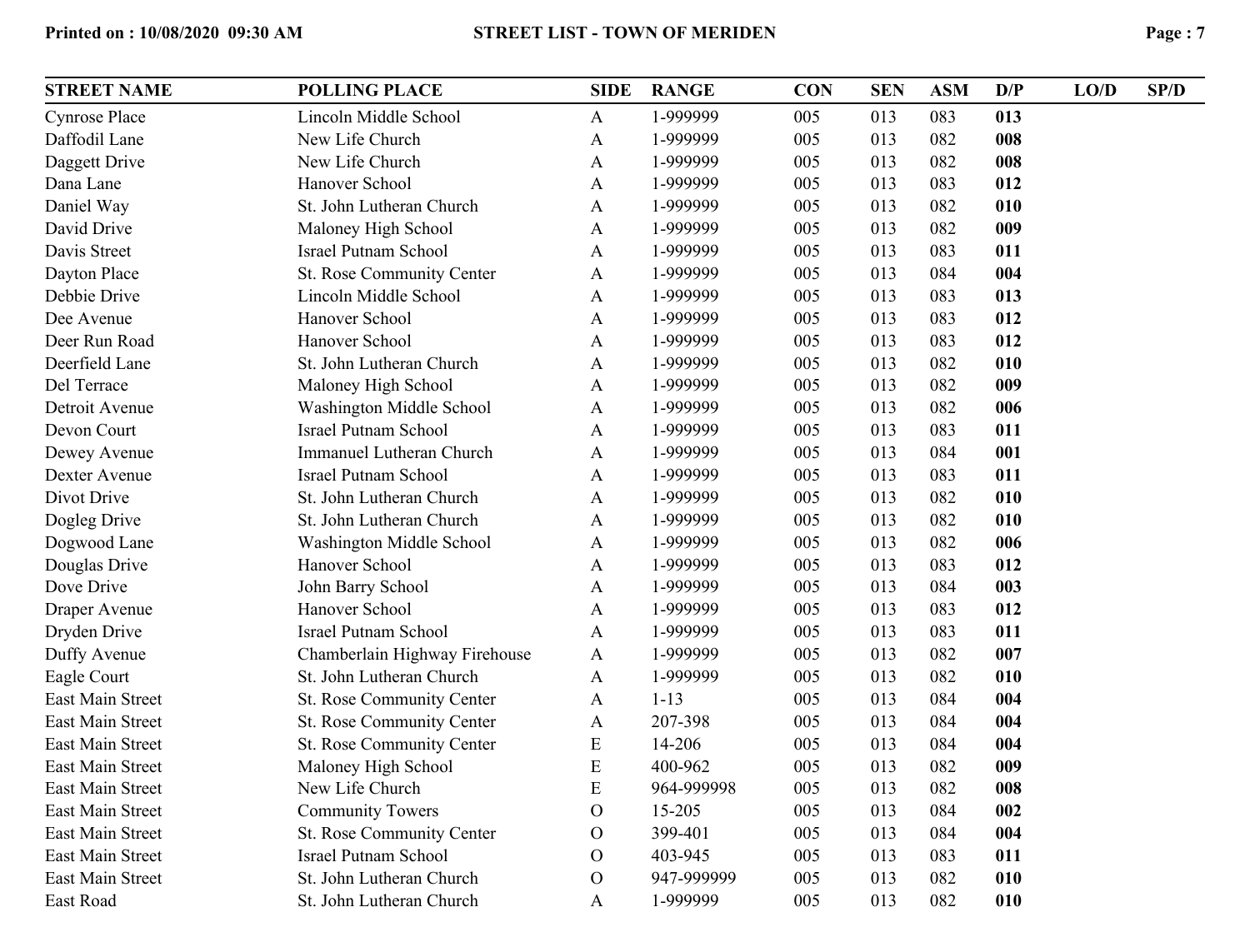| <b>STREET NAME</b>          | <b>POLLING PLACE</b>            | <b>SIDE</b>      | <b>RANGE</b> | <b>CON</b> | <b>SEN</b> | <b>ASM</b> | D/P | LO/D | SP/D |
|-----------------------------|---------------------------------|------------------|--------------|------------|------------|------------|-----|------|------|
| East View Terrace           | Hanover School                  | A                | 1-999999     | 005        | 013        | 083        | 012 |      |      |
| <b>East Woodland Street</b> | Chamberlain Highway Firehouse   | A                | 1-999999     | 005        | 013        | 082        | 007 |      |      |
| Eaton Avenue                | Lincoln Middle School           | A                | 1-999999     | 005        | 013        | 083        | 013 |      |      |
| <b>Eddy Avenue</b>          | John Barry School               | A                | 1-999999     | 005        | 013        | 084        | 003 |      |      |
| Edgehill Road               | John Barry School               | A                | 1-999999     | 005        | 013        | 084        | 003 |      |      |
| <b>Edgemark Acres</b>       | Lincoln Middle School           | A                | 1-999999     | 005        | 013        | 083        | 013 |      |      |
| <b>Edgewood Place</b>       | John Barry School               | A                | 1-999999     | 005        | 013        | 084        | 003 |      |      |
| <b>Edgewood Street</b>      | John Barry School               | A                | 1-999999     | 005        | 013        | 084        | 003 |      |      |
| <b>Edson Avenue</b>         | St. John Lutheran Church        | A                | 1-999999     | 005        | 013        | 082        | 010 |      |      |
| Elizabeth Avenue            | <b>Israel Putnam School</b>     | A                | 1-999999     | 005        | 013        | 083        | 011 |      |      |
| Elizabeth Court             | Sherman Avenue Firehouse        | A                | 1-999999     | 005        | 013        | 084        | 005 |      |      |
| Elizabeth Road              | Sherman Avenue Firehouse        | A                | 1-999999     | 005        | 013        | 084        | 005 |      |      |
| <b>Elliot Street</b>        | <b>Immanuel Lutheran Church</b> | A                | 1-999999     | 005        | 013        | 084        | 001 |      |      |
| Elm Street                  | <b>Israel Putnam School</b>     | A                | 205-999999   | 005        | 013        | 083        | 011 |      |      |
| Elm Street                  | St. Rose Community Center       | E                | $2 - 76$     | 005        | 013        | 084        | 004 |      |      |
| Elm Street                  | <b>Israel Putnam School</b>     | E                | 78-204       | 005        | 013        | 083        | 011 |      |      |
| Elm Street                  | <b>Community Towers</b>         | $\mathbf{O}$     | $1 - 203$    | 005        | 013        | 084        | 002 |      |      |
| <b>Elmhurst Avenue</b>      | <b>Israel Putnam School</b>     | A                | 1-999999     | 005        | 013        | 083        | 011 |      |      |
| <b>Elmwood Drive</b>        | St. John Lutheran Church        | A                | 1-999999     | 005        | 013        | 082        | 010 |      |      |
| <b>Empire Avenue</b>        | <b>Washington Middle School</b> | A                | 1-999999     | 005        | 013        | 082        | 006 |      |      |
| <b>Essex Court</b>          | <b>Israel Putnam School</b>     | A                | 1-999999     | 005        | 013        | 083        | 011 |      |      |
| Evansville Avenue           | Hanover School                  | A                | 1-999999     | 005        | 013        | 083        | 012 |      |      |
| Evergreen Lane              | <b>Israel Putnam School</b>     | A                | 1-999999     | 005        | 013        | 083        | 011 |      |      |
| Fair Street                 | Chamberlain Highway Firehouse   | A                | 1-999999     | 005        | 013        | 082        | 007 |      |      |
| Fairfax Avenue              | Lincoln Middle School           | A                | 1-999999     | 005        | 013        | 083        | 013 |      |      |
| <b>Fairmount Avenue</b>     | <b>Immanuel Lutheran Church</b> | A                | 1-999999     | 005        | 013        | 084        | 001 |      |      |
| <b>Fairmount Street</b>     | John Barry School               | A                | 1-999999     | 005        | 013        | 084        | 003 |      |      |
| <b>Fairview Avenue</b>      | Lincoln Middle School           | A                | 1-999999     | 005        | 013        | 083        | 013 |      |      |
| Fairway Drive               | St. John Lutheran Church        | A                | 1-999999     | 005        | 013        | 082        | 010 |      |      |
| Falcon Lane                 | Chamberlain Highway Firehouse   | A                | 1-999999     | 005        | 013        | 082        | 007 |      |      |
| Farm Hill Road              | Hanover School                  | A                | 1-999999     | 005        | 013        | 083        | 012 |      |      |
| <b>Farnes Avenue</b>        | <b>Israel Putnam School</b>     | A                | 1-999999     | 005        | 013        | 083        | 011 |      |      |
| Fawn Drive                  | Chamberlain Highway Firehouse   | $\boldsymbol{A}$ | 1-999999     | 005        | 013        | 082        | 007 |      |      |
| <b>Federal Street</b>       | Hanover School                  | A                | 1-999999     | 005        | 013        | 083        | 012 |      |      |
| Fern Drive                  | Hanover School                  | $\mathbf{A}$     | 1-999999     | 005        | 013        | 083        | 012 |      |      |
| Fiesta Heights              | Lincoln Middle School           | A                | 1-999999     | 005        | 013        | 083        | 013 |      |      |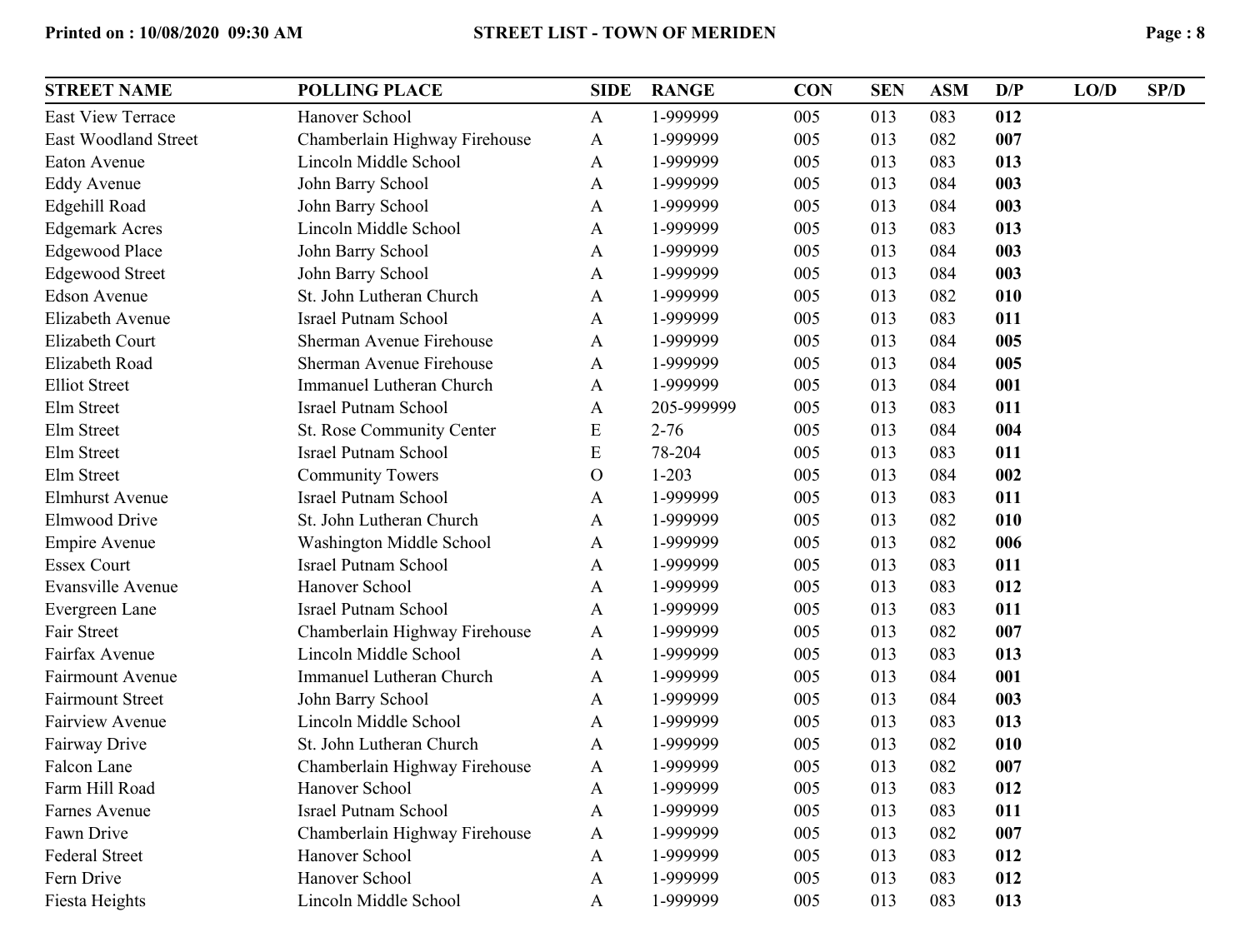| <b>STREET NAME</b>    | <b>POLLING PLACE</b>            | <b>SIDE</b>  | <b>RANGE</b> | <b>CON</b> | <b>SEN</b> | <b>ASM</b> | D/P | LO/D | SP/D |
|-----------------------|---------------------------------|--------------|--------------|------------|------------|------------|-----|------|------|
| Finch Avenue          | Lincoln Middle School           | $\mathbf{A}$ | 1-999999     | 005        | 013        | 083        | 013 |      |      |
| Fleming Road          | St. John Lutheran Church        | A            | 1-999999     | 005        | 013        | 082        | 010 |      |      |
| <b>Flower Street</b>  | <b>Community Towers</b>         | A            | 1-999999     | 005        | 013        | 084        | 002 |      |      |
| Fols Avenue           | New Life Church                 | A            | 1-999999     | 005        | 013        | 082        | 008 |      |      |
| Forest Avenue         | <b>Immanuel Lutheran Church</b> | A            | 1-999999     | 005        | 013        | 084        | 001 |      |      |
| <b>Foster Court</b>   | John Barry School               | A            | 1-999999     | 005        | 013        | 084        | 003 |      |      |
| <b>Foster Street</b>  | John Barry School               | A            | 1-999999     | 005        | 013        | 084        | 003 |      |      |
| <b>Fourth Street</b>  | John Barry School               | A            | 1-999999     | 005        | 013        | 084        | 003 |      |      |
| Fowler Avenue         | Chamberlain Highway Firehouse   | E            | 2-999998     | 005        | 013        | 082        | 007 |      |      |
| Fowler Avenue         | John Barry School               | $\mathbf O$  | 5-999999     | 005        | 013        | 084        | 003 |      |      |
| Fowler Avenue Ext     | Chamberlain Highway Firehouse   | E            | 104-999998   | 005        | 013        | 082        | 007 |      |      |
| Fowler Avenue Ext     | John Barry School               | $\mathbf{O}$ | 103-999999   | 005        | 013        | 084        | 003 |      |      |
| Franklin Street       | Sherman Avenue Firehouse        | A            | 1-999999     | 005        | 013        | 084        | 005 |      |      |
| Frary Avenue          | Washington Middle School        | A            | 1-999999     | 005        | 013        | 082        | 006 |      |      |
| <b>Fremont Street</b> | <b>Immanuel Lutheran Church</b> | A            | 1-999999     | 005        | 013        | 084        | 001 |      |      |
| <b>Fulton Street</b>  | New Life Church                 | A            | 1-999999     | 005        | 013        | 082        | 008 |      |      |
| Gale Avenue           | Hanover School                  | A            | 41-999999    | 005        | 013        | 083        | 012 |      |      |
| Gale Avenue           | Hanover School                  | E            | $2 - 40$     | 005        | 013        | 083        | 012 |      |      |
| Gale Avenue           | <b>Israel Putnam School</b>     | $\mathbf O$  | $1 - 39$     | 005        | 013        | 083        | 011 |      |      |
| Galoppi Road          | <b>Israel Putnam School</b>     | A            | 1-999999     | 005        | 013        | 083        | 011 |      |      |
| Garden Street         | John Barry School               | A            | 1-999999     | 005        | 013        | 084        | 003 |      |      |
| <b>Gardner Street</b> | <b>Israel Putnam School</b>     | A            | 1-999999     | 005        | 013        | 083        | 011 |      |      |
| Gay Street            | Chamberlain Highway Firehouse   | A            | 1-999999     | 005        | 013        | 082        | 007 |      |      |
| Geer Avenue           | <b>Community Towers</b>         | A            | 1-999999     | 005        | 013        | 084        | 002 |      |      |
| <b>Genest Street</b>  | Maloney High School             | A            | 1-999999     | 005        | 013        | 082        | 009 |      |      |
| George Street         | John Barry School               | A            | 1-999999     | 005        | 013        | 084        | 003 |      |      |
| Gilbert Road          | Sherman Avenue Firehouse        | A            | 1-999999     | 005        | 013        | 084        | 005 |      |      |
| <b>Gladwin Place</b>  | <b>Community Towers</b>         | A            | 1-999999     | 005        | 013        | 084        | 002 |      |      |
| Glen Hills Road       | <b>Immanuel Lutheran Church</b> | A            | 1-999999     | 005        | 013        | 084        | 001 |      |      |
| Glen Place            | <b>Immanuel Lutheran Church</b> | A            | 1-999999     | 005        | 013        | 084        | 001 |      |      |
| <b>Glenview Road</b>  | <b>Israel Putnam School</b>     | A            | 1-999999     | 005        | 013        | 083        | 011 |      |      |
| Godek Hill Road       | Hanover School                  | A            | 1-999999     | 005        | 013        | 083        | 012 |      |      |
| <b>Goff Street</b>    | John Barry School               | A            | 1-999999     | 005        | 013        | 084        | 003 |      |      |
| Goffe Street          | Chamberlain Highway Firehouse   | A            | 1-999999     | 005        | 013        | 082        | 007 |      |      |
| Gold Street           | <b>Community Towers</b>         | A            | 1-999999     | 005        | 013        | 084        | 002 |      |      |
| Golden Street         | Washington Middle School        | A            | 1-999999     | 005        | 013        | 082        | 006 |      |      |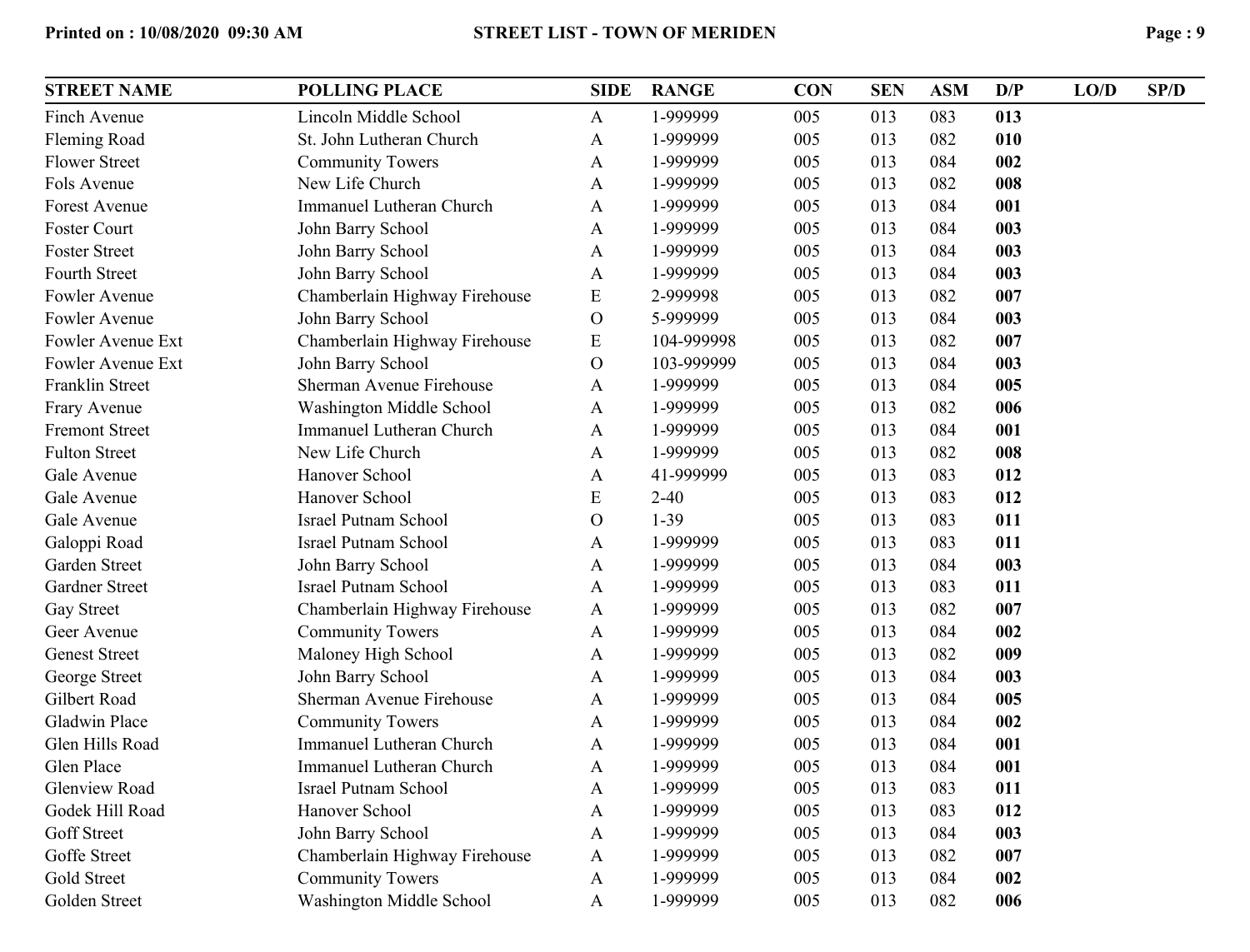| <b>STREET NAME</b>    | <b>POLLING PLACE</b>            | <b>SIDE</b>    | <b>RANGE</b> | <b>CON</b> | <b>SEN</b> | <b>ASM</b> | D/P | LO/D | SP/D |
|-----------------------|---------------------------------|----------------|--------------|------------|------------|------------|-----|------|------|
| Goodspeed Avenue      | Lincoln Middle School           | $\mathbf{A}$   | 1-999999     | 005        | 013        | 083        | 013 |      |      |
| Goodwill Avenue       | John Barry School               | A              | 1-999999     | 005        | 013        | 084        | 003 |      |      |
| <b>Grace Court</b>    | Hanover School                  | A              | 1-999999     | 005        | 013        | 083        | 012 |      |      |
| Gracey Avenue         | Chamberlain Highway Firehouse   | A              | 1-999999     | 005        | 013        | 082        | 007 |      |      |
| <b>Grant Street</b>   | <b>Community Towers</b>         | A              | 1-999999     | 005        | 013        | 084        | 002 |      |      |
| <b>Gravel Street</b>  | Maloney High School             | A              | $1 - 434$    | 005        | 013        | 082        | 009 |      |      |
| <b>Gravel Street</b>  | New Life Church                 | E              | 436-500      | 005        | 013        | 082        | 008 |      |      |
| <b>Gravel Street</b>  | Maloney High School             | $\mathcal{O}$  | 435-499      | 005        | 013        | 082        | 009 |      |      |
| Graveline Avenue      | Lincoln Middle School           | ${\bf E}$      | 2-999998     | 005        | 013        | 083        | 013 |      |      |
| Graveline Avenue      | Chamberlain Highway Firehouse   | $\overline{O}$ | 1-999999     | 005        | 013        | 082        | 007 |      |      |
| Green Road            | Hanover School                  | A              | 1-999999     | 005        | 013        | 083        | 012 |      |      |
| Greenbriar Road       | <b>Israel Putnam School</b>     | A              | 1-999999     | 005        | 013        | 083        | 011 |      |      |
| Greenway Place        | <b>Immanuel Lutheran Church</b> | A              | 1-999999     | 005        | 013        | 084        | 001 |      |      |
| Griswold Street       | Washington Middle School        | A              | 1-999999     | 005        | 013        | 082        | 006 |      |      |
| Grove Court           | John Barry School               | A              | 1-999999     | 005        | 013        | 084        | 003 |      |      |
| Grove Road            | John Barry School               | A              | 1-999999     | 005        | 013        | 084        | 003 |      |      |
| Grove Street          | John Barry School               | A              | 1-999999     | 005        | 013        | 084        | 003 |      |      |
| Guerney Avenue        | Hanover School                  | A              | 1-999999     | 005        | 013        | 083        | 012 |      |      |
| Guiel Place           | Washington Middle School        | A              | 1-999999     | 005        | 013        | 082        | 006 |      |      |
| Gwen Road             | Lincoln Middle School           | A              | $1 - 177$    | 005        | 013        | 083        | 013 |      |      |
| Gypsy Lane            | Hanover School                  | A              | 1-999999     | 005        | 013        | 083        | 012 |      |      |
| Hall Avenue           | Hanover School                  | $\mathbf{A}$   | 93-999999    | 005        | 013        | 083        | 012 |      |      |
| Hall Avenue           | <b>Community Towers</b>         | E              | $2 - 92$     | 005        | 013        | 084        | 002 |      |      |
| Hall Avenue           | Hanover School                  | $\overline{O}$ | $1-91$       | 005        | 013        | 083        | 012 |      |      |
| Hallem Street         | Hanover School                  | $\mathbf{A}$   | 1-999999     | 005        | 013        | 083        | 012 |      |      |
| Hamilton Street       | John Barry School               | A              | 1-999999     | 005        | 013        | 084        | 003 |      |      |
| Hampshire Court       | <b>Israel Putnam School</b>     | $\mathbf{A}$   | 1-999999     | 005        | 013        | 083        | 011 |      |      |
| Hampshire Road        | <b>Israel Putnam School</b>     | A              | 1-999999     | 005        | 013        | 083        | 011 |      |      |
| Hancock Street        | John Barry School               | $\mathbf{A}$   | 1-999999     | 005        | 013        | 084        | 003 |      |      |
| Hanover Avenue        | Hanover School                  | $\mathbf{A}$   | 1079-999999  | 005        | 013        | 083        | 012 |      |      |
| Hanover Road          | <b>Immanuel Lutheran Church</b> | $\mathbf{A}$   | 567-1078     | 005        | 013        | 084        | 001 |      |      |
| <b>Hanover Street</b> | John Barry School               | $\mathbf{A}$   | 356-999999   | 005        | 013        | 084        | 003 |      |      |
| <b>Hanover Street</b> | Immanuel Lutheran Church        | ${\bf E}$      | 0-354        | 005        | 013        | 084        | 001 |      |      |
| Hanover Street        | St. Rose Community Center       | $\overline{O}$ | $1 - 11$     | 005        | 013        | 084        | 004 |      |      |
| <b>Hanover Street</b> | John Barry School               | $\overline{O}$ | 13-355       | 005        | 013        | 084        | 003 |      |      |
| Harbor Pond Drive     | Washington Middle School        | $\mathbf{A}$   | 1-999999     | 005        | 013        | 082        | 006 |      |      |
|                       |                                 |                |              |            |            |            |     |      |      |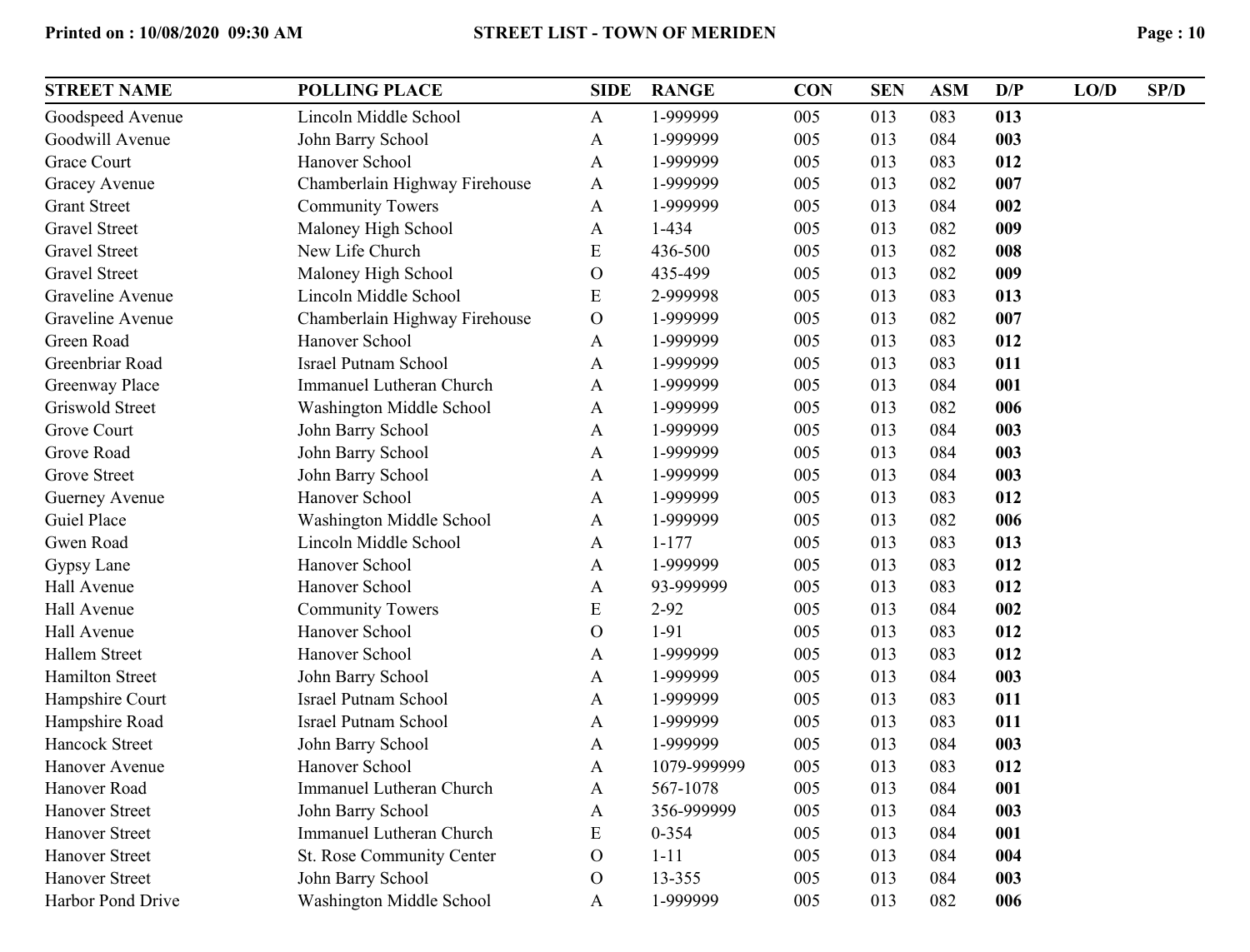| <b>STREET NAME</b>         | <b>POLLING PLACE</b>            | <b>SIDE</b>    | <b>RANGE</b> | <b>CON</b> | <b>SEN</b> | <b>ASM</b> | D/P | LO/D | SP/D |
|----------------------------|---------------------------------|----------------|--------------|------------|------------|------------|-----|------|------|
| Harkins Lane               | <b>Israel Putnam School</b>     | $\mathbf{A}$   | 1-999999     | 005        | 013        | 083        | 011 |      |      |
| Harness Drive              | <b>Israel Putnam School</b>     | $\mathbf{A}$   | 1-999999     | 005        | 013        | 083        | 011 |      |      |
| Harrington Street          | <b>Immanuel Lutheran Church</b> | $\mathbf{A}$   | 1-999999     | 005        | 013        | 084        | 001 |      |      |
| Harrison Street            | <b>Community Towers</b>         | E              | $2 - 72$     | 005        | 013        | 084        | 002 |      |      |
| Harrison Street            | <b>Israel Putnam School</b>     | E              | 74-130       | 005        | 013        | 083        | 011 |      |      |
| Harrison Street            | Hanover School                  | $\overline{O}$ | $1 - 139$    | 005        | 013        | 083        | 012 |      |      |
| Hart Avenue                | <b>Israel Putnam School</b>     | A              | 1-999999     | 005        | 013        | 083        | 011 |      |      |
| Harvard Avenue             | John Barry School               | $\mathbf{A}$   | 1-999999     | 005        | 013        | 084        | 003 |      |      |
| Hawthorne Terrace          | <b>Israel Putnam School</b>     | $\mathbf{A}$   | 1-999999     | 005        | 013        | 083        | 011 |      |      |
| Hayes Street               | <b>Community Towers</b>         | A              | 1-999999     | 005        | 013        | 084        | 002 |      |      |
| Heather Heights            | New Life Church                 | $\mathbf{A}$   | 1-999999     | 005        | 013        | 082        | 008 |      |      |
| Heine Avenue               | Sherman Avenue Firehouse        | $\mathbf{A}$   | 1-999999     | 005        | 013        | 084        | 005 |      |      |
| Hemlock Road               | John Barry School               | A              | 1-999999     | 005        | 013        | 084        | 003 |      |      |
| <b>Hickory Street</b>      | John Barry School               | $\mathbf{A}$   | 1-999999     | 005        | 013        | 084        | 003 |      |      |
| <b>Hicks Avenue</b>        | Washington Middle School        | $\mathbf{A}$   | $1 - 161$    | 005        | 013        | 082        | 006 |      |      |
| <b>Hicks Avenue</b>        | Chamberlain Highway Firehouse   | $\mathbf{A}$   | 162-999999   | 005        | 013        | 082        | 007 |      |      |
| <b>Hicks Street</b>        | Washington Middle School        | $\mathbf{A}$   | 1-999999     | 005        | 013        | 082        | 006 |      |      |
| <b>Hidden Pines Circle</b> | Chamberlain Highway Firehouse   | $\mathbf{A}$   | 1-999999     | 005        | 013        | 082        | 007 |      |      |
| Hidden Valley Drive        | Chamberlain Highway Firehouse   | $\mathbf{A}$   | 1-999999     | 005        | 013        | 082        | 007 |      |      |
| <b>Higby Drive</b>         | New Life Church                 | $\mathbf{A}$   | 1-999999     | 005        | 013        | 082        | 008 |      |      |
| High Hill Road             | St. John Lutheran Church        | $\mathbf{A}$   | 1-999999     | 005        | 013        | 082        | 010 |      |      |
| High Meadow Lane           | Hanover School                  | A              | 1-999999     | 005        | 013        | 083        | 012 |      |      |
| <b>High Street</b>         | St. Rose Community Center       | $\mathbf{A}$   | $1 - 62$     | 005        | 013        | 084        | 004 |      |      |
| <b>High Street</b>         | <b>Israel Putnam School</b>     | $\mathbf{A}$   | 63-999999    | 005        | 013        | 083        | 011 |      |      |
| <b>Highland Avenue</b>     | Immanuel Lutheran Church        | A              | $1 - 163$    | 005        | 013        | 084        | 001 |      |      |
| <b>Highland Avenue</b>     | Immanuel Lutheran Church        | ${\bf E}$      | 164-300      | 005        | 013        | 084        | 001 |      |      |
| <b>Highland Avenue</b>     | John Barry School               | $\mathcal{O}$  | 165-301      | 005        | 013        | 084        | 003 |      |      |
| <b>Hill Street</b>         | Washington Middle School        | A              | 1-999999     | 005        | 013        | 082        | 006 |      |      |
| <b>Hillcrest Avenue</b>    | Immanuel Lutheran Church        | $\mathbf{A}$   | 1-999999     | 005        | 013        | 084        | 001 |      |      |
| <b>Hillcrest Terrace</b>   | Israel Putnam School            | $\mathbf{A}$   | 1-999999     | 005        | 013        | 083        | 011 |      |      |
| Hillside Avenue            | John Barry School               | A              | 1-999999     | 005        | 013        | 084        | 003 |      |      |
| Hillside Street            | <b>Immanuel Lutheran Church</b> | $\mathbf{A}$   | 1-999999     | 005        | 013        | 084        | 001 |      |      |
| Hilltop Road               | Chamberlain Highway Firehouse   | $\mathbf{A}$   | 1-999999     | 005        | 013        | 082        | 007 |      |      |
| Hillwood Lane              | Hanover School                  | A              | 1-999999     | 005        | 013        | 083        | 012 |      |      |
| Hinman Street              | Sherman Avenue Firehouse        | $\mathbf{A}$   | 1-999999     | 005        | 013        | 084        | 005 |      |      |
| <b>Hitchcock Drive</b>     | <b>Israel Putnam School</b>     | A              | 1-999999     | 005        | 013        | 083        | 011 |      |      |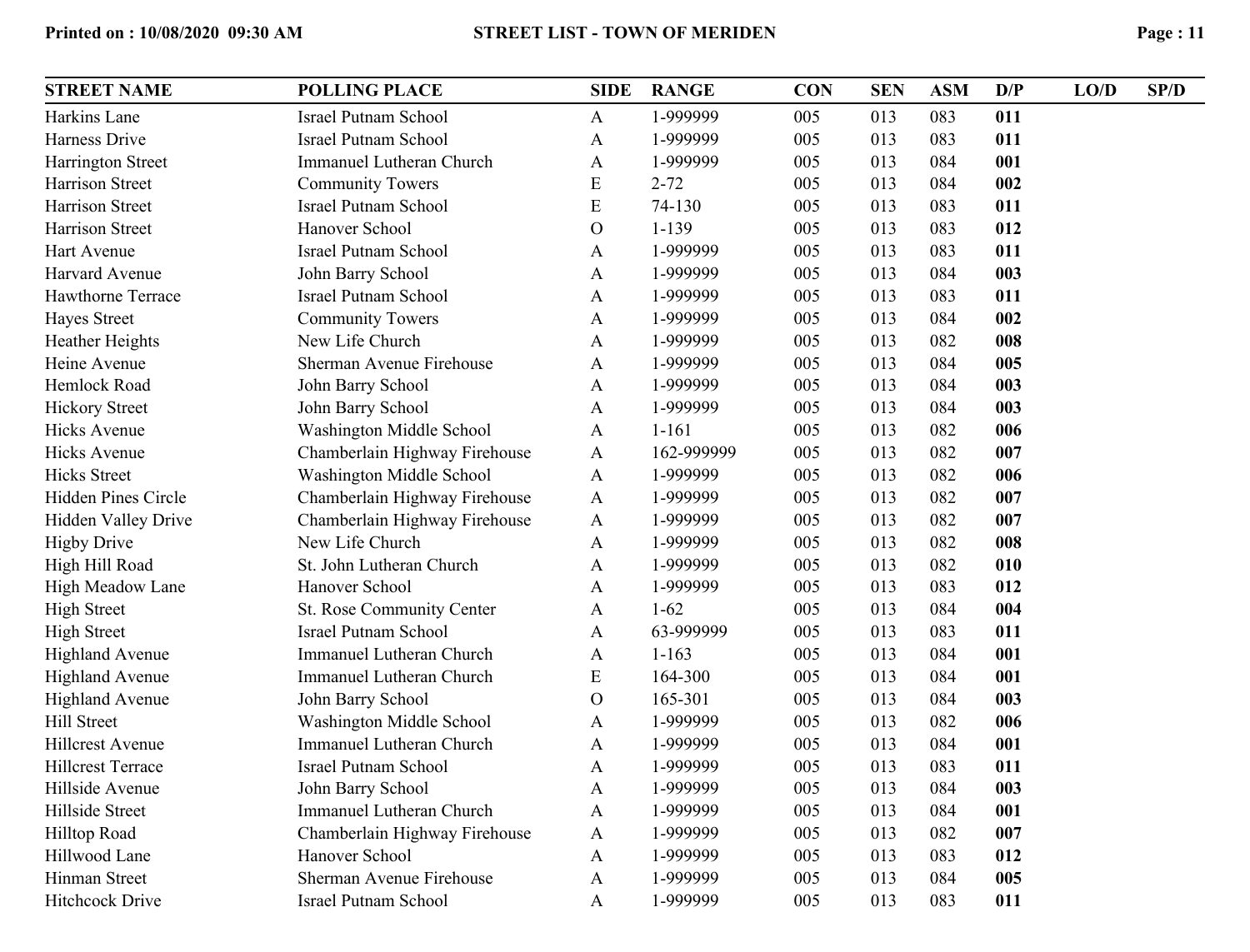| <b>STREET NAME</b>            | <b>POLLING PLACE</b>            | <b>SIDE</b>  | <b>RANGE</b> | <b>CON</b> | <b>SEN</b> | <b>ASM</b> | D/P | LO/D | SP/D |
|-------------------------------|---------------------------------|--------------|--------------|------------|------------|------------|-----|------|------|
| <b>Hobart Street</b>          | St. Rose Community Center       | A            | 1-999999     | 005        | 013        | 084        | 004 |      |      |
| Hobart Street (South Meriden) | Hanover School                  | $\mathbf{A}$ | 1-999999     | 005        | 013        | 083        | 012 |      |      |
| Hobson Avenue                 | <b>Immanuel Lutheran Church</b> | $\mathbf{A}$ | 1-999999     | 005        | 013        | 084        | 001 |      |      |
| Holiday Hill Road             | New Life Church                 | A            | 1-999999     | 005        | 013        | 082        | 008 |      |      |
| Hollis Drive                  | John Barry School               | A            | 1-999999     | 005        | 013        | 084        | 003 |      |      |
| Holly Lane                    | New Life Church                 | $\mathbf{A}$ | 1-999999     | 005        | 013        | 082        | 008 |      |      |
| Home Avenue                   | Chamberlain Highway Firehouse   | $\mathbf{A}$ | 1-999999     | 005        | 013        | 082        | 007 |      |      |
| Horseshoe Drive               | Maloney High School             | A            | 1-999999     | 005        | 013        | 082        | 009 |      |      |
| Horton Avenue                 | Maloney High School             | A            | 1-999999     | 005        | 013        | 082        | 009 |      |      |
| Hourigan Drive                | Lincoln Middle School           | $\mathbf{A}$ | 1-999999     | 005        | 013        | 083        | 013 |      |      |
| Howard Avenue                 | Sherman Avenue Firehouse        | $\mathbf{A}$ | 1-999999     | 005        | 013        | 084        | 005 |      |      |
| Howard Avenue Ext             | Sherman Avenue Firehouse        | A            | 1-999999     | 005        | 013        | 084        | 005 |      |      |
| <b>Howe Street</b>            | Sherman Avenue Firehouse        | $\mathbf{A}$ | 1-999999     | 005        | 013        | 084        | 005 |      |      |
| <b>Hubbard Park Drive</b>     | Lincoln Middle School           | $\mathbf{A}$ | 1-999999     | 005        | 013        | 083        | 013 |      |      |
| Hubbard Street                | Chamberlain Highway Firehouse   | A            | 1-999999     | 005        | 013        | 082        | 007 |      |      |
| Huber Avenue                  | Maloney High School             | $\mathbf{A}$ | 1-999999     | 005        | 013        | 082        | 009 |      |      |
| Hull Avenue                   | Washington Middle School        | $\mathbf{A}$ | 1-999999     | 005        | 013        | 082        | 006 |      |      |
| <b>Humbert Street</b>         | St. John Lutheran Church        | A            | 1-999999     | 005        | 013        | 082        | 010 |      |      |
| Ian Drive                     | Lincoln Middle School           | $\mathbf{A}$ | 1-999999     | 005        | 013        | 083        | 013 |      |      |
| <b>Idle Lane</b>              | Chamberlain Highway Firehouse   | $\mathbf{A}$ | 1-999999     | 005        | 013        | 082        | 007 |      |      |
| <b>Ione Drive</b>             | Hanover School                  | $\mathbf{A}$ | 1-999999     | 005        | 013        | 083        | 012 |      |      |
| <b>Isabelle Drive</b>         | St. John Lutheran Church        | $\mathbf{A}$ | 1-999999     | 005        | 013        | 082        | 010 |      |      |
| Ives Avenue                   | St. John Lutheran Church        | $\mathbf{A}$ | 1-999999     | 005        | 013        | 082        | 010 |      |      |
| <b>Ivy Drive</b>              | New Life Church                 | $\mathbf{A}$ | 1-999999     | 005        | 013        | 082        | 008 |      |      |
| <b>Jackson Street</b>         | St. Rose Community Center       | A            | 1-999999     | 005        | 013        | 084        | 004 |      |      |
| Jaclyn Terrace                | Lincoln Middle School           | $\mathbf{A}$ | 1-999999     | 005        | 013        | 083        | 013 |      |      |
| <b>James Street</b>           | John Barry School               | $\mathbf{A}$ | 1-999999     | 005        | 013        | 084        | 003 |      |      |
| Janet Road                    | St. John Lutheran Church        | A            | 1-999999     | 005        | 013        | 082        | 010 |      |      |
| Jefferson Street              | <b>Community Towers</b>         | $\mathbf{A}$ | 1-999999     | 005        | 013        | 084        | 002 |      |      |
| Jeffrey Lane                  | Lincoln Middle School           | $\mathbf{A}$ | $1 - 152$    | 005        | 013        | 083        | 013 |      |      |
| Jepson Lane                   | Hanover School                  | A            | 1-999999     | 005        | 013        | 083        | 012 |      |      |
| Jerome Avenue                 | <b>Israel Putnam School</b>     | $\mathbf{A}$ | 1-999999     | 005        | 013        | 083        | 011 |      |      |
| Jessica Drive                 | Lincoln Middle School           | $\mathbf{A}$ | 1-999999     | 005        | 013        | 083        | 013 |      |      |
| Jimmy Lane                    | <b>Israel Putnam School</b>     | $\mathbf{A}$ | 1-999999     | 005        | 013        | 083        | 011 |      |      |
| Jodi Drive                    | Maloney High School             | $\mathbf{A}$ | 1-999999     | 005        | 013        | 082        | 009 |      |      |
| John George Drive             | <b>Israel Putnam School</b>     | $\mathbf{A}$ | 1-999999     | 005        | 013        | 083        | 011 |      |      |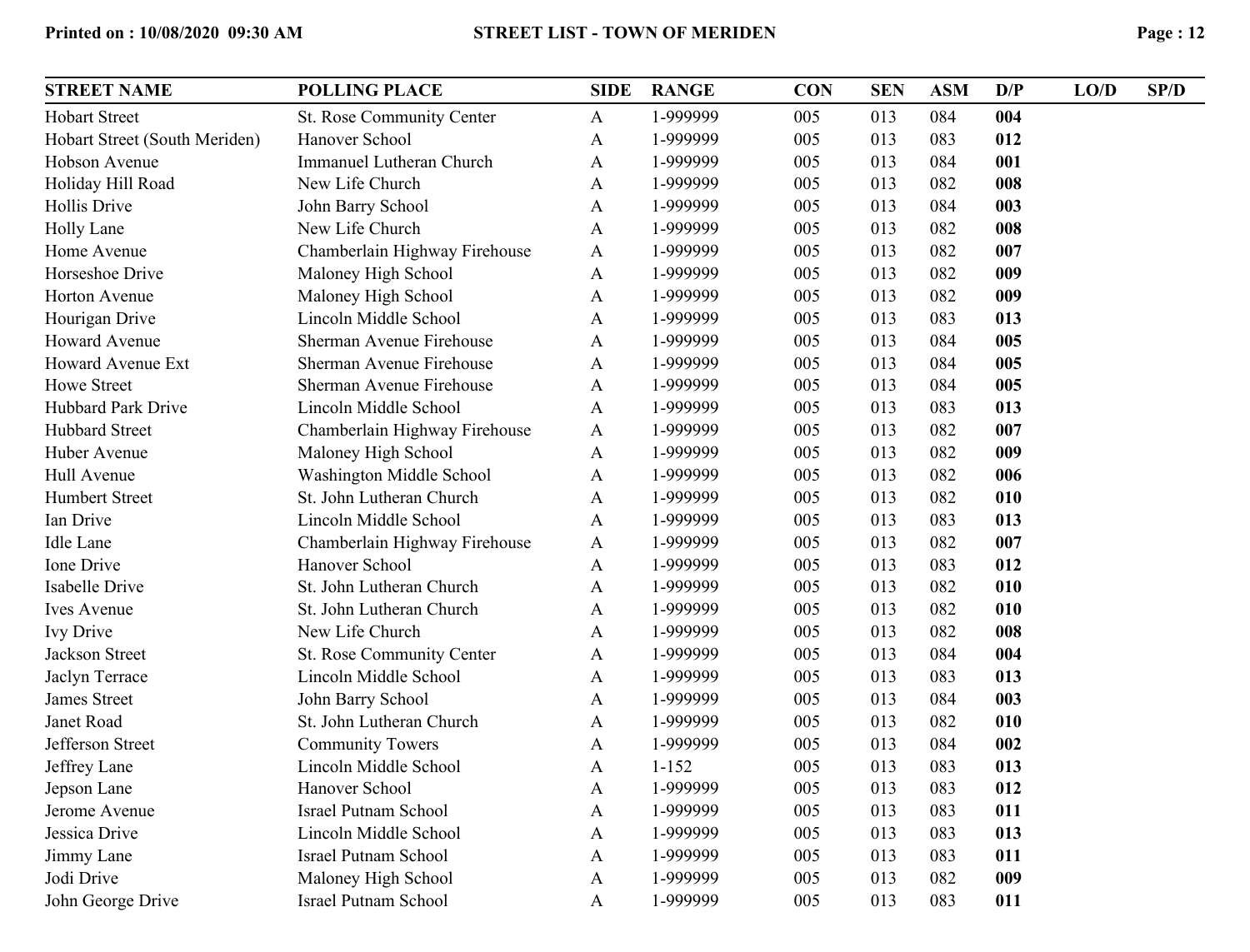| <b>STREET NAME</b>          | <b>POLLING PLACE</b>            | <b>SIDE</b>  | <b>RANGE</b> | <b>CON</b> | <b>SEN</b> | <b>ASM</b> | D/P | LO/D | SP/D |
|-----------------------------|---------------------------------|--------------|--------------|------------|------------|------------|-----|------|------|
| Johnson Avenue              | Lincoln Middle School           | A            | 1-999999     | 005        | 013        | 083        | 013 |      |      |
| Johnson Heights             | Lincoln Middle School           | A            | 1-999999     | 005        | 013        | 083        | 013 |      |      |
| Joseph Street               | Chamberlain Highway Firehouse   | A            | 1-999999     | 005        | 013        | 082        | 007 |      |      |
| Keats Road                  | Hanover School                  | A            | 1-999999     | 005        | 013        | 083        | 012 |      |      |
| Kennedy Drive               | <b>Israel Putnam School</b>     | A            | 1-999999     | 005        | 013        | 083        | 011 |      |      |
| Kensington Avenue           | Chamberlain Highway Firehouse   | A            | 1-999999     | 005        | 013        | 082        | 007 |      |      |
| Kensington Heights          | Chamberlain Highway Firehouse   | $\mathbf{A}$ | 50-999999    | 005        | 013        | 082        | 007 |      |      |
| <b>Kensington Place</b>     | Chamberlain Highway Firehouse   | A            | 1-999999     | 005        | 013        | 082        | 007 |      |      |
| Kent Court                  | <b>Israel Putnam School</b>     | A            | 1-999999     | 005        | 013        | 083        | 011 |      |      |
| Kent Road                   | Immanuel Lutheran Church        | A            | 1-999999     | 005        | 013        | 084        | 001 |      |      |
| Kenwood Road                | Hanover School                  | A            | 1-999999     | 005        | 013        | 083        | 012 |      |      |
| Kesteven Court              | <b>Israel Putnam School</b>     | A            | 1-999999     | 005        | 013        | 083        | 011 |      |      |
| Kiki Drive                  | John Barry School               | A            | 1-999999     | 005        | 013        | 084        | 003 |      |      |
| Kim Lane                    | <b>Israel Putnam School</b>     | A            | 1-999999     | 005        | 013        | 083        | 011 |      |      |
| Kirtland Place              | St. Rose Community Center       | A            | 1-999999     | 005        | 013        | 084        | 004 |      |      |
| <b>Klock Street</b>         | Immanuel Lutheran Church        | A            | 1-999999     | 005        | 013        | 084        | 001 |      |      |
| Knob Hill Road              | Hanover School                  | A            | 1-999999     | 005        | 013        | 083        | 012 |      |      |
| Knoll Road                  | New Life Church                 | A            | 1-999999     | 005        | 013        | 082        | 008 |      |      |
| Knollfield Road             | St. John Lutheran Church        | A            | 1-999999     | 005        | 013        | 082        | 010 |      |      |
| Knollwood Drive             | New Life Church                 | A            | 1-999999     | 005        | 013        | 082        | 008 |      |      |
| Kryvel Road                 | Lincoln Middle School           | A            | 1-999999     | 005        | 013        | 083        | 013 |      |      |
| Kyle Court                  | <b>Israel Putnam School</b>     | A            | 1-999999     | 005        | 013        | 083        | 011 |      |      |
| Lakeview Street             | <b>Immanuel Lutheran Church</b> | A            | 1-999999     | 005        | 013        | 084        | 001 |      |      |
| Lambert Avenue              | John Barry School               | A            | 1-999999     | 005        | 013        | 084        | 003 |      |      |
| <b>Lanouette Street</b>     | <b>Community Towers</b>         | A            | 1-999999     | 005        | 013        | 084        | 002 |      |      |
| <b>Lanouette Street Ext</b> | Hanover School                  | A            | 1-999999     | 005        | 013        | 083        | 012 |      |      |
| Laurel Heights              | Immanuel Lutheran Church        | A            | 1-999999     | 005        | 013        | 084        | 001 |      |      |
| <b>Laurel Street</b>        | Immanuel Lutheran Church        | A            | 1-999999     | 005        | 013        | 084        | 001 |      |      |
| Lawrence Court              | <b>Israel Putnam School</b>     | A            | 1-999999     | 005        | 013        | 083        | 011 |      |      |
| Lenore Drive                | Hanover School                  | A            | 1-999999     | 005        | 013        | 083        | 012 |      |      |
| <b>Leonard Street</b>       | Chamberlain Highway Firehouse   | A            | 1-999999     | 005        | 013        | 082        | 007 |      |      |
| Leslie Drive                | John Barry School               | A            | 1-999999     | 005        | 013        | 084        | 003 |      |      |
| Lewis Avenue                | John Barry School               | A            | $1 - 275$    | 005        | 013        | 084        | 003 |      |      |
| Lewis Avenue                | Chamberlain Highway Firehouse   | $\mathbf{A}$ | 276-999999   | 005        | 013        | 082        | 007 |      |      |
| <b>Liberty Street</b>       | St. Rose Community Center       | A            | $1 - 243$    | 005        | 013        | 084        | 004 |      |      |
| <b>Liberty Street</b>       | Maloney High School             | $\mathbf{A}$ | 344-999999   | 005        | 013        | 082        | 009 |      |      |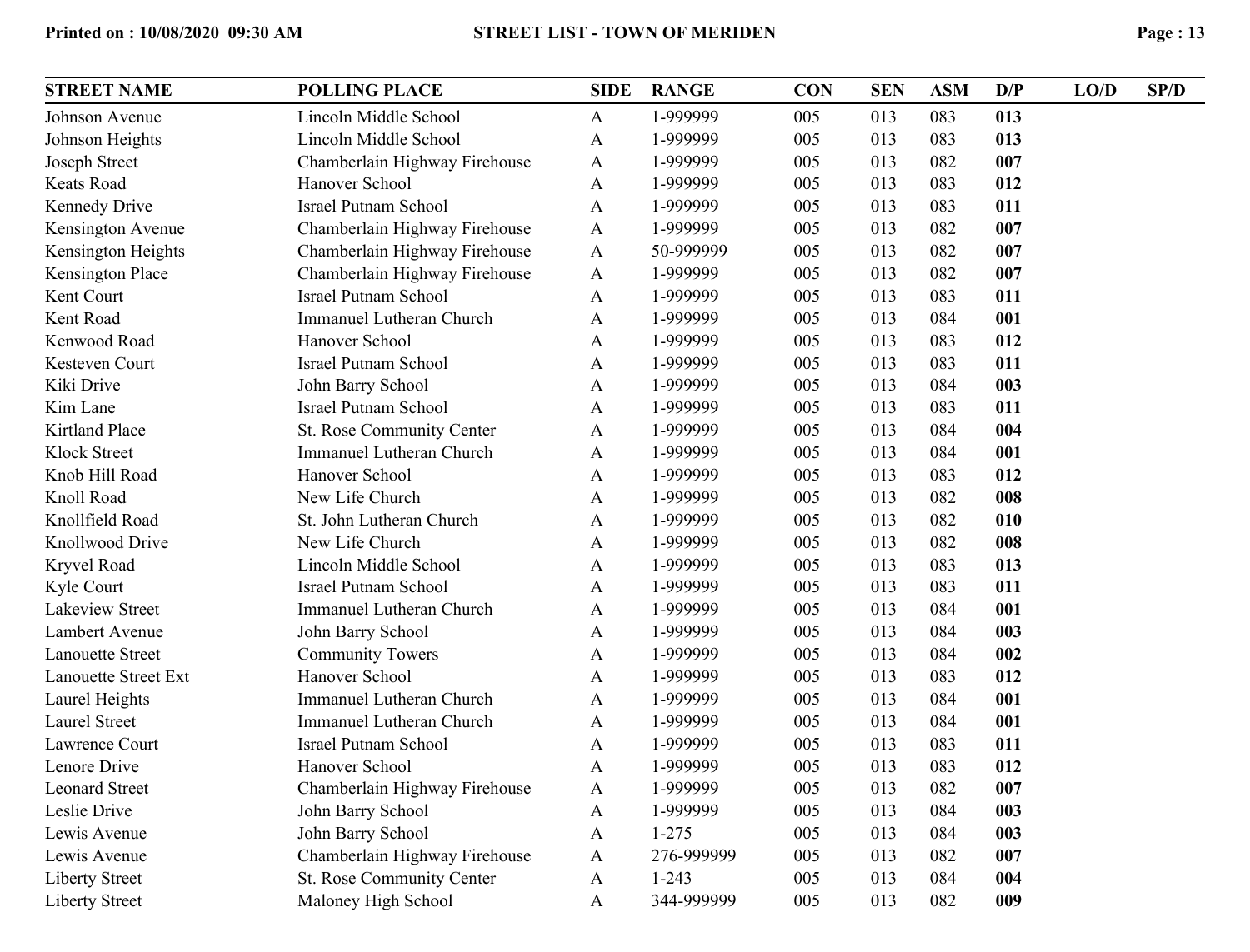| <b>STREET NAME</b>         | <b>POLLING PLACE</b>            | <b>SIDE</b>    | <b>RANGE</b> | <b>CON</b> | <b>SEN</b> | <b>ASM</b> | D/P | LO/D | SP/D |
|----------------------------|---------------------------------|----------------|--------------|------------|------------|------------|-----|------|------|
| <b>Liberty Street</b>      | St. Rose Community Center       | E              | 244-342      | 005        | 013        | 084        | 004 |      |      |
| <b>Liberty Street</b>      | Maloney High School             | $\overline{O}$ | 245-343      | 005        | 013        | 082        | 009 |      |      |
| Lilli Lane                 | Washington Middle School        | A              | 1-999999     | 005        | 013        | 082        | 006 |      |      |
| Lima Street                | <b>Israel Putnam School</b>     | $\mathbf{A}$   | 1-999999     | 005        | 013        | 083        | 011 |      |      |
| <b>Lincoln Court</b>       | John Barry School               | A              | 1-999999     | 005        | 013        | 084        | 003 |      |      |
| <b>Lincoln Street</b>      | John Barry School               | $\mathbf{A}$   | 1-999999     | 005        | 013        | 084        | 003 |      |      |
| Lincoln Terrace            | John Barry School               | $\mathbf{A}$   | 1-999999     | 005        | 013        | 084        | 003 |      |      |
| Linda Court                | New Life Church                 | A              | 1-999999     | 005        | 013        | 082        | 008 |      |      |
| Linden Place               | St. Rose Community Center       | A              | 1-999999     | 005        | 013        | 084        | 004 |      |      |
| <b>Linsley Avenue</b>      | John Barry School               | $\mathbf{A}$   | 1-999999     | 005        | 013        | 084        | 003 |      |      |
| Live Oak Lane              | <b>Israel Putnam School</b>     | A              | 1-999999     | 005        | 013        | 083        | 011 |      |      |
| <b>Lockwood Street</b>     | John Barry School               | $\mathbf{A}$   | 1-999999     | 005        | 013        | 084        | 003 |      |      |
| <b>Lockwood Street Ext</b> | Chamberlain Highway Firehouse   | $\mathbf{A}$   | 49-999999    | 005        | 013        | 082        | 007 |      |      |
| <b>Lockwood Street Ext</b> | John Barry School               | E              | $2 - 48$     | 005        | 013        | 084        | 003 |      |      |
| <b>Lockwood Street Ext</b> | Chamberlain Highway Firehouse   | $\mathcal{O}$  | $1 - 47$     | 005        | 013        | 082        | 007 |      |      |
| <b>Locust Street</b>       | Washington Middle School        | $\mathbf{A}$   | 1-999999     | 005        | 013        | 082        | 006 |      |      |
| Longmeadow Drive           | <b>Israel Putnam School</b>     | A              | 1-999999     | 005        | 013        | 083        | 011 |      |      |
| Lonsdale Avenue            | New Life Church                 | A              | 1-999999     | 005        | 013        | 082        | 008 |      |      |
| Lori Lane                  | New Life Church                 | $\mathbf{A}$   | 1-999999     | 005        | 013        | 082        | 008 |      |      |
| Lou Ann Terrace            | <b>Israel Putnam School</b>     | $\mathbf{A}$   | 1-999999     | 005        | 013        | 083        | 011 |      |      |
| Louis Drive                | <b>Israel Putnam School</b>     | $\mathbf{A}$   | 1-999999     | 005        | 013        | 083        | 011 |      |      |
| Lourdes Court              | John Barry School               | $\mathbf{A}$   | 1-999999     | 005        | 013        | 084        | 003 |      |      |
| Lowe Avenue                | New Life Church                 | $\mathbf{A}$   | 1-999999     | 005        | 013        | 082        | 008 |      |      |
| Loyola Road                | Chamberlain Highway Firehouse   | A              | 1-999999     | 005        | 013        | 082        | 007 |      |      |
| Lucia Drive                | <b>Israel Putnam School</b>     | $\mathbf{A}$   | 1-999999     | 005        | 013        | 083        | 011 |      |      |
| Lydale Place               | <b>Israel Putnam School</b>     | A              | 1-999999     | 005        | 013        | 083        | 011 |      |      |
| Lyman Avenue               | Hanover School                  | $\mathbf{A}$   | 1-999999     | 005        | 013        | 083        | 012 |      |      |
| Lynn Drive                 | Hanover School                  | $\mathbf{A}$   | 1-999999     | 005        | 013        | 083        | 012 |      |      |
| <b>Madison Avenue</b>      | Immanuel Lutheran Church        | A              | 1-999999     | 005        | 013        | 084        | 001 |      |      |
| Madison Avenue Ext         | <b>Immanuel Lutheran Church</b> | $\mathbf{A}$   | 1-999999     | 005        | 013        | 084        | 001 |      |      |
| Main Street                | Hanover School                  | $\mathbf{A}$   | 258-999999   | 005        | 013        | 083        | 012 |      |      |
| Main Street                | Hanover School                  | E              | $2 - 256$    | 005        | 013        | 083        | 012 |      |      |
| Main Street                | <b>Immanuel Lutheran Church</b> | $\mathcal{O}$  | $1 - 257$    | 005        | 013        | 084        | 001 |      |      |
| Maloney Avenue             | Sherman Avenue Firehouse        | A              | 1-999999     | 005        | 013        | 084        | 005 |      |      |
| Maple Avenue               | New Life Church                 | $\mathbf{A}$   | 1-999999     | 005        | 013        | 082        | 008 |      |      |
| Maple Avenue Ext           | New Life Church                 | A              | 1-999999     | 005        | 013        | 082        | 008 |      |      |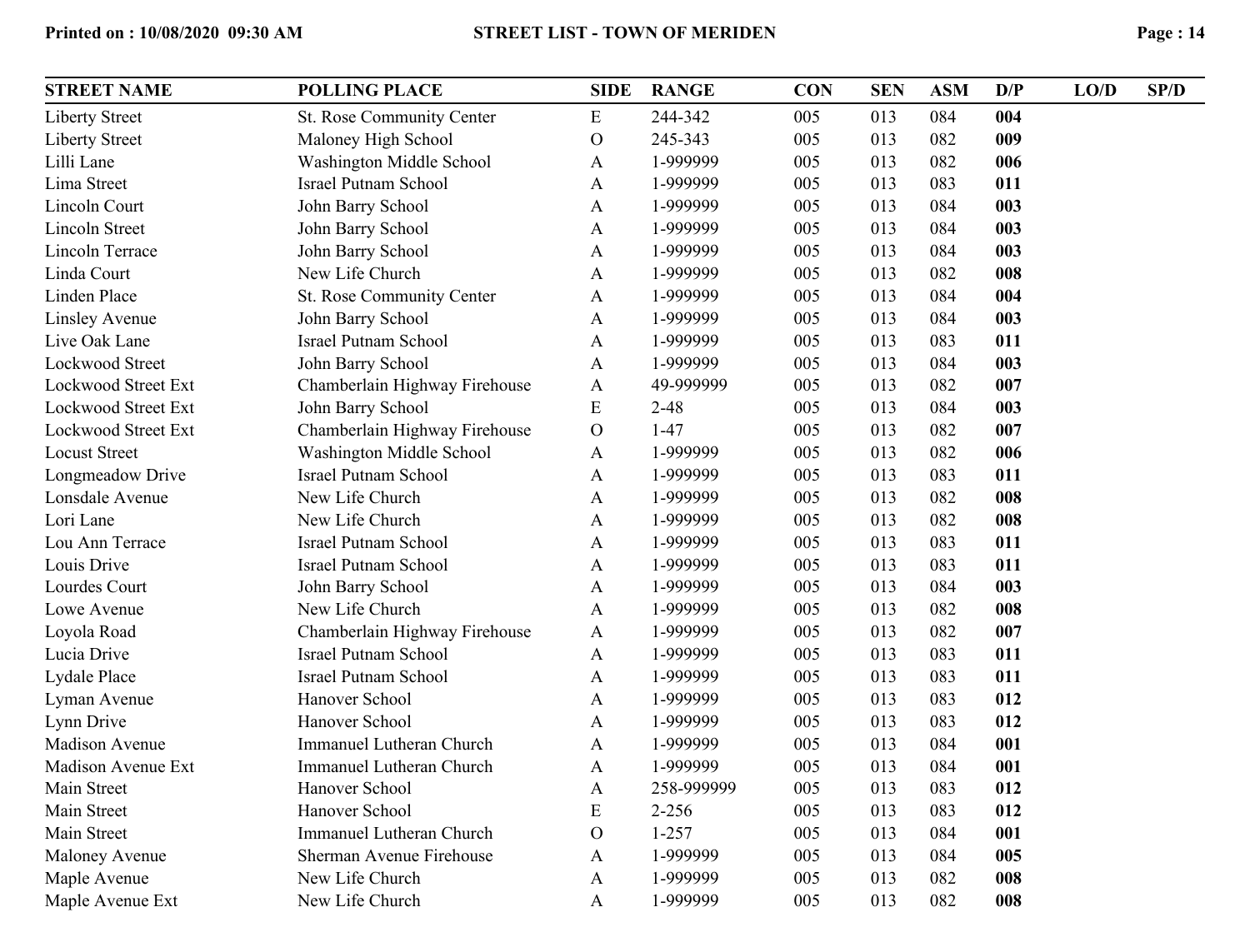| <b>STREET NAME</b>   | <b>POLLING PLACE</b>            | <b>SIDE</b>  | <b>RANGE</b> | <b>CON</b> | <b>SEN</b> | <b>ASM</b> | D/P | LO/D | SP/D |
|----------------------|---------------------------------|--------------|--------------|------------|------------|------------|-----|------|------|
| Maple Branch         | John Barry School               | A            | 1-999999     | 005        | 013        | 084        | 003 |      |      |
| Maple Street         | John Barry School               | A            | 1-999999     | 005        | 013        | 084        | 003 |      |      |
| Margerie Street      | Maloney High School             | A            | 1-999999     | 005        | 013        | 082        | 009 |      |      |
| Marina Court         | <b>Immanuel Lutheran Church</b> | A            | 1-999999     | 005        | 013        | 084        | 001 |      |      |
| Markham Place        | <b>Israel Putnam School</b>     | A            | 1-999999     | 005        | 013        | 083        | 011 |      |      |
| Marlson Road         | New Life Church                 | A            | 1-999999     | 005        | 013        | 082        | 008 |      |      |
| Marshall Road        | Israel Putnam School            | A            | 1-999999     | 005        | 013        | 083        | 011 |      |      |
| Mattabasset Drive    | New Life Church                 | A            | 1-999999     | 005        | 013        | 082        | 008 |      |      |
| May Street           | Hanover School                  | A            | 1-999999     | 005        | 013        | 083        | 012 |      |      |
| Mayfair Road         | Maloney High School             | A            | 1-999999     | 005        | 013        | 082        | 009 |      |      |
| Mayflower Lane       | New Life Church                 | A            | $1 - 210$    | 005        | 013        | 082        | 008 |      |      |
| Maynard Street       | Washington Middle School        | A            | 1-999999     | 005        | 013        | 082        | 006 |      |      |
| McKenzie Avenue      | Immanuel Lutheran Church        | A            | 1-999999     | 005        | 013        | 084        | 001 |      |      |
| Meadow Brook Drive   | New Life Church                 | A            | 1-999999     | 005        | 013        | 082        | 008 |      |      |
| Meadow Street        | Immanuel Lutheran Church        | A            | 1-999999     | 005        | 013        | 084        | 001 |      |      |
| Meadow Way           | New Life Church                 | A            | 1-999999     | 005        | 013        | 082        | 008 |      |      |
| Meetinghouse Ridge   | <b>Israel Putnam School</b>     | A            | 1-999999     | 005        | 013        | 083        | 011 |      |      |
| Meetinghouse Village | <b>Israel Putnam School</b>     | A            | 1-999999     | 005        | 013        | 083        | 011 |      |      |
| Melody Lane          | Hanover School                  | A            | 1-999999     | 005        | 013        | 083        | 012 |      |      |
| Melville Avenue      | Hanover School                  | A            | 1-999999     | 005        | 013        | 083        | 012 |      |      |
| Meriden Avenue       | Immanuel Lutheran Church        | A            | 1-999999     | 005        | 013        | 084        | 001 |      |      |
| Meridian Street      | <b>Community Towers</b>         | A            | 1-999999     | 005        | 013        | 084        | 002 |      |      |
| Merritt Place        | Maloney High School             | A            | 1-999999     | 005        | 013        | 082        | 009 |      |      |
| Metacomet Drive      | New Life Church                 | A            | 1-999999     | 005        | 013        | 082        | 008 |      |      |
| Midland Drive        | St. John Lutheran Church        | A            | $1 - 165$    | 005        | 013        | 082        | 010 |      |      |
| Mildred Road         | St. John Lutheran Church        | A            | 1-999999     | 005        | 013        | 082        | 010 |      |      |
| Miles Place          | <b>Israel Putnam School</b>     | A            | 1-999999     | 005        | 013        | 083        | 011 |      |      |
| Milici Circle        | <b>Israel Putnam School</b>     | A            | 1-999999     | 005        | 013        | 083        | 011 |      |      |
| Milk Street          | Hanover School                  | A            | 1-999999     | 005        | 013        | 083        | 012 |      |      |
| Mill Street          | St. Rose Community Center       | A            | 1-999999     | 005        | 013        | 084        | 004 |      |      |
| Millbrook Road       | St. John Lutheran Church        | A            | 1-999999     | 005        | 013        | 082        | 010 |      |      |
| Miller Avenue        | <b>Israel Putnam School</b>     | A            | $1 - 221$    | 005        | 013        | 083        | 011 |      |      |
| Miller Avenue        | St. John Lutheran Church        | A            | 222-999999   | 005        | 013        | 082        | 010 |      |      |
| Miller Street        | St. Rose Community Center       | $\mathbf{A}$ | 1-999999     | 005        | 013        | 084        | 004 |      |      |
| <b>Milton Drive</b>  | Washington Middle School        | A            | 1-999999     | 005        | 013        | 082        | 006 |      |      |
| Monroe Court         | John Barry School               | A            | 1-999999     | 005        | 013        | 084        | 003 |      |      |
|                      |                                 |              |              |            |            |            |     |      |      |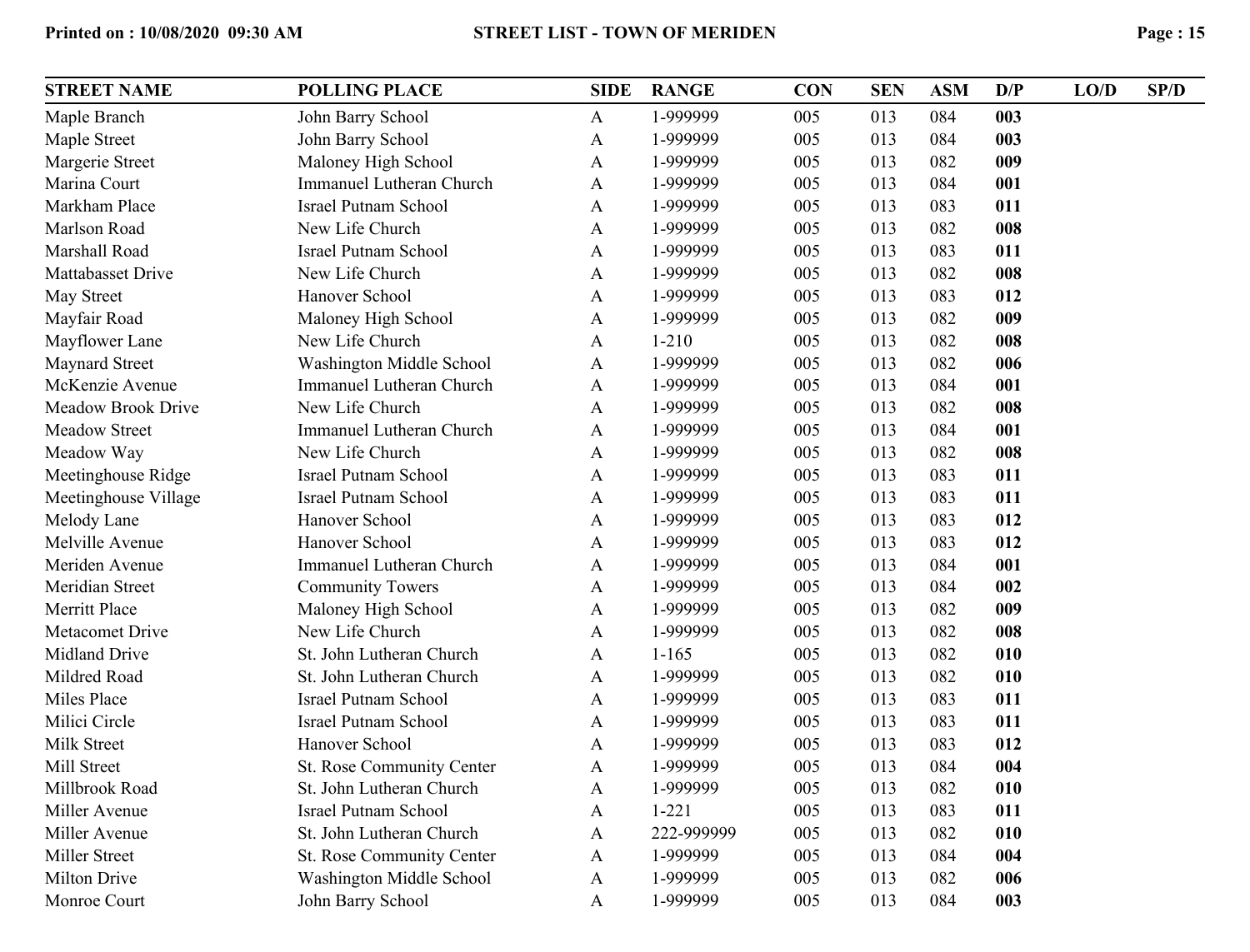| <b>STREET NAME</b>   | <b>POLLING PLACE</b>            | <b>SIDE</b>    | <b>RANGE</b> | <b>CON</b> | <b>SEN</b> | <b>ASM</b> | D/P | LO/D | SP/D |
|----------------------|---------------------------------|----------------|--------------|------------|------------|------------|-----|------|------|
| Monroe Street        | John Barry School               | A              | 1-999999     | 005        | 013        | 084        | 003 |      |      |
| Montowese Drive      | New Life Church                 | A              | 1-999999     | 005        | 013        | 082        | 008 |      |      |
| Morgan Street        | John Barry School               | A              | 1-999999     | 005        | 013        | 084        | 003 |      |      |
| Morley Drive         | New Life Church                 | A              | 1-999999     | 005        | 013        | 082        | 008 |      |      |
| Morningside Avenue   | <b>Israel Putnam School</b>     | A              | 1-999999     | 005        | 013        | 083        | 011 |      |      |
| Morse Street         | Washington Middle School        | A              | 1-999999     | 005        | 013        | 082        | 006 |      |      |
| Morton Road          | St. John Lutheran Church        | A              | 1-999999     | 005        | 013        | 082        | 010 |      |      |
| <b>Mosher Street</b> | <b>Immanuel Lutheran Church</b> | A              | 1-999999     | 005        | 013        | 084        | 001 |      |      |
| Mountain View Road   | Washington Middle School        | A              | 1-999999     | 005        | 013        | 082        | 006 |      |      |
| Mt Pleasant Street   | John Barry School               | A              | 1-999999     | 005        | 013        | 084        | 003 |      |      |
| Murdock Avenue       | St. John Lutheran Church        | A              | 295-999999   | 005        | 013        | 082        | 010 |      |      |
| Murray Street        | Maloney High School             | A              | 1-999999     | 005        | 013        | 082        | 009 |      |      |
| Myrtle Street        | St. Rose Community Center       | A              | 1-999999     | 005        | 013        | 084        | 004 |      |      |
| Nancy Lane           | Washington Middle School        | A              | 1-999999     | 005        | 013        | 082        | 006 |      |      |
| Natchaug Drive       | New Life Church                 | A              | 1-999999     | 005        | 013        | 082        | 008 |      |      |
| New Cheshire Road    | Hanover School                  | A              | 1-999999     | 005        | 013        | 083        | 012 |      |      |
| New Hanover Avenue   | <b>Community Towers</b>         | ${\bf E}$      | $2 - 194$    | 005        | 013        | 084        | 002 |      |      |
| New Hanover Avenue   | Hanover School                  | E              | 196-618      | 005        | 013        | 083        | 012 |      |      |
| New Hanover Avenue   | <b>Immanuel Lutheran Church</b> | $\overline{O}$ | $1 - 617$    | 005        | 013        | 084        | 001 |      |      |
| New Street           | <b>Israel Putnam School</b>     | A              | 1-999999     | 005        | 013        | 083        | 011 |      |      |
| Newton Street        | Maloney High School             | A              | $1 - 84$     | 005        | 013        | 082        | 009 |      |      |
| Newton Street        | St. Rose Community Center       | E              | 86-999998    | 005        | 013        | 084        | 004 |      |      |
| Newton Street        | Maloney High School             | $\overline{O}$ | 85-999999    | 005        | 013        | 082        | 009 |      |      |
| Norrie Place         | Maloney High School             | A              | 1-999999     | 005        | 013        | 082        | 009 |      |      |
| North Avenue         | John Barry School               | A              | 1-999999     | 005        | 013        | 084        | 003 |      |      |
| North Broad Street   | <b>Washington Middle School</b> | A              | 1-999999     | 005        | 013        | 082        | 006 |      |      |
| North Colony Road    | Washington Middle School        | A              | 722-999999   | 005        | 013        | 082        | 006 |      |      |
| North Colony Street  | Washington Middle School        | A              | 501-755      | 005        | 013        | 082        | 006 |      |      |
| North Court          | Sherman Avenue Firehouse        | A              | 1-999999     | 005        | 013        | 084        | 005 |      |      |
| North First Street   | John Barry School               | A              | 1-999999     | 005        | 013        | 084        | 003 |      |      |
| North George Street  | St. Rose Community Center       | A              | 1-999999     | 005        | 013        | 084        | 004 |      |      |
| North Hampton Court  | <b>Israel Putnam School</b>     | A              | 1-999999     | 005        | 013        | 083        | 011 |      |      |
| North Meadow Lane    | New Life Church                 | A              | 1-999999     | 005        | 013        | 082        | 008 |      |      |
| North Pearl Street   | Maloney High School             | A              | 1-999999     | 005        | 013        | 082        | 009 |      |      |
| North Second Street  | John Barry School               | A              | 1-999999     | 005        | 013        | 084        | 003 |      |      |
| North Spring Street  | John Barry School               | A              | 1-999999     | 005        | 013        | 084        | 003 |      |      |
|                      |                                 |                |              |            |            |            |     |      |      |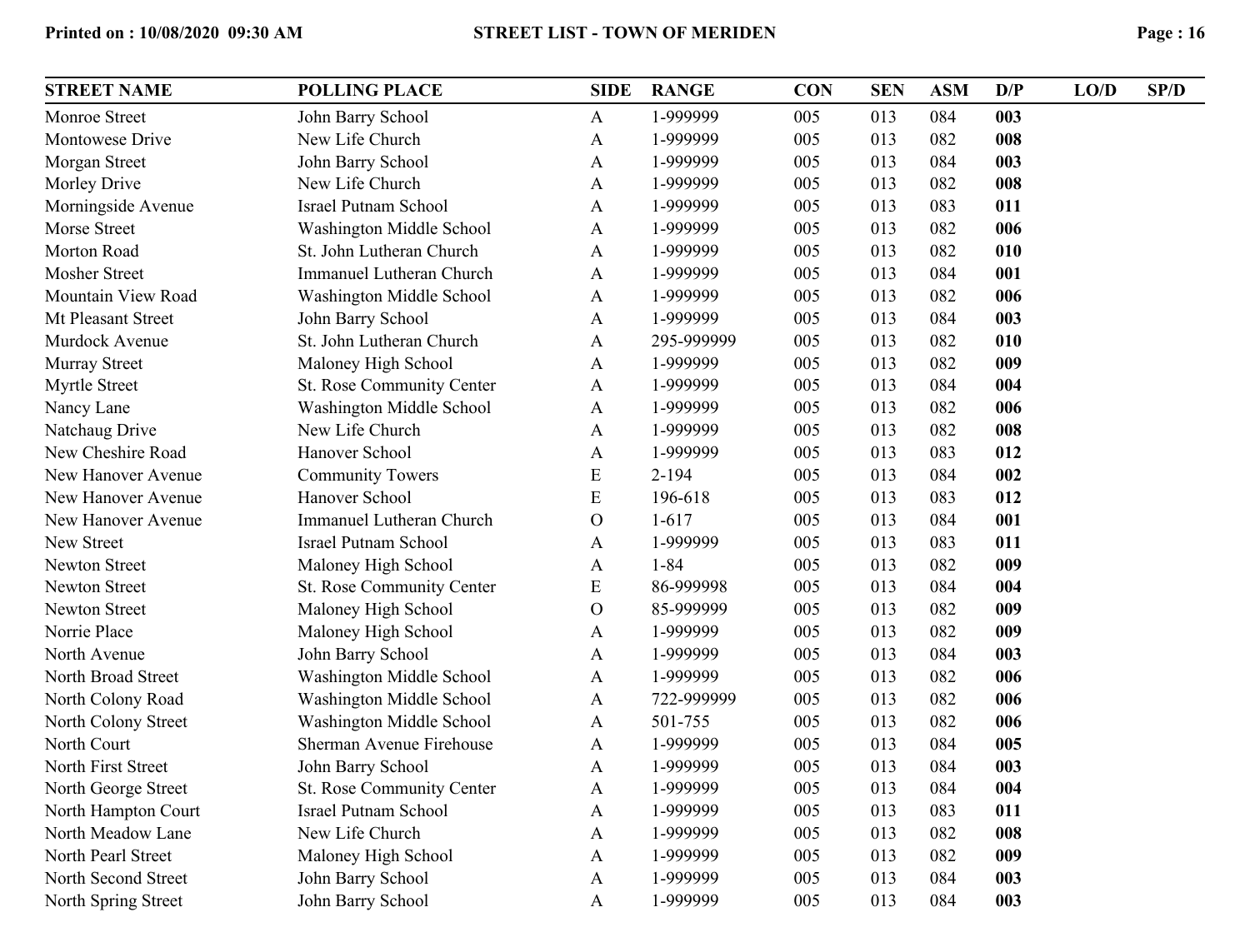| <b>STREET NAME</b>       | <b>POLLING PLACE</b>            | <b>SIDE</b>   | <b>RANGE</b> | <b>CON</b> | <b>SEN</b> | <b>ASM</b> | D/P | LO/D | SP/D |
|--------------------------|---------------------------------|---------------|--------------|------------|------------|------------|-----|------|------|
| North Street             | John Barry School               | $\mathbf{A}$  | 1-999999     | 005        | 013        | 084        | 003 |      |      |
| North Third Street       | John Barry School               | A             | 1-999999     | 005        | 013        | 084        | 003 |      |      |
| North Wall Street        | Sherman Avenue Firehouse        | E             | $2 - 218$    | 005        | 013        | 084        | 005 |      |      |
| North Wall Street        | Washington Middle School        | ${\rm E}$     | 220-334      | 005        | 013        | 082        | 006 |      |      |
| North Wall Street        | Maloney High School             | $\mathbf{O}$  | $3 - 115$    | 005        | 013        | 082        | 009 |      |      |
| North Wall Street        | New Life Church                 | $\mathbf O$   | 117-335      | 005        | 013        | 082        | 008 |      |      |
| Northfield Road          | <b>Israel Putnam School</b>     | A             | 1-999999     | 005        | 013        | 083        | 011 |      |      |
| Nottingham Court         | <b>Israel Putnam School</b>     | A             | 1-999999     | 005        | 013        | 083        | 011 |      |      |
| Nutmeg Drive             | Chamberlain Highway Firehouse   | $\mathbf{A}$  | 1-999999     | 005        | 013        | 082        | 007 |      |      |
| O'Brien Drive            | St. John Lutheran Church        | A             | 1-999999     | 005        | 013        | 082        | 010 |      |      |
| Oak Ridge Drive          | St. John Lutheran Church        | A             | 1-999999     | 005        | 013        | 082        | 010 |      |      |
| Oak Street               | <b>Community Towers</b>         | A             | $1 - 76$     | 005        | 013        | 084        | 002 |      |      |
| Oak Street               | <b>Israel Putnam School</b>     | ${\bf E}$     | 78-999998    | 005        | 013        | 083        | 011 |      |      |
| Oak Street               | <b>Community Towers</b>         | $\mathcal{O}$ | 77-999999    | 005        | 013        | 084        | 002 |      |      |
| Oak Street Ext           | Hanover School                  | A             | 241-999999   | 005        | 013        | 083        | 012 |      |      |
| Oakland Court            | Washington Middle School        | A             | 1-999999     | 005        | 013        | 082        | 006 |      |      |
| <b>Odd Fellows Place</b> | John Barry School               | A             | 1-999999     | 005        | 013        | 084        | 003 |      |      |
| Old Baldwin Ave          | Maloney High School             | A             | 1-999999     | 005        | 013        | 082        | 009 |      |      |
| Old Colony Road          | <b>Community Towers</b>         | A             | 546-630      | 005        | 013        | 084        | 002 |      |      |
| Old Colony Road          | Hanover School                  | A             | 631-999999   | 005        | 013        | 083        | 012 |      |      |
| Old East Main Street     | St. John Lutheran Church        | A             | 1-999999     | 005        | 013        | 082        | 010 |      |      |
| Old Farm Road            | St. John Lutheran Church        | A             | 1-999999     | 005        | 013        | 082        | 010 |      |      |
| Old Gate Road            | Lincoln Middle School           | A             | 1-999999     | 005        | 013        | 083        | 013 |      |      |
| Old North Colony Road    | Washington Middle School        | $\mathbf{A}$  | 1-999998     | 005        | 013        | 082        | 006 |      |      |
| Old Stagecoach Road      | Hanover School                  | A             | 1-999999     | 005        | 013        | 083        | 012 |      |      |
| Olive Street             | <b>Community Towers</b>         | A             | $1 - 170$    | 005        | 013        | 084        | 002 |      |      |
| Olive Street             | <b>Israel Putnam School</b>     | A             | 171-999999   | 005        | 013        | 083        | 011 |      |      |
| Orange Street            | <b>Immanuel Lutheran Church</b> | A             | 1-999999     | 005        | 013        | 084        | 001 |      |      |
| Orchard Hill Road        | Lincoln Middle School           | A             | 1-999999     | 005        | 013        | 083        | 013 |      |      |
| <b>Orchard Street</b>    | Sherman Avenue Firehouse        | A             | 1-999999     | 005        | 013        | 084        | 005 |      |      |
| Orchid Road              | New Life Church                 | A             | 1-999999     | 005        | 013        | 082        | 008 |      |      |
| Oregon Avenue            | Immanuel Lutheran Church        | A             | 1-999999     | 005        | 013        | 084        | 001 |      |      |
| Oregon Road              | Immanuel Lutheran Church        | ${\bf E}$     | 2-999998     | 005        | 013        | 084        | 001 |      |      |
| Oregon Road              | Lincoln Middle School           | $\mathcal{O}$ | 1-999999     | 005        | 013        | 083        | 013 |      |      |
| <b>Orient Street</b>     | Maloney High School             | A             | 1-999999     | 005        | 013        | 082        | 009 |      |      |
| Oriole Way               | Chamberlain Highway Firehouse   | $\mathbf{A}$  | 1-999999     | 005        | 013        | 082        | 007 |      |      |
|                          |                                 |               |              |            |            |            |     |      |      |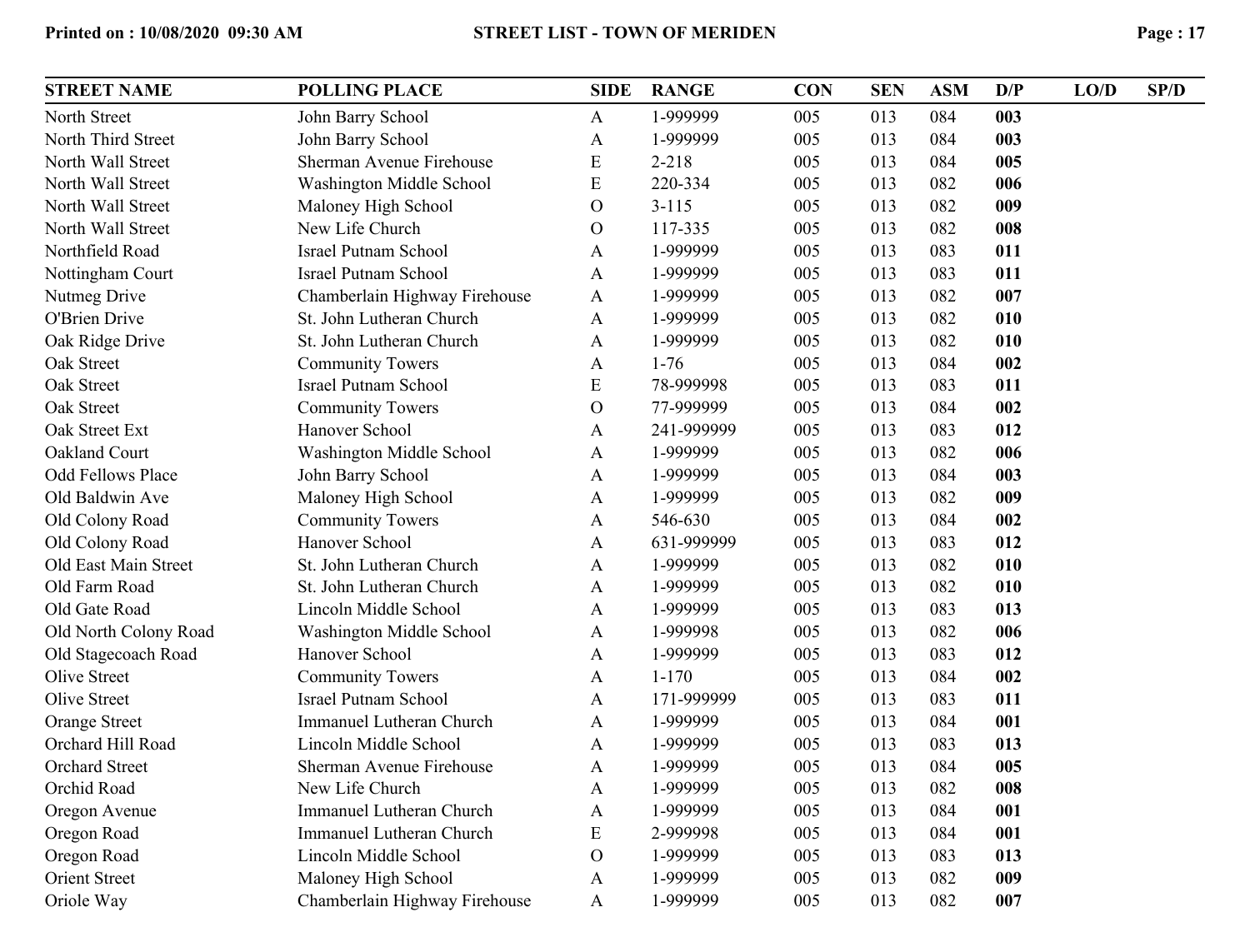| 1-999999<br>005<br>013<br>083<br>011<br><b>Overlook Drive</b><br><b>Israel Putnam School</b><br>A<br>1-999999<br>005<br>013<br>083<br>011<br>Overlook Road<br><b>Israel Putnam School</b><br>A<br>1-999999<br>005<br>013<br>083<br>011<br>Oxbow Drive<br><b>Israel Putnam School</b><br>A<br><b>Oxford Court</b><br><b>Israel Putnam School</b><br>1-999999<br>005<br>013<br>083<br>011<br>A<br>1-398<br>013<br>011<br>Paddock Avenue<br><b>Israel Putnam School</b><br>005<br>083<br>A<br>399-999999<br>013<br>082<br>010<br>Paddock Avenue<br>St. John Lutheran Church<br>005<br>A<br>Palmer Drive<br>St. John Lutheran Church<br>1-999999<br>005<br>013<br>082<br>010<br>A<br>Park Avenue<br>Sherman Avenue Firehouse<br>1-999999<br>005<br>013<br>084<br>005<br>A<br>013<br>084<br>003<br>Park Place<br>John Barry School<br>1-999999<br>005<br>A<br>Park Street<br>St. Rose Community Center<br>1-999999<br>013<br>084<br>004<br>005<br>A<br><b>Israel Putnam School</b><br>80-999999<br>005<br>013<br>083<br>011<br>Parker Avenue<br>A<br>${\bf E}$<br>$0 - 78$<br><b>Israel Putnam School</b><br>005<br>013<br>083<br>011<br>Parker Avenue<br>$1 - 79$<br>013<br>084<br>004<br>Parker Avenue<br>St. Rose Community Center<br>$\mathcal{O}$<br>005<br>70-999999<br>013<br>084<br>004<br>Parker Avenue North<br>St. Rose Community Center<br>005<br>A<br>St. Rose Community Center<br>E<br>$2 - 68$<br>005<br>013<br>084<br>004<br>Parker Avenue North<br>$1-63$<br>009<br>Parker Avenue North<br>Maloney High School<br>$\overline{O}$<br>005<br>013<br>082<br><b>Israel Putnam School</b><br>1-999999<br>013<br>011<br>Parker Avenue South<br>005<br>083<br>A<br><b>Israel Putnam School</b><br>013<br>083<br>011<br>Parker Avenue South Ext<br>1-999999<br>005<br>A<br>Parker Road<br>New Life Church<br>1-999999<br>005<br>013<br>082<br>008<br>A<br>013<br>082<br>009<br>Parkside Terrace<br>Maloney High School<br>1-999999<br>005<br>$\mathbf{A}$<br>013<br>013<br>Parkview Avenue<br>Lincoln Middle School<br>1-999999<br>005<br>083<br>A<br>Parkview Street<br><b>Immanuel Lutheran Church</b><br>1-999999<br>005<br>013<br>084<br>001<br>A<br>1-999999<br>005<br>013<br>082<br>009<br>Parkway Place<br>Maloney High School<br>$\mathbf{A}$<br>013<br>Pasco Street<br>1-999999<br>005<br>084<br>003<br>John Barry School<br>A<br>005<br>013<br>083<br>013<br>Pasture Lane<br>Lincoln Middle School<br>1-999999<br>A<br>Patton Dr<br>New Life Church<br>005<br>013<br>082<br>008<br>1-999999<br>A<br>Payne Place<br>New Life Church<br>1-999999<br>005<br>013<br>082<br>008<br>A<br>005<br>013<br>084<br>003<br>Peacock Drive<br>John Barry School<br>1-999999<br>A<br>Pearl Street<br>005<br>013<br>082<br>009<br>Maloney High School<br>1-999999<br>A<br>Pembroke Court<br><b>Israel Putnam School</b><br>005<br>013<br>083<br>011<br>1-999999<br>A<br>Pettit Drive<br>Hanover School<br>013<br>083<br>012<br>1-999999<br>005<br>$\mathbf{A}$<br>005<br>013<br>084<br>003<br>Pheasant Drive<br>John Barry School<br>1-999999<br>A<br><b>Piedmont Street</b><br><b>Immanuel Lutheran Church</b><br>1-999999<br>005<br>013<br>084<br>001<br>$\mathbf{A}$<br>013<br>Hanover School<br>1-999999<br>005<br>083<br>012<br>Pilgrim Lane<br>$\mathbf{A}$<br>013<br>084<br>003<br>Pine Street<br>1-999999<br>005<br>John Barry School<br>$\mathbf{A}$<br>005<br>013<br>082<br>006<br>Pine Tree Ridge<br>Washington Middle School<br>1-999999<br>A | <b>STREET NAME</b> | <b>POLLING PLACE</b> | <b>SIDE</b> | <b>RANGE</b> | <b>CON</b> | <b>SEN</b> | <b>ASM</b> | D/P | LO/D | SP/D |
|---------------------------------------------------------------------------------------------------------------------------------------------------------------------------------------------------------------------------------------------------------------------------------------------------------------------------------------------------------------------------------------------------------------------------------------------------------------------------------------------------------------------------------------------------------------------------------------------------------------------------------------------------------------------------------------------------------------------------------------------------------------------------------------------------------------------------------------------------------------------------------------------------------------------------------------------------------------------------------------------------------------------------------------------------------------------------------------------------------------------------------------------------------------------------------------------------------------------------------------------------------------------------------------------------------------------------------------------------------------------------------------------------------------------------------------------------------------------------------------------------------------------------------------------------------------------------------------------------------------------------------------------------------------------------------------------------------------------------------------------------------------------------------------------------------------------------------------------------------------------------------------------------------------------------------------------------------------------------------------------------------------------------------------------------------------------------------------------------------------------------------------------------------------------------------------------------------------------------------------------------------------------------------------------------------------------------------------------------------------------------------------------------------------------------------------------------------------------------------------------------------------------------------------------------------------------------------------------------------------------------------------------------------------------------------------------------------------------------------------------------------------------------------------------------------------------------------------------------------------------------------------------------------------------------------------------------------------------------------------------------------------------------------------------------------------------------------------------------------------------------------------------------------------------------------------------------------------------------------------------------------------------------------------------------------------------------------------------------------------------------------------------------------------------------------------------------------|--------------------|----------------------|-------------|--------------|------------|------------|------------|-----|------|------|
|                                                                                                                                                                                                                                                                                                                                                                                                                                                                                                                                                                                                                                                                                                                                                                                                                                                                                                                                                                                                                                                                                                                                                                                                                                                                                                                                                                                                                                                                                                                                                                                                                                                                                                                                                                                                                                                                                                                                                                                                                                                                                                                                                                                                                                                                                                                                                                                                                                                                                                                                                                                                                                                                                                                                                                                                                                                                                                                                                                                                                                                                                                                                                                                                                                                                                                                                                                                                                                                         |                    |                      |             |              |            |            |            |     |      |      |
|                                                                                                                                                                                                                                                                                                                                                                                                                                                                                                                                                                                                                                                                                                                                                                                                                                                                                                                                                                                                                                                                                                                                                                                                                                                                                                                                                                                                                                                                                                                                                                                                                                                                                                                                                                                                                                                                                                                                                                                                                                                                                                                                                                                                                                                                                                                                                                                                                                                                                                                                                                                                                                                                                                                                                                                                                                                                                                                                                                                                                                                                                                                                                                                                                                                                                                                                                                                                                                                         |                    |                      |             |              |            |            |            |     |      |      |
|                                                                                                                                                                                                                                                                                                                                                                                                                                                                                                                                                                                                                                                                                                                                                                                                                                                                                                                                                                                                                                                                                                                                                                                                                                                                                                                                                                                                                                                                                                                                                                                                                                                                                                                                                                                                                                                                                                                                                                                                                                                                                                                                                                                                                                                                                                                                                                                                                                                                                                                                                                                                                                                                                                                                                                                                                                                                                                                                                                                                                                                                                                                                                                                                                                                                                                                                                                                                                                                         |                    |                      |             |              |            |            |            |     |      |      |
|                                                                                                                                                                                                                                                                                                                                                                                                                                                                                                                                                                                                                                                                                                                                                                                                                                                                                                                                                                                                                                                                                                                                                                                                                                                                                                                                                                                                                                                                                                                                                                                                                                                                                                                                                                                                                                                                                                                                                                                                                                                                                                                                                                                                                                                                                                                                                                                                                                                                                                                                                                                                                                                                                                                                                                                                                                                                                                                                                                                                                                                                                                                                                                                                                                                                                                                                                                                                                                                         |                    |                      |             |              |            |            |            |     |      |      |
|                                                                                                                                                                                                                                                                                                                                                                                                                                                                                                                                                                                                                                                                                                                                                                                                                                                                                                                                                                                                                                                                                                                                                                                                                                                                                                                                                                                                                                                                                                                                                                                                                                                                                                                                                                                                                                                                                                                                                                                                                                                                                                                                                                                                                                                                                                                                                                                                                                                                                                                                                                                                                                                                                                                                                                                                                                                                                                                                                                                                                                                                                                                                                                                                                                                                                                                                                                                                                                                         |                    |                      |             |              |            |            |            |     |      |      |
|                                                                                                                                                                                                                                                                                                                                                                                                                                                                                                                                                                                                                                                                                                                                                                                                                                                                                                                                                                                                                                                                                                                                                                                                                                                                                                                                                                                                                                                                                                                                                                                                                                                                                                                                                                                                                                                                                                                                                                                                                                                                                                                                                                                                                                                                                                                                                                                                                                                                                                                                                                                                                                                                                                                                                                                                                                                                                                                                                                                                                                                                                                                                                                                                                                                                                                                                                                                                                                                         |                    |                      |             |              |            |            |            |     |      |      |
|                                                                                                                                                                                                                                                                                                                                                                                                                                                                                                                                                                                                                                                                                                                                                                                                                                                                                                                                                                                                                                                                                                                                                                                                                                                                                                                                                                                                                                                                                                                                                                                                                                                                                                                                                                                                                                                                                                                                                                                                                                                                                                                                                                                                                                                                                                                                                                                                                                                                                                                                                                                                                                                                                                                                                                                                                                                                                                                                                                                                                                                                                                                                                                                                                                                                                                                                                                                                                                                         |                    |                      |             |              |            |            |            |     |      |      |
|                                                                                                                                                                                                                                                                                                                                                                                                                                                                                                                                                                                                                                                                                                                                                                                                                                                                                                                                                                                                                                                                                                                                                                                                                                                                                                                                                                                                                                                                                                                                                                                                                                                                                                                                                                                                                                                                                                                                                                                                                                                                                                                                                                                                                                                                                                                                                                                                                                                                                                                                                                                                                                                                                                                                                                                                                                                                                                                                                                                                                                                                                                                                                                                                                                                                                                                                                                                                                                                         |                    |                      |             |              |            |            |            |     |      |      |
|                                                                                                                                                                                                                                                                                                                                                                                                                                                                                                                                                                                                                                                                                                                                                                                                                                                                                                                                                                                                                                                                                                                                                                                                                                                                                                                                                                                                                                                                                                                                                                                                                                                                                                                                                                                                                                                                                                                                                                                                                                                                                                                                                                                                                                                                                                                                                                                                                                                                                                                                                                                                                                                                                                                                                                                                                                                                                                                                                                                                                                                                                                                                                                                                                                                                                                                                                                                                                                                         |                    |                      |             |              |            |            |            |     |      |      |
|                                                                                                                                                                                                                                                                                                                                                                                                                                                                                                                                                                                                                                                                                                                                                                                                                                                                                                                                                                                                                                                                                                                                                                                                                                                                                                                                                                                                                                                                                                                                                                                                                                                                                                                                                                                                                                                                                                                                                                                                                                                                                                                                                                                                                                                                                                                                                                                                                                                                                                                                                                                                                                                                                                                                                                                                                                                                                                                                                                                                                                                                                                                                                                                                                                                                                                                                                                                                                                                         |                    |                      |             |              |            |            |            |     |      |      |
|                                                                                                                                                                                                                                                                                                                                                                                                                                                                                                                                                                                                                                                                                                                                                                                                                                                                                                                                                                                                                                                                                                                                                                                                                                                                                                                                                                                                                                                                                                                                                                                                                                                                                                                                                                                                                                                                                                                                                                                                                                                                                                                                                                                                                                                                                                                                                                                                                                                                                                                                                                                                                                                                                                                                                                                                                                                                                                                                                                                                                                                                                                                                                                                                                                                                                                                                                                                                                                                         |                    |                      |             |              |            |            |            |     |      |      |
|                                                                                                                                                                                                                                                                                                                                                                                                                                                                                                                                                                                                                                                                                                                                                                                                                                                                                                                                                                                                                                                                                                                                                                                                                                                                                                                                                                                                                                                                                                                                                                                                                                                                                                                                                                                                                                                                                                                                                                                                                                                                                                                                                                                                                                                                                                                                                                                                                                                                                                                                                                                                                                                                                                                                                                                                                                                                                                                                                                                                                                                                                                                                                                                                                                                                                                                                                                                                                                                         |                    |                      |             |              |            |            |            |     |      |      |
|                                                                                                                                                                                                                                                                                                                                                                                                                                                                                                                                                                                                                                                                                                                                                                                                                                                                                                                                                                                                                                                                                                                                                                                                                                                                                                                                                                                                                                                                                                                                                                                                                                                                                                                                                                                                                                                                                                                                                                                                                                                                                                                                                                                                                                                                                                                                                                                                                                                                                                                                                                                                                                                                                                                                                                                                                                                                                                                                                                                                                                                                                                                                                                                                                                                                                                                                                                                                                                                         |                    |                      |             |              |            |            |            |     |      |      |
|                                                                                                                                                                                                                                                                                                                                                                                                                                                                                                                                                                                                                                                                                                                                                                                                                                                                                                                                                                                                                                                                                                                                                                                                                                                                                                                                                                                                                                                                                                                                                                                                                                                                                                                                                                                                                                                                                                                                                                                                                                                                                                                                                                                                                                                                                                                                                                                                                                                                                                                                                                                                                                                                                                                                                                                                                                                                                                                                                                                                                                                                                                                                                                                                                                                                                                                                                                                                                                                         |                    |                      |             |              |            |            |            |     |      |      |
|                                                                                                                                                                                                                                                                                                                                                                                                                                                                                                                                                                                                                                                                                                                                                                                                                                                                                                                                                                                                                                                                                                                                                                                                                                                                                                                                                                                                                                                                                                                                                                                                                                                                                                                                                                                                                                                                                                                                                                                                                                                                                                                                                                                                                                                                                                                                                                                                                                                                                                                                                                                                                                                                                                                                                                                                                                                                                                                                                                                                                                                                                                                                                                                                                                                                                                                                                                                                                                                         |                    |                      |             |              |            |            |            |     |      |      |
|                                                                                                                                                                                                                                                                                                                                                                                                                                                                                                                                                                                                                                                                                                                                                                                                                                                                                                                                                                                                                                                                                                                                                                                                                                                                                                                                                                                                                                                                                                                                                                                                                                                                                                                                                                                                                                                                                                                                                                                                                                                                                                                                                                                                                                                                                                                                                                                                                                                                                                                                                                                                                                                                                                                                                                                                                                                                                                                                                                                                                                                                                                                                                                                                                                                                                                                                                                                                                                                         |                    |                      |             |              |            |            |            |     |      |      |
|                                                                                                                                                                                                                                                                                                                                                                                                                                                                                                                                                                                                                                                                                                                                                                                                                                                                                                                                                                                                                                                                                                                                                                                                                                                                                                                                                                                                                                                                                                                                                                                                                                                                                                                                                                                                                                                                                                                                                                                                                                                                                                                                                                                                                                                                                                                                                                                                                                                                                                                                                                                                                                                                                                                                                                                                                                                                                                                                                                                                                                                                                                                                                                                                                                                                                                                                                                                                                                                         |                    |                      |             |              |            |            |            |     |      |      |
|                                                                                                                                                                                                                                                                                                                                                                                                                                                                                                                                                                                                                                                                                                                                                                                                                                                                                                                                                                                                                                                                                                                                                                                                                                                                                                                                                                                                                                                                                                                                                                                                                                                                                                                                                                                                                                                                                                                                                                                                                                                                                                                                                                                                                                                                                                                                                                                                                                                                                                                                                                                                                                                                                                                                                                                                                                                                                                                                                                                                                                                                                                                                                                                                                                                                                                                                                                                                                                                         |                    |                      |             |              |            |            |            |     |      |      |
|                                                                                                                                                                                                                                                                                                                                                                                                                                                                                                                                                                                                                                                                                                                                                                                                                                                                                                                                                                                                                                                                                                                                                                                                                                                                                                                                                                                                                                                                                                                                                                                                                                                                                                                                                                                                                                                                                                                                                                                                                                                                                                                                                                                                                                                                                                                                                                                                                                                                                                                                                                                                                                                                                                                                                                                                                                                                                                                                                                                                                                                                                                                                                                                                                                                                                                                                                                                                                                                         |                    |                      |             |              |            |            |            |     |      |      |
|                                                                                                                                                                                                                                                                                                                                                                                                                                                                                                                                                                                                                                                                                                                                                                                                                                                                                                                                                                                                                                                                                                                                                                                                                                                                                                                                                                                                                                                                                                                                                                                                                                                                                                                                                                                                                                                                                                                                                                                                                                                                                                                                                                                                                                                                                                                                                                                                                                                                                                                                                                                                                                                                                                                                                                                                                                                                                                                                                                                                                                                                                                                                                                                                                                                                                                                                                                                                                                                         |                    |                      |             |              |            |            |            |     |      |      |
|                                                                                                                                                                                                                                                                                                                                                                                                                                                                                                                                                                                                                                                                                                                                                                                                                                                                                                                                                                                                                                                                                                                                                                                                                                                                                                                                                                                                                                                                                                                                                                                                                                                                                                                                                                                                                                                                                                                                                                                                                                                                                                                                                                                                                                                                                                                                                                                                                                                                                                                                                                                                                                                                                                                                                                                                                                                                                                                                                                                                                                                                                                                                                                                                                                                                                                                                                                                                                                                         |                    |                      |             |              |            |            |            |     |      |      |
|                                                                                                                                                                                                                                                                                                                                                                                                                                                                                                                                                                                                                                                                                                                                                                                                                                                                                                                                                                                                                                                                                                                                                                                                                                                                                                                                                                                                                                                                                                                                                                                                                                                                                                                                                                                                                                                                                                                                                                                                                                                                                                                                                                                                                                                                                                                                                                                                                                                                                                                                                                                                                                                                                                                                                                                                                                                                                                                                                                                                                                                                                                                                                                                                                                                                                                                                                                                                                                                         |                    |                      |             |              |            |            |            |     |      |      |
|                                                                                                                                                                                                                                                                                                                                                                                                                                                                                                                                                                                                                                                                                                                                                                                                                                                                                                                                                                                                                                                                                                                                                                                                                                                                                                                                                                                                                                                                                                                                                                                                                                                                                                                                                                                                                                                                                                                                                                                                                                                                                                                                                                                                                                                                                                                                                                                                                                                                                                                                                                                                                                                                                                                                                                                                                                                                                                                                                                                                                                                                                                                                                                                                                                                                                                                                                                                                                                                         |                    |                      |             |              |            |            |            |     |      |      |
|                                                                                                                                                                                                                                                                                                                                                                                                                                                                                                                                                                                                                                                                                                                                                                                                                                                                                                                                                                                                                                                                                                                                                                                                                                                                                                                                                                                                                                                                                                                                                                                                                                                                                                                                                                                                                                                                                                                                                                                                                                                                                                                                                                                                                                                                                                                                                                                                                                                                                                                                                                                                                                                                                                                                                                                                                                                                                                                                                                                                                                                                                                                                                                                                                                                                                                                                                                                                                                                         |                    |                      |             |              |            |            |            |     |      |      |
|                                                                                                                                                                                                                                                                                                                                                                                                                                                                                                                                                                                                                                                                                                                                                                                                                                                                                                                                                                                                                                                                                                                                                                                                                                                                                                                                                                                                                                                                                                                                                                                                                                                                                                                                                                                                                                                                                                                                                                                                                                                                                                                                                                                                                                                                                                                                                                                                                                                                                                                                                                                                                                                                                                                                                                                                                                                                                                                                                                                                                                                                                                                                                                                                                                                                                                                                                                                                                                                         |                    |                      |             |              |            |            |            |     |      |      |
|                                                                                                                                                                                                                                                                                                                                                                                                                                                                                                                                                                                                                                                                                                                                                                                                                                                                                                                                                                                                                                                                                                                                                                                                                                                                                                                                                                                                                                                                                                                                                                                                                                                                                                                                                                                                                                                                                                                                                                                                                                                                                                                                                                                                                                                                                                                                                                                                                                                                                                                                                                                                                                                                                                                                                                                                                                                                                                                                                                                                                                                                                                                                                                                                                                                                                                                                                                                                                                                         |                    |                      |             |              |            |            |            |     |      |      |
|                                                                                                                                                                                                                                                                                                                                                                                                                                                                                                                                                                                                                                                                                                                                                                                                                                                                                                                                                                                                                                                                                                                                                                                                                                                                                                                                                                                                                                                                                                                                                                                                                                                                                                                                                                                                                                                                                                                                                                                                                                                                                                                                                                                                                                                                                                                                                                                                                                                                                                                                                                                                                                                                                                                                                                                                                                                                                                                                                                                                                                                                                                                                                                                                                                                                                                                                                                                                                                                         |                    |                      |             |              |            |            |            |     |      |      |
|                                                                                                                                                                                                                                                                                                                                                                                                                                                                                                                                                                                                                                                                                                                                                                                                                                                                                                                                                                                                                                                                                                                                                                                                                                                                                                                                                                                                                                                                                                                                                                                                                                                                                                                                                                                                                                                                                                                                                                                                                                                                                                                                                                                                                                                                                                                                                                                                                                                                                                                                                                                                                                                                                                                                                                                                                                                                                                                                                                                                                                                                                                                                                                                                                                                                                                                                                                                                                                                         |                    |                      |             |              |            |            |            |     |      |      |
|                                                                                                                                                                                                                                                                                                                                                                                                                                                                                                                                                                                                                                                                                                                                                                                                                                                                                                                                                                                                                                                                                                                                                                                                                                                                                                                                                                                                                                                                                                                                                                                                                                                                                                                                                                                                                                                                                                                                                                                                                                                                                                                                                                                                                                                                                                                                                                                                                                                                                                                                                                                                                                                                                                                                                                                                                                                                                                                                                                                                                                                                                                                                                                                                                                                                                                                                                                                                                                                         |                    |                      |             |              |            |            |            |     |      |      |
|                                                                                                                                                                                                                                                                                                                                                                                                                                                                                                                                                                                                                                                                                                                                                                                                                                                                                                                                                                                                                                                                                                                                                                                                                                                                                                                                                                                                                                                                                                                                                                                                                                                                                                                                                                                                                                                                                                                                                                                                                                                                                                                                                                                                                                                                                                                                                                                                                                                                                                                                                                                                                                                                                                                                                                                                                                                                                                                                                                                                                                                                                                                                                                                                                                                                                                                                                                                                                                                         |                    |                      |             |              |            |            |            |     |      |      |
|                                                                                                                                                                                                                                                                                                                                                                                                                                                                                                                                                                                                                                                                                                                                                                                                                                                                                                                                                                                                                                                                                                                                                                                                                                                                                                                                                                                                                                                                                                                                                                                                                                                                                                                                                                                                                                                                                                                                                                                                                                                                                                                                                                                                                                                                                                                                                                                                                                                                                                                                                                                                                                                                                                                                                                                                                                                                                                                                                                                                                                                                                                                                                                                                                                                                                                                                                                                                                                                         |                    |                      |             |              |            |            |            |     |      |      |
|                                                                                                                                                                                                                                                                                                                                                                                                                                                                                                                                                                                                                                                                                                                                                                                                                                                                                                                                                                                                                                                                                                                                                                                                                                                                                                                                                                                                                                                                                                                                                                                                                                                                                                                                                                                                                                                                                                                                                                                                                                                                                                                                                                                                                                                                                                                                                                                                                                                                                                                                                                                                                                                                                                                                                                                                                                                                                                                                                                                                                                                                                                                                                                                                                                                                                                                                                                                                                                                         |                    |                      |             |              |            |            |            |     |      |      |
|                                                                                                                                                                                                                                                                                                                                                                                                                                                                                                                                                                                                                                                                                                                                                                                                                                                                                                                                                                                                                                                                                                                                                                                                                                                                                                                                                                                                                                                                                                                                                                                                                                                                                                                                                                                                                                                                                                                                                                                                                                                                                                                                                                                                                                                                                                                                                                                                                                                                                                                                                                                                                                                                                                                                                                                                                                                                                                                                                                                                                                                                                                                                                                                                                                                                                                                                                                                                                                                         |                    |                      |             |              |            |            |            |     |      |      |
|                                                                                                                                                                                                                                                                                                                                                                                                                                                                                                                                                                                                                                                                                                                                                                                                                                                                                                                                                                                                                                                                                                                                                                                                                                                                                                                                                                                                                                                                                                                                                                                                                                                                                                                                                                                                                                                                                                                                                                                                                                                                                                                                                                                                                                                                                                                                                                                                                                                                                                                                                                                                                                                                                                                                                                                                                                                                                                                                                                                                                                                                                                                                                                                                                                                                                                                                                                                                                                                         |                    |                      |             |              |            |            |            |     |      |      |
|                                                                                                                                                                                                                                                                                                                                                                                                                                                                                                                                                                                                                                                                                                                                                                                                                                                                                                                                                                                                                                                                                                                                                                                                                                                                                                                                                                                                                                                                                                                                                                                                                                                                                                                                                                                                                                                                                                                                                                                                                                                                                                                                                                                                                                                                                                                                                                                                                                                                                                                                                                                                                                                                                                                                                                                                                                                                                                                                                                                                                                                                                                                                                                                                                                                                                                                                                                                                                                                         |                    |                      |             |              |            |            |            |     |      |      |
|                                                                                                                                                                                                                                                                                                                                                                                                                                                                                                                                                                                                                                                                                                                                                                                                                                                                                                                                                                                                                                                                                                                                                                                                                                                                                                                                                                                                                                                                                                                                                                                                                                                                                                                                                                                                                                                                                                                                                                                                                                                                                                                                                                                                                                                                                                                                                                                                                                                                                                                                                                                                                                                                                                                                                                                                                                                                                                                                                                                                                                                                                                                                                                                                                                                                                                                                                                                                                                                         |                    |                      |             |              |            |            |            |     |      |      |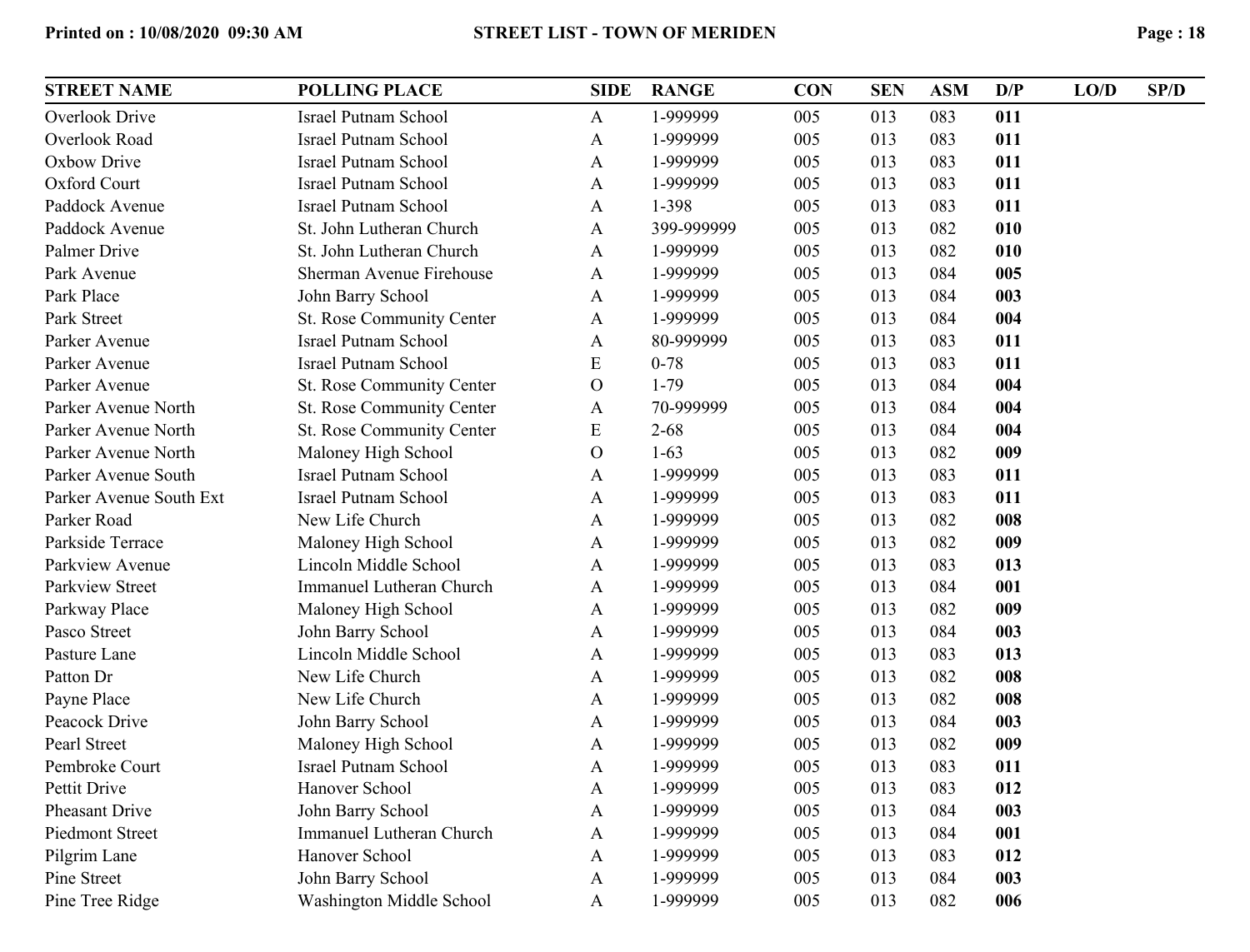| <b>STREET NAME</b>      | <b>POLLING PLACE</b>            | <b>SIDE</b>   | <b>RANGE</b> | <b>CON</b> | <b>SEN</b> | <b>ASM</b> | D/P | LO/D | SP/D |
|-------------------------|---------------------------------|---------------|--------------|------------|------------|------------|-----|------|------|
| Pinehurst Drive         | St. John Lutheran Church        | $\mathbf{A}$  | 1-999999     | 005        | 013        | 082        | 010 |      |      |
| Platt Avenue            | John Barry School               | A             | 1-999999     | 005        | 013        | 084        | 003 |      |      |
| Platt Avenue Ext        | John Barry School               | A             | 1-999999     | 005        | 013        | 084        | 003 |      |      |
| <b>Pleasant Street</b>  | <b>Community Towers</b>         | A             | 1-999999     | 005        | 013        | 084        | 002 |      |      |
| Plumb Avenue            | Hanover School                  | A             | 1-999999     | 005        | 013        | 083        | 012 |      |      |
| Pomeroy Avenue          | St. John Lutheran Church        | A             | 1-999999     | 005        | 013        | 082        | 010 |      |      |
| Pond View Drive         | St. John Lutheran Church        | A             | 1-999999     | 005        | 013        | 082        | 010 |      |      |
| Powers Drive            | <b>Community Towers</b>         | A             | 1-999999     | 005        | 013        | 084        | 002 |      |      |
| Prann Court             | <b>Israel Putnam School</b>     | A             | 1-999999     | 005        | 013        | 083        | 011 |      |      |
| <b>Pratt Street</b>     | St. Rose Community Center       | A             | $1-409$      | 005        | 013        | 084        | 004 |      |      |
| <b>Pratt Street</b>     | Sherman Avenue Firehouse        | A             | 442-999999   | 005        | 013        | 084        | 005 |      |      |
| <b>Pratt Street Ext</b> | Sherman Avenue Firehouse        | A             | 1-999999     | 005        | 013        | 084        | 005 |      |      |
| <b>Prescott Street</b>  | Sherman Avenue Firehouse        | A             | 1-999999     | 005        | 013        | 084        | 005 |      |      |
| Preston Avenue          | New Life Church                 | A             | 1-999999     | 005        | 013        | 082        | 008 |      |      |
| Preston Drive           | New Life Church                 | A             | 1-999999     | 005        | 013        | 082        | 008 |      |      |
| Prince Street           | <b>Community Towers</b>         | A             | 1-999999     | 005        | 013        | 084        | 002 |      |      |
| Profile Street          | Chamberlain Highway Firehouse   | A             | 1-999999     | 005        | 013        | 082        | 007 |      |      |
| Prospect Avenue         | <b>Immanuel Lutheran Church</b> | A             | 1-298        | 005        | 013        | 084        | 001 |      |      |
| Prospect Avenue         | <b>Community Towers</b>         | E             | 300-999998   | 005        | 013        | 084        | 002 |      |      |
| Prospect Avenue         | Hanover School                  | $\mathcal{O}$ | 299-359      | 005        | 013        | 083        | 012 |      |      |
| <b>Prospect Street</b>  | John Barry School               | A             | 1-999999     | 005        | 013        | 084        | 003 |      |      |
| <b>Prospect Terrace</b> | <b>Immanuel Lutheran Church</b> | A             | 1-999999     | 005        | 013        | 084        | 001 |      |      |
| <b>Putnam Street</b>    | Sherman Avenue Firehouse        | A             | 0-999999     | 005        | 013        | 084        | 005 |      |      |
| <b>Putter Place</b>     | St. John Lutheran Church        | A             | 1-999999     | 005        | 013        | 082        | 010 |      |      |
| Quarry Lane             | Chamberlain Highway Firehouse   | $\mathbf{A}$  | 1-999999     | 005        | 013        | 082        | 007 |      |      |
| Queen Street            | <b>Immanuel Lutheran Church</b> | A             | 1-999999     | 005        | 013        | 084        | 001 |      |      |
| Quiet Brook Court       | Chamberlain Highway Firehouse   | $\mathbf{A}$  | 1-999999     | 005        | 013        | 082        | 007 |      |      |
| Quinlan Avenue          | John Barry School               | $\mathbf{A}$  | 1-999999     | 005        | 013        | 084        | 003 |      |      |
| Race Brook Road         | Hanover School                  | A             | 1-999999     | 005        | 013        | 083        | 012 |      |      |
| Randolph Avenue         | John Barry School               | A             | 1-999999     | 005        | 013        | 084        | 003 |      |      |
| <b>Rasted Lane</b>      | <b>Israel Putnam School</b>     | $\mathbf{A}$  | 1-999999     | 005        | 013        | 083        | 011 |      |      |
| Raven Lane              | Hanover School                  | $\mathbf{A}$  | 1-999999     | 005        | 013        | 083        | 012 |      |      |
| <b>Raymond Drive</b>    | Hanover School                  | $\mathbf{A}$  | 1-999999     | 005        | 013        | 083        | 012 |      |      |
| Red Fox Lane            | Hanover School                  | $\mathbf{A}$  | 1-999999     | 005        | 013        | 083        | 012 |      |      |
| Regis Drive             | <b>Israel Putnam School</b>     | A             | 1-999999     | 005        | 013        | 083        | 011 |      |      |
| Rem Drive               | Lincoln Middle School           | $\mathbf{A}$  | 1-999999     | 005        | 013        | 083        | 013 |      |      |
|                         |                                 |               |              |            |            |            |     |      |      |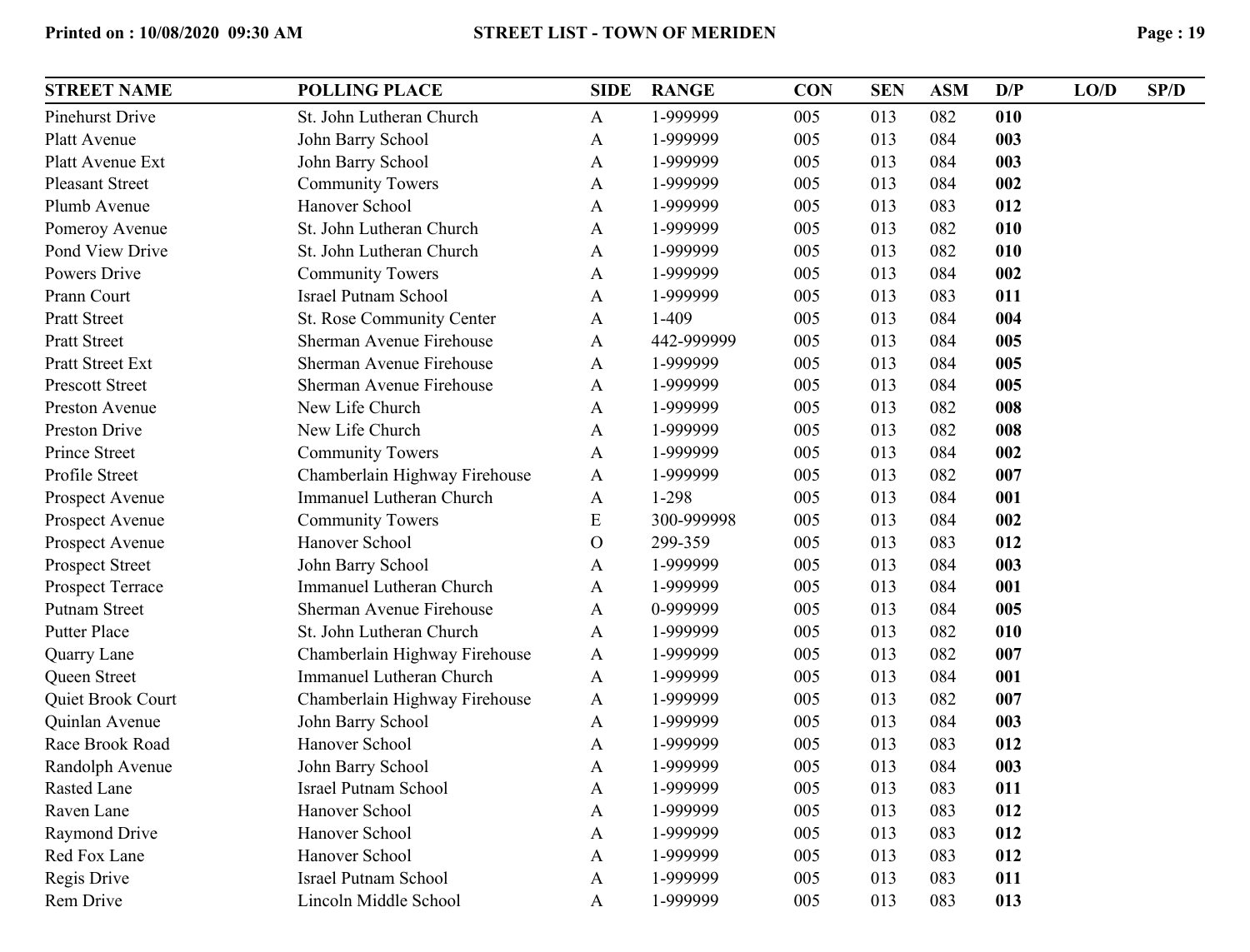| <b>STREET NAME</b>      | <b>POLLING PLACE</b>            | <b>SIDE</b>    | <b>RANGE</b> | <b>CON</b> | <b>SEN</b> | <b>ASM</b> | D/P | LO/D | SP/D |
|-------------------------|---------------------------------|----------------|--------------|------------|------------|------------|-----|------|------|
| Reservoir Avenue        | John Barry School               | $\mathbf{A}$   | $1 - 82$     | 005        | 013        | 084        | 003 |      |      |
| Reservoir Avenue        | Chamberlain Highway Firehouse   | $\mathbf{A}$   | 83-302       | 005        | 013        | 082        | 007 |      |      |
| Reservoir Avenue        | Lincoln Middle School           | ${\bf E}$      | 304-999998   | 005        | 013        | 083        | 013 |      |      |
| Reservoir Avenue        | Chamberlain Highway Firehouse   | $\overline{O}$ | 303-423      | 005        | 013        | 082        | 007 |      |      |
| <b>Retreat Avenue</b>   | Chamberlain Highway Firehouse   | A              | 1-999999     | 005        | 013        | 082        | 007 |      |      |
| Reynolds Drive          | Washington Middle School        | A              | 1-999999     | 005        | 013        | 082        | 006 |      |      |
| Rice Road               | <b>Israel Putnam School</b>     | A              | 1-999999     | 005        | 013        | 083        | 011 |      |      |
| <b>Rice Street</b>      | <b>Immanuel Lutheran Church</b> | A              | 1-999999     | 005        | 013        | 084        | 001 |      |      |
| Ridgefield Street       | Hanover School                  | A              | 1-999999     | 005        | 013        | 083        | 012 |      |      |
| Ridgeview Road          | Chamberlain Highway Firehouse   | A              | 1-999999     | 005        | 013        | 082        | 007 |      |      |
| Ridgewood Road          | Maloney High School             | A              | 1-999999     | 005        | 013        | 082        | 009 |      |      |
| River Road              | Hanover School                  | A              | 152-999999   | 005        | 013        | 083        | 012 |      |      |
| River Road              | Hanover School                  | E              | $0 - 150$    | 005        | 013        | 083        | 012 |      |      |
| <b>River Road</b>       | Immanuel Lutheran Church        | $\overline{O}$ | $1 - 151$    | 005        | 013        | 084        | 001 |      |      |
| Riverside Drive         | Lincoln Middle School           | A              | 1-999999     | 005        | 013        | 083        | 013 |      |      |
| Robin Hill Road         | Washington Middle School        | A              | 1-999999     | 005        | 013        | 082        | 006 |      |      |
| Rockledge Drive         | St. John Lutheran Church        | A              | 1-999999     | 005        | 013        | 082        | 010 |      |      |
| Rogers Drive            | New Life Church                 | A              | 1-999999     | 005        | 013        | 082        | 008 |      |      |
| Rolling Hills Drive     | Lincoln Middle School           | A              | 1-999999     | 005        | 013        | 083        | 013 |      |      |
| Rose Circle             | Hanover School                  | A              | 1-999999     | 005        | 013        | 083        | 012 |      |      |
| Roseland Avenue         | <b>Israel Putnam School</b>     | A              | 1-999999     | 005        | 013        | 083        | 011 |      |      |
| <b>Rosemary Terrace</b> | Hanover School                  | A              | 1-999999     | 005        | 013        | 083        | 012 |      |      |
| Round Hill Road         | Maloney High School             | A              | 1-999999     | 005        | 013        | 082        | 009 |      |      |
| Roy Street              | Hanover School                  | A              | 1-999999     | 005        | 013        | 083        | 012 |      |      |
| Royal Oak Circle        | St. John Lutheran Church        | A              | 1-999999     | 005        | 013        | 082        | 010 |      |      |
| <b>Runge Drive</b>      | Lincoln Middle School           | A              | 1-999999     | 005        | 013        | 083        | 013 |      |      |
| Russell Road            | Washington Middle School        | A              | 1-999999     | 005        | 013        | 082        | 006 |      |      |
| Sachem Circle           | New Life Church                 | A              | 1-999999     | 005        | 013        | 082        | 008 |      |      |
| Sagamore Road           | Maloney High School             | A              | 1-999999     | 005        | 013        | 082        | 009 |      |      |
| Sage Hill Road          | <b>Israel Putnam School</b>     | A              | 1-999999     | 005        | 013        | 083        | 011 |      |      |
| Sam's Road              | Chamberlain Highway Firehouse   | A              | 1-999999     | 005        | 013        | 082        | 007 |      |      |
| Sandy Lane              | St. John Lutheran Church        | A              | 1-999999     | 005        | 013        | 082        | 010 |      |      |
| Saratoga Way            | <b>Israel Putnam School</b>     | A              | 1-999999     | 005        | 013        | 083        | 011 |      |      |
| <b>Scanlon Court</b>    | Hanover School                  | A              | 1-999999     | 005        | 013        | 083        | 012 |      |      |
| <b>Schooner Lane</b>    | Hanover School                  | A              | 1-999999     | 005        | 013        | 083        | 012 |      |      |
| <b>Schwink Drive</b>    | Israel Putnam School            | A              | 1-999999     | 005        | 013        | 083        | 011 |      |      |
|                         |                                 |                |              |            |            |            |     |      |      |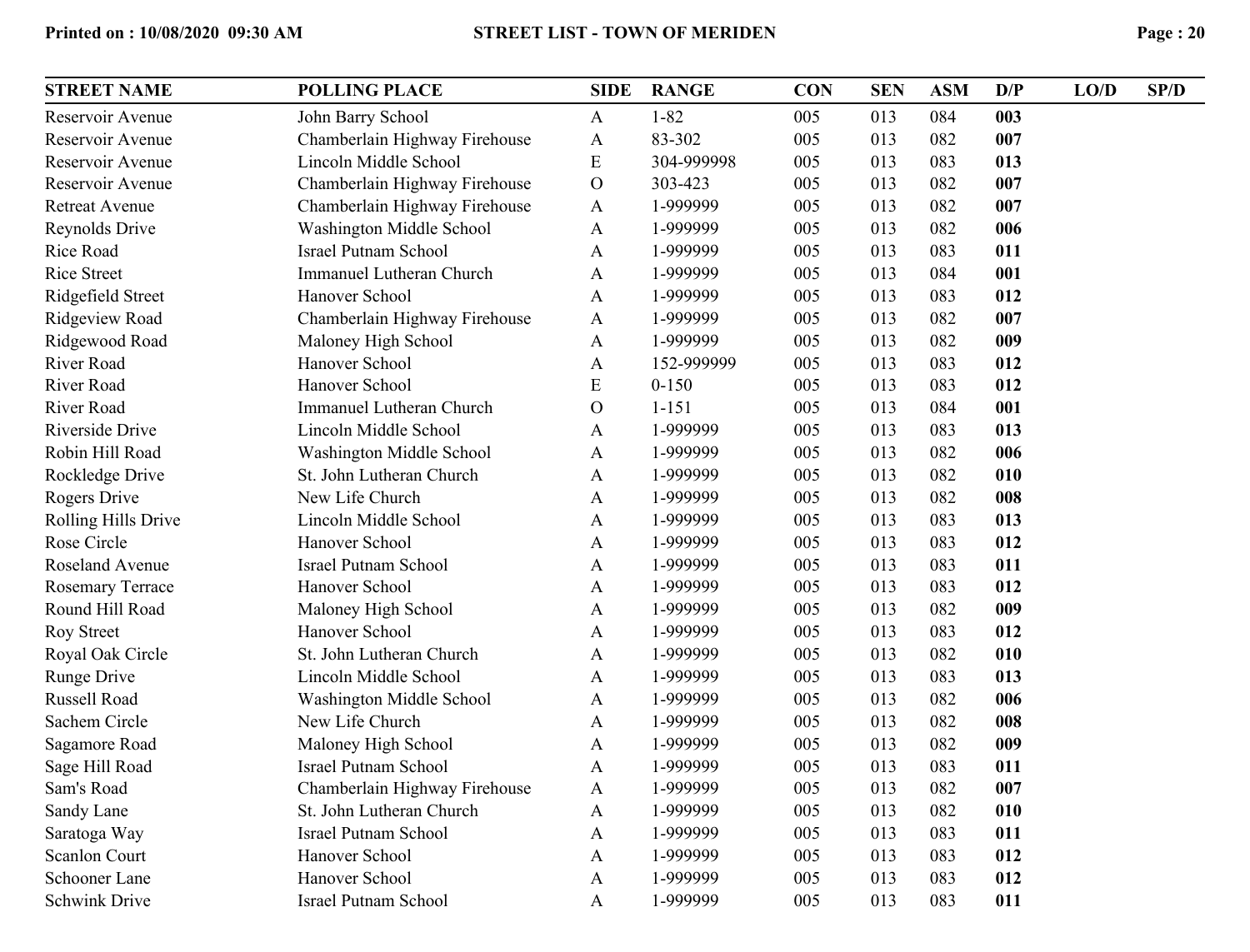| <b>STREET NAME</b>        | <b>POLLING PLACE</b>          | <b>SIDE</b>   | <b>RANGE</b> | <b>CON</b> | <b>SEN</b> | <b>ASM</b> | D/P | LO/D | SP/D |
|---------------------------|-------------------------------|---------------|--------------|------------|------------|------------|-----|------|------|
| <b>Scott Street</b>       | <b>Israel Putnam School</b>   | A             | 1-999999     | 005        | 013        | 083        | 011 |      |      |
| Seneca Drive              | New Life Church               | A             | 1-999999     | 005        | 013        | 082        | 008 |      |      |
| Shadycrest Road           | Washington Middle School      | A             | 1-999999     | 005        | 013        | 082        | 006 |      |      |
| <b>Shaker Court</b>       | St. John Lutheran Church      | A             | 1-999999     | 005        | 013        | 082        | 010 |      |      |
| <b>Sharon Circle</b>      | New Life Church               | A             | 1-999999     | 005        | 013        | 082        | 008 |      |      |
| Shelly Road               | Hanover School                | A             | 1-999999     | 005        | 013        | 083        | 012 |      |      |
| Sherman Avenue            | Sherman Avenue Firehouse      | A             | 1-999999     | 005        | 013        | 084        | 005 |      |      |
| <b>Sherman Place</b>      | John Barry School             | A             | 1-999999     | 005        | 013        | 084        | 003 |      |      |
| Shore Drive               | Chamberlain Highway Firehouse | A             | 1-999999     | 005        | 013        | 082        | 007 |      |      |
| Side Hill Road            | Hanover School                | A             | 1-999999     | 005        | 013        | 083        | 012 |      |      |
| Sidney Avenue             | Hanover School                | A             | 1-999999     | 005        | 013        | 083        | 012 |      |      |
| Silver Lake Road          | Washington Middle School      | A             | 1-999999     | 005        | 013        | 082        | 006 |      |      |
| <b>Silver Street</b>      | <b>Israel Putnam School</b>   | A             | 48-999999    | 005        | 013        | 083        | 011 |      |      |
| <b>Silver Street</b>      | <b>Community Towers</b>       | ${\bf E}$     | $0 - 46$     | 005        | 013        | 084        | 002 |      |      |
| <b>Silver Street</b>      | <b>Israel Putnam School</b>   | $\mathcal{O}$ | $1 - 47$     | 005        | 013        | 083        | 011 |      |      |
| Skyline Drive             | Lincoln Middle School         | A             | 1-999999     | 005        | 013        | 083        | 013 |      |      |
| <b>Smith Street</b>       | Washington Middle School      | A             | 1-999999     | 005        | 013        | 082        | 006 |      |      |
| Smithfield Avenue         | Lincoln Middle School         | A             | 1-999999     | 005        | 013        | 083        | 013 |      |      |
| Somer Drive               | Hanover School                | A             | 1-999999     | 005        | 013        | 083        | 012 |      |      |
| Sophia Ct                 | St. John Lutheran Church      | A             | 1-999999     | 005        | 013        | 082        | 010 |      |      |
| Sorries Court             | Hanover School                | A             | 1-999999     | 005        | 013        | 083        | 012 |      |      |
| South Avenue              | John Barry School             | A             | 1-999999     | 005        | 013        | 084        | 003 |      |      |
| South Broad Street        | Hanover School                | A             | 1-999999     | 005        | 013        | 083        | 012 |      |      |
| South Broad Terrace       | Hanover School                | A             | 1-999999     | 005        | 013        | 083        | 012 |      |      |
| South Colony Street       | <b>Community Towers</b>       | A             | 1-999999     | 005        | 013        | 084        | 002 |      |      |
| South Court               | St. Rose Community Center     | A             | 1-999999     | 005        | 013        | 084        | 004 |      |      |
| South Curtis Street       | <b>Israel Putnam School</b>   | E             | 2-999998     | 005        | 013        | 083        | 011 |      |      |
| South Curtis Street       | Hanover School                | $\mathcal{O}$ | 1-999999     | 005        | 013        | 083        | 012 |      |      |
| <b>South First Street</b> | John Barry School             | A             | 1-999999     | 005        | 013        | 084        | 003 |      |      |
| South Meadow Lane         | New Life Church               | A             | 1-999999     | 005        | 013        | 082        | 008 |      |      |
| South Second Street       | John Barry School             | A             | 1-999999     | 005        | 013        | 084        | 003 |      |      |
| South Third Street        | John Barry School             | A             | 1-999999     | 005        | 013        | 084        | 003 |      |      |
| South View Street         | <b>Community Towers</b>       | A             | 1-999999     | 005        | 013        | 084        | 002 |      |      |
| South Vine Street         | John Barry School             | A             | 1-999999     | 005        | 013        | 084        | 003 |      |      |
| Sperry Lane               | Lincoln Middle School         | A             | 1-999999     | 005        | 013        | 083        | 013 |      |      |
| Spice Apple Lane          | St. John Lutheran Church      | A             | 1-999999     | 005        | 013        | 082        | 010 |      |      |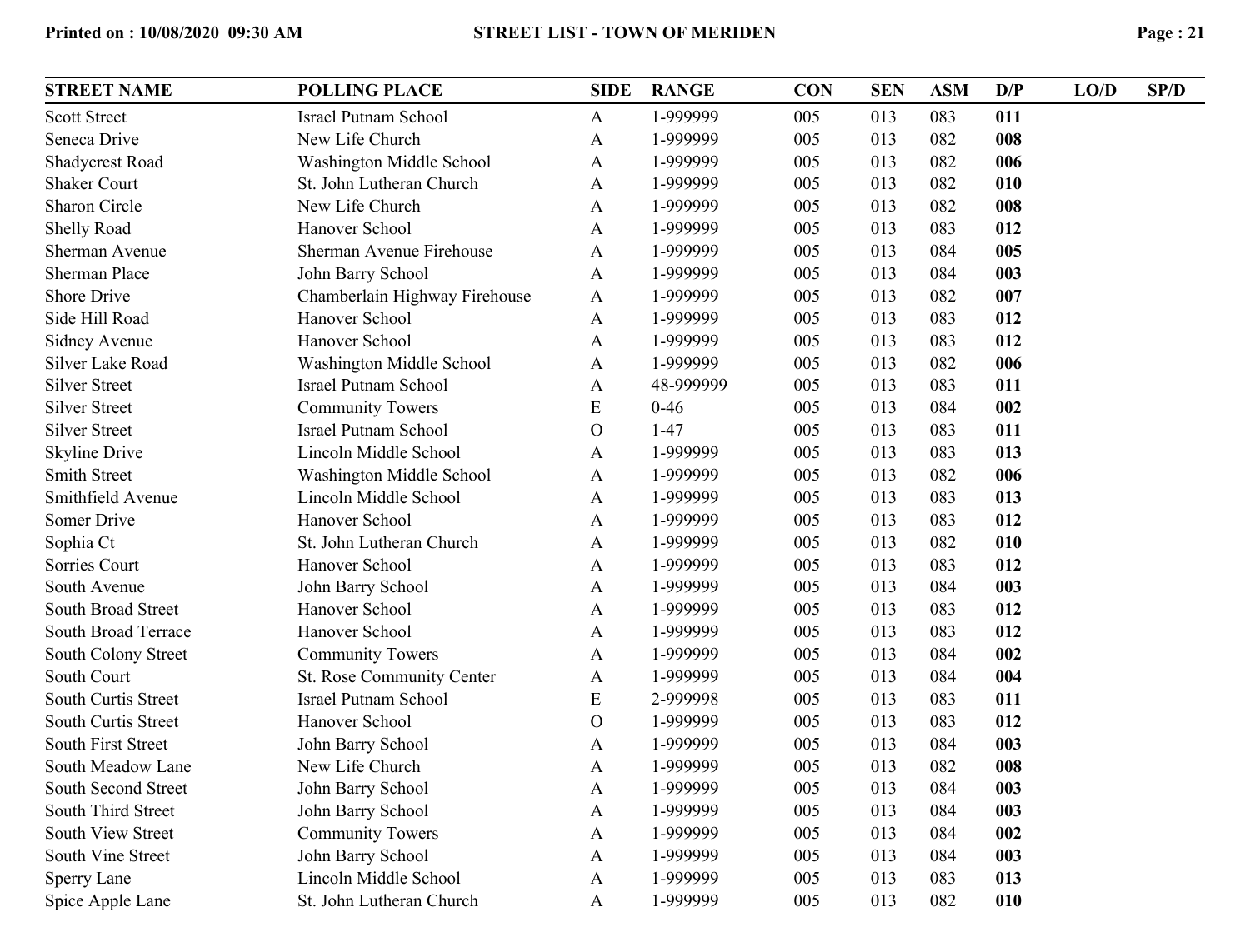| <b>STREET NAME</b>            | <b>POLLING PLACE</b>            | <b>SIDE</b>  | <b>RANGE</b> | <b>CON</b> | <b>SEN</b> | <b>ASM</b> | D/P | LO/D | SP/D |
|-------------------------------|---------------------------------|--------------|--------------|------------|------------|------------|-----|------|------|
| Spice Hill Drive              | Hanover School                  | $\mathbf{A}$ | 1-999999     | 005        | 013        | 083        | 012 |      |      |
| Spoon Shop Lane               | Washington Middle School        | $\mathbf{A}$ | 1-999999     | 005        | 013        | 082        | 006 |      |      |
| Spring Glen Drive             | Lincoln Middle School           | A            | 1-999999     | 005        | 013        | 083        | 013 |      |      |
| Spring Street                 | <b>Immanuel Lutheran Church</b> | A            | 1-999999     | 005        | 013        | 084        | 001 |      |      |
| Springdale Avenue             | John Barry School               | A            | 1-999999     | 005        | 013        | 084        | 003 |      |      |
| <b>Spruce Street</b>          | Lincoln Middle School           | A            | 1-999999     | 005        | 013        | 083        | 013 |      |      |
| St. Casimer Dr.               | <b>Community Towers</b>         | A            | 1-999999     | 005        | 013        | 084        | 002 |      |      |
| <b>Stafford Court</b>         | <b>Israel Putnam School</b>     | A            | 1-999999     | 005        | 013        | 083        | 011 |      |      |
| <b>Stanley Street</b>         | Hanover School                  | A            | 1-999999     | 005        | 013        | 083        | 012 |      |      |
| <b>State Street</b>           | St. Rose Community Center       | $\mathbf{A}$ | 1-999999     | 005        | 013        | 084        | 004 |      |      |
| <b>State Street Ext</b>       | St. Rose Community Center       | $\mathbf{A}$ | $1 - 254$    | 005        | 013        | 084        | 004 |      |      |
| <b>State Street Ext</b>       | Sherman Avenue Firehouse        | $\mathbf{A}$ | 255-999999   | 005        | 013        | 084        | 005 |      |      |
| <b>Stephen Drive</b>          | St. John Lutheran Church        | $\mathbf{A}$ | 1-999999     | 005        | 013        | 082        | 010 |      |      |
| <b>Steuben Street</b>         | Chamberlain Highway Firehouse   | $\mathbf{A}$ | 1-999999     | 005        | 013        | 082        | 007 |      |      |
| <b>Stevenson Road</b>         | Hanover School                  | A            | 1-999999     | 005        | 013        | 083        | 012 |      |      |
| <b>Stoddard Drive</b>         | Lincoln Middle School           | A            | 1-999999     | 005        | 013        | 083        | 013 |      |      |
| <b>Stonycrest Drive</b>       | Washington Middle School        | $\mathbf{A}$ | 1-999999     | 005        | 013        | 082        | 006 |      |      |
| <b>Suffolk Court</b>          | <b>Israel Putnam School</b>     | $\mathbf{A}$ | 1-999999     | 005        | 013        | 083        | 011 |      |      |
| <b>Summary Street</b>         | Chamberlain Highway Firehouse   | $\mathbf{A}$ | 1-999999     | 005        | 013        | 082        | 007 |      |      |
| <b>Summer Place</b>           | <b>Immanuel Lutheran Church</b> | $\mathbf{A}$ | 1-999999     | 005        | 013        | 084        | 001 |      |      |
| <b>Summer Street</b>          | <b>Immanuel Lutheran Church</b> | $\mathbf{A}$ | 1-999999     | 005        | 013        | 084        | 001 |      |      |
| <b>Summit Street</b>          | <b>Community Towers</b>         | A            | 1-999999     | 005        | 013        | 084        | 002 |      |      |
| Summit Street (South Meriden) | <b>Immanuel Lutheran Church</b> | A            | 1-999999     | 005        | 013        | 084        | 001 |      |      |
| <b>Sunbright Drive North</b>  | Maloney High School             | $\mathbf{A}$ | 1-999999     | 005        | 013        | 082        | 009 |      |      |
| Sunbright Drive South         | Maloney High School             | A            | 1-999999     | 005        | 013        | 082        | 009 |      |      |
| Sunny Lane                    | <b>Israel Putnam School</b>     | A            | 1-999999     | 005        | 013        | 083        | 011 |      |      |
| Sunrise Hill                  | Hanover School                  | A            | 1-999999     | 005        | 013        | 083        | 012 |      |      |
| <b>Sunset Avenue</b>          | Maloney High School             | A            | 1-999999     | 005        | 013        | 082        | 009 |      |      |
| <b>Sunset Drive</b>           | Hanover School                  | A            | 1-999999     | 005        | 013        | 083        | 012 |      |      |
| <b>Surrey Drive</b>           | Lincoln Middle School           | A            | 1-999999     | 005        | 013        | 083        | 013 |      |      |
| Susan Lane                    | <b>Israel Putnam School</b>     | A            | 1-999999     | 005        | 013        | 083        | 011 |      |      |
| <b>Suzio Drive</b>            | Lincoln Middle School           | A            | 1-999999     | 005        | 013        | 083        | 013 |      |      |
| <b>Suzy Court</b>             | Lincoln Middle School           | $\mathbf{A}$ | 1-999999     | 005        | 013        | 083        | 013 |      |      |
| Swain Avenue                  | <b>Israel Putnam School</b>     | $\mathbf{A}$ | 1-999999     | 005        | 013        | 083        | 011 |      |      |
| <b>Sweet Birch Drive</b>      | St. John Lutheran Church        | $\mathbf{A}$ | 1-999999     | 005        | 013        | 082        | 010 |      |      |
| Sylvan Avenue                 | Chamberlain Highway Firehouse   | A            | 1-999999     | 005        | 013        | 082        | 007 |      |      |
|                               |                                 |              |              |            |            |            |     |      |      |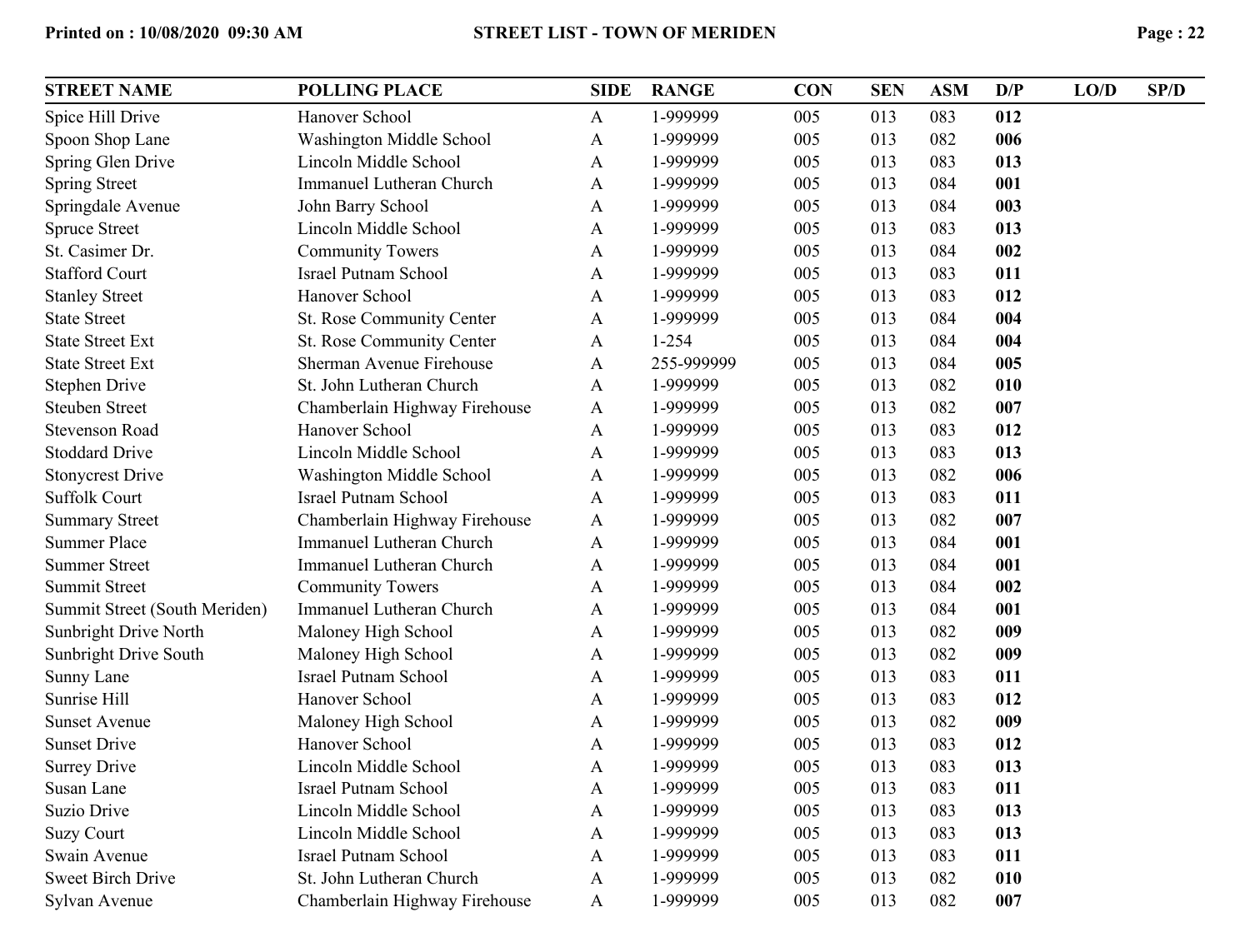| <b>STREET NAME</b>          | <b>POLLING PLACE</b>            | <b>SIDE</b>    | <b>RANGE</b> | <b>CON</b> | <b>SEN</b> | <b>ASM</b> | D/P | LO/D | SP/D |
|-----------------------------|---------------------------------|----------------|--------------|------------|------------|------------|-----|------|------|
| Sylvan Valley Road          | Chamberlain Highway Firehouse   | $\mathbf{A}$   | 1-999999     | 005        | 013        | 082        | 007 |      |      |
| <b>Sylvester Street</b>     | Maloney High School             | $\mathbf{A}$   | 1-999999     | 005        | 013        | 082        | 009 |      |      |
| Tennyson Road               | Hanover School                  | A              | 1-999999     | 005        | 013        | 083        | 012 |      |      |
| <b>Terrace Gardens</b>      | John Barry School               | $\mathbf{A}$   | 1-999999     | 005        | 013        | 084        | 003 |      |      |
| Terrace Lane                | <b>Immanuel Lutheran Church</b> | $\mathbf{A}$   | 1-999999     | 005        | 013        | 084        | 001 |      |      |
| <b>Thompson Crest</b>       | <b>Israel Putnam School</b>     | A              | 1-999999     | 005        | 013        | 083        | 011 |      |      |
| Thorpe Avenue               | St. John Lutheran Church        | $\mathbf{A}$   | 1-999999     | 005        | 013        | 082        | 010 |      |      |
| <b>Thurrott Avenue</b>      | New Life Church                 | A              | 1-999999     | 005        | 013        | 082        | 008 |      |      |
| Timberlea Drive             | Hanover School                  | A              | 1-999999     | 005        | 013        | 083        | 012 |      |      |
| <b>Tokoneke Drive</b>       | St. John Lutheran Church        | $\mathbf{A}$   | 1-999999     | 005        | 013        | 082        | 010 |      |      |
| <b>Trafford Street</b>      | Washington Middle School        | $\mathbf{A}$   | 1-999999     | 005        | 013        | 082        | 006 |      |      |
| <b>Tremont Street</b>       | Washington Middle School        | $\mathbf{A}$   | 1-999999     | 005        | 013        | 082        | 006 |      |      |
| <b>Trumbull Street</b>      | John Barry School               | $\mathbf{A}$   | 1-999999     | 005        | 013        | 084        | 003 |      |      |
| <b>Tulip Drive</b>          | St. John Lutheran Church        | A              | 1-999999     | 005        | 013        | 082        | 010 |      |      |
| Tumblebrook Road            | New Life Church                 | A              | 1-999999     | 005        | 013        | 082        | 008 |      |      |
| Tunxis Circle               | New Life Church                 | $\mathbf{A}$   | 1-999999     | 005        | 013        | 082        | 008 |      |      |
| <b>Twiss Avenue</b>         | Washington Middle School        | $\mathbf{A}$   | 1-999999     | 005        | 013        | 082        | 006 |      |      |
| <b>Twiss Street</b>         | St. Rose Community Center       | $\mathbf{A}$   | 1-999999     | 005        | 013        | 084        | 004 |      |      |
| <b>Undercliff Road</b>      | Chamberlain Highway Firehouse   | $\mathbf{A}$   | 1-999999     | 005        | 013        | 082        | 007 |      |      |
| <b>Union Street</b>         | John Barry School               | $\mathbf{A}$   | 1-999999     | 005        | 013        | 084        | 003 |      |      |
| Vale Avenue                 | Chamberlain Highway Firehouse   | $\mathbf{A}$   | 1-999999     | 005        | 013        | 082        | 007 |      |      |
| Valley View Drive           | New Life Church                 | $\mathbf{A}$   | 1-999999     | 005        | 013        | 082        | 008 |      |      |
| Veteran Street              | <b>Community Towers</b>         | $\mathbf{A}$   | 1-999999     | 005        | 013        | 084        | 002 |      |      |
| Victoria Drive              | Israel Putnam School            | A              | 1-999999     | 005        | 013        | 083        | 011 |      |      |
| <b>View Street</b>          | <b>Community Towers</b>         | $\mathbf{A}$   | 1-999999     | 005        | 013        | 084        | 002 |      |      |
| Villa Street                | <b>Community Towers</b>         | $\mathbf{A}$   | 1-999999     | 005        | 013        | 084        | 002 |      |      |
| Village Lane                | Hanover School                  | A              | 1-999999     | 005        | 013        | 083        | 012 |      |      |
| <b>Village View Terrace</b> | Hanover School                  | $\mathbf{A}$   | 1-999999     | 005        | 013        | 083        | 012 |      |      |
| Vine Street                 | John Barry School               | A              | 1-999999     | 005        | 013        | 084        | 003 |      |      |
| Virginia Avenue             | Maloney High School             | $\mathbf{A}$   | 1-999999     | 005        | 013        | 082        | 009 |      |      |
| Virginia Drive              | St. John Lutheran Church        | $\mathbf{A}$   | 1-999999     | 005        | 013        | 082        | 010 |      |      |
| Wall Street                 | St. Rose Community Center       | $\mathbf{A}$   | $1 - 141$    | 005        | 013        | 084        | 004 |      |      |
| Wall Street                 | Maloney High School             | $\mathbf{A}$   | 332-999999   | 005        | 013        | 082        | 009 |      |      |
| Wall Street                 | St. Rose Community Center       | E              | 142-170      | 005        | 013        | 084        | 004 |      |      |
| Wall Street                 | Sherman Avenue Firehouse        | E              | 172-330      | 005        | 013        | 084        | 005 |      |      |
| Wall Street                 | Maloney High School             | $\overline{O}$ | 143-331      | 005        | 013        | 082        | 009 |      |      |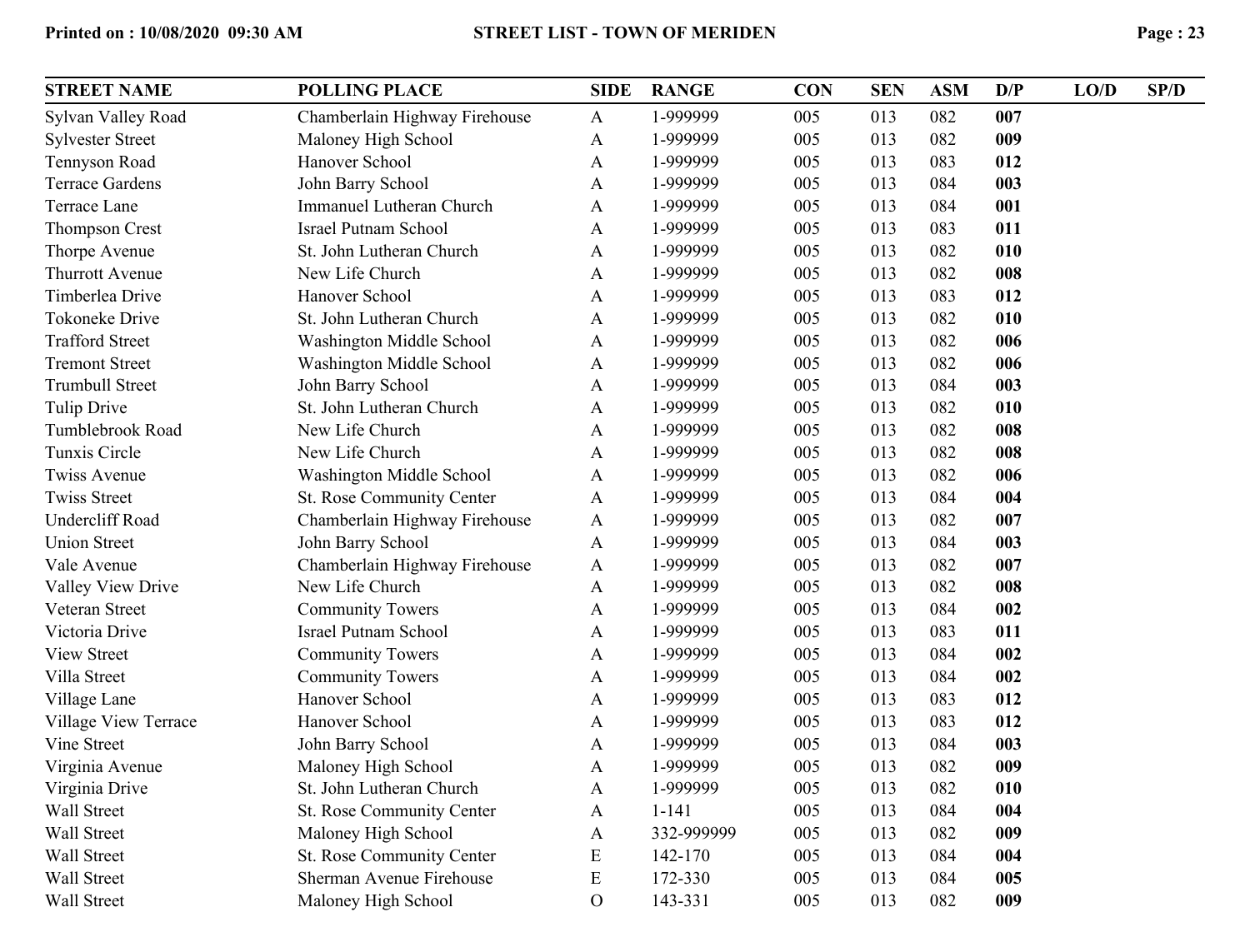| <b>STREET NAME</b>        | <b>POLLING PLACE</b>            | <b>SIDE</b>   | <b>RANGE</b> | <b>CON</b> | <b>SEN</b> | <b>ASM</b> | D/P | LO/D | SP/D |
|---------------------------|---------------------------------|---------------|--------------|------------|------------|------------|-----|------|------|
| Walt Dr                   | <b>Israel Putnam School</b>     | A             | 0-999999     | 005        | 013        | 083        | 011 |      |      |
| Warren Street             | Sherman Avenue Firehouse        | A             | 1-999999     | 005        | 013        | 084        | 005 |      |      |
| Washington Avenue         | Immanuel Lutheran Church        | A             | 1-999999     | 005        | 013        | 084        | 001 |      |      |
| <b>Washington Heights</b> | John Barry School               | A             | 1-999999     | 005        | 013        | 084        | 003 |      |      |
| <b>Washington Place</b>   | John Barry School               | A             | 1-999999     | 005        | 013        | 084        | 003 |      |      |
| <b>Washington Street</b>  | John Barry School               | A             | 1-999999     | 005        | 013        | 084        | 003 |      |      |
| <b>Water Street</b>       | John Barry School               | A             | 1-999999     | 005        | 013        | 084        | 003 |      |      |
| Wayne Lane                | New Life Church                 | A             | 1-999999     | 005        | 013        | 082        | 008 |      |      |
| Webb Street               | <b>Immanuel Lutheran Church</b> | A             | $1 - 31$     | 005        | 013        | 084        | 001 |      |      |
| Webb Street               | Hanover School                  | A             | 32-999999    | 005        | 013        | 083        | 012 |      |      |
| Webster Street            | Sherman Avenue Firehouse        | $\mathbf{A}$  | 1-999999     | 005        | 013        | 084        | 005 |      |      |
| Wedge Drive               | St. John Lutheran Church        | A             | 1-999999     | 005        | 013        | 082        | 010 |      |      |
| <b>Welles Terrace</b>     | Sherman Avenue Firehouse        | A             | 1-999999     | 005        | 013        | 084        | 005 |      |      |
| West Main Street          | John Barry School               | $\mathbf{A}$  | $1 - 507$    | 005        | 013        | 084        | 003 |      |      |
| West Main Street          | Lincoln Middle School           | A             | 670-999999   | 005        | 013        | 083        | 013 |      |      |
| West Main Street          | John Barry School               | ${\bf E}$     | 508-522      | 005        | 013        | 084        | 003 |      |      |
| West Main Street          | Lincoln Middle School           | E             | 524-668      | 005        | 013        | 083        | 013 |      |      |
| West Main Street          | Chamberlain Highway Firehouse   | $\mathcal{O}$ | 509-669      | 005        | 013        | 082        | 007 |      |      |
| <b>Westerly Terrace</b>   | Lincoln Middle School           | A             | 1-999999     | 005        | 013        | 083        | 013 |      |      |
| Westfield Road            | Washington Middle School        | A             | $1 - 183$    | 005        | 013        | 082        | 006 |      |      |
| Westfield Road            | Washington Middle School        | E             | 184-999998   | 005        | 013        | 082        | 006 |      |      |
| Westfield Road            | New Life Church                 | $\mathcal{O}$ | 185-999999   | 005        | 013        | 082        | 008 |      |      |
| <b>Westfort Drive</b>     | Lincoln Middle School           | A             | 1-999999     | 005        | 013        | 083        | 013 |      |      |
| Westfort Highland         | Lincoln Middle School           | A             | 1-999999     | 005        | 013        | 083        | 013 |      |      |
| <b>Westview Drive</b>     | New Life Church                 | $\mathbf{A}$  | 1-999999     | 005        | 013        | 082        | 008 |      |      |
| <b>Westwood Circle</b>    | <b>Israel Putnam School</b>     | A             | 1-999999     | 005        | 013        | 083        | 011 |      |      |
| Westwood Knolls           | <b>Israel Putnam School</b>     | $\mathbf{A}$  | 1-999999     | 005        | 013        | 083        | 011 |      |      |
| <b>Whalley Street</b>     | Chamberlain Highway Firehouse   | $\mathbf{A}$  | 1-999999     | 005        | 013        | 082        | 007 |      |      |
| White Road                | New Life Church                 | A             | $1 - 17$     | 005        | 013        | 082        | 008 |      |      |
| White Road                | Maloney High School             | A             | 60-999999    | 005        | 013        | 082        | 009 |      |      |
| <b>Whitney Drive</b>      | <b>Israel Putnam School</b>     | $\mathbf{A}$  | 1-999999     | 005        | 013        | 083        | 011 |      |      |
| Wilbur Avenue             | <b>Israel Putnam School</b>     | $\mathbf{A}$  | 1-999999     | 005        | 013        | 083        | 011 |      |      |
| Wilcox Avenue             | Chamberlain Highway Firehouse   | $\mathbf{A}$  | 1-999999     | 005        | 013        | 082        | 007 |      |      |
| Wildwood Road             | St. John Lutheran Church        | $\mathbf{A}$  | 1-999999     | 005        | 013        | 082        | 010 |      |      |
| William Avenue            | John Barry School               | $\mathbf{A}$  | 1-999999     | 005        | 013        | 084        | 003 |      |      |
| Williams Street           | Maloney High School             | A             | 1-999999     | 005        | 013        | 082        | 009 |      |      |